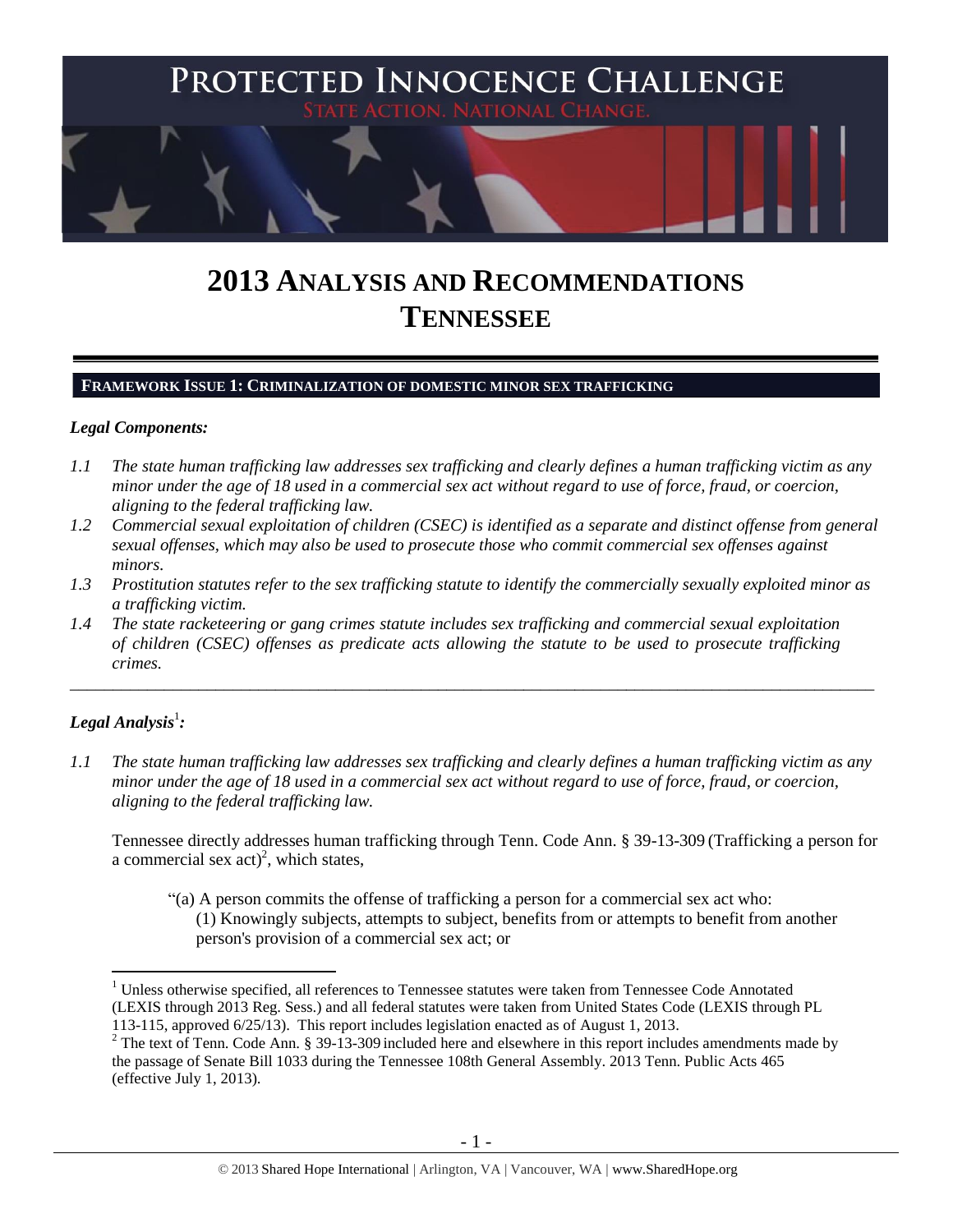(2) Recruits, entices, harbors, transports, provides, purchases or obtains by any means another person for the purpose of providing a commercial sex act.

(b) For purposes of subdivision (a)(2), such means may include, but are not limited to:

(1) Causing or threatening to cause physical harm to the person;

(2) Physically restraining or threatening to physically restrain the person;

(3) Abusing or threatening to abuse the law or legal process;

(4) Knowingly destroying, concealing, removing, confiscating or possessing any actual or purported passport or other immigration document, or any other actual or purported government identification document, of the person;

(5) Using blackmail or using or threatening to cause financial harm for the purpose of exercising financial control over the person; or

<span id="page-1-0"></span>(6) Facilitating or controlling a person's access to a controlled substance.

While the means enumerated under subsection (b) are a non-exhaustive list and not required to establish an offense under Tenn. Code Ann. § 39-13-309(a)(2) (Trafficking a person for a commercial sex act) for either minors<sup>3</sup> or adults, the definition of "commercial sex act" under Tenn. Code Ann. § 39-13-301<sup>4</sup> (Definitions) further establishes that force, fraud or coercion are not required in the commission of Tenn. Code Ann. § 39-13- 309 (Trafficking a person for a commercial sex act) against a minor. Tenn. Code Ann. § 39-13-301(15) defines "commercial sex act" as

<span id="page-1-1"></span> $(A)$  Any sexually explicit conduct<sup>5</sup> for which anything of value is directly or indirectly given, promised to or received by any person, which conduct is induced or obtained by coercion or deception or which conduct is induced or obtained from a person under eighteen (18) years of age; or

(B) Any sexually explicit conduct that is performed or provided by any person, which conduct is induced or obtained by coercion or deception or which conduct is induced or obtained from a person under eighteen (18) years of age.

 $3$  Under Tenn. Code Ann. 39-13-301(11), "'Minor' means an individual who is less than eighteen years old."

<sup>&</sup>lt;sup>4</sup> The text of Tenn. Code Ann. § 39-13-301 included here and elsewhere in this report includes amendments made by the passage of Senate Bill 1033 during the Tennessee 108th General Assembly. 2013 Tenn. Public Acts 465 (effective July 1, 2013).

 $\frac{5}{5}$  Tenn. Code Ann. § 39-13-301(14) defines "sexually explicit conduct" as actual or simulated:

<sup>(</sup>A) Sexual intercourse, including genital-genital, oral-genital, anal-genital, or oral-anal, whether between persons of the same or opposite sex;

<sup>(</sup>B) Bestiality;

<sup>(</sup>C) Masturbation;

<sup>(</sup>D) Lewd exhibition of the genitals or pubic area of any person;

<sup>(</sup>E) Flagellation or torture by or upon a person who is nude;

<sup>(</sup>F) Condition of being fettered, bound or otherwise physically restrained on the part of a person who is nude;

<sup>(</sup>G) Physical contact in an act of apparent sexual stimulation or gratification with any person's unclothed genitals, pubic area or buttocks or with a female's nude breasts;

<sup>(</sup>H) Defecation or urination for the purpose of sexual stimulation of the viewer; or

<sup>(</sup>I) Penetration of the vagina or rectum by any object except when done as part of a recognized medical procedure.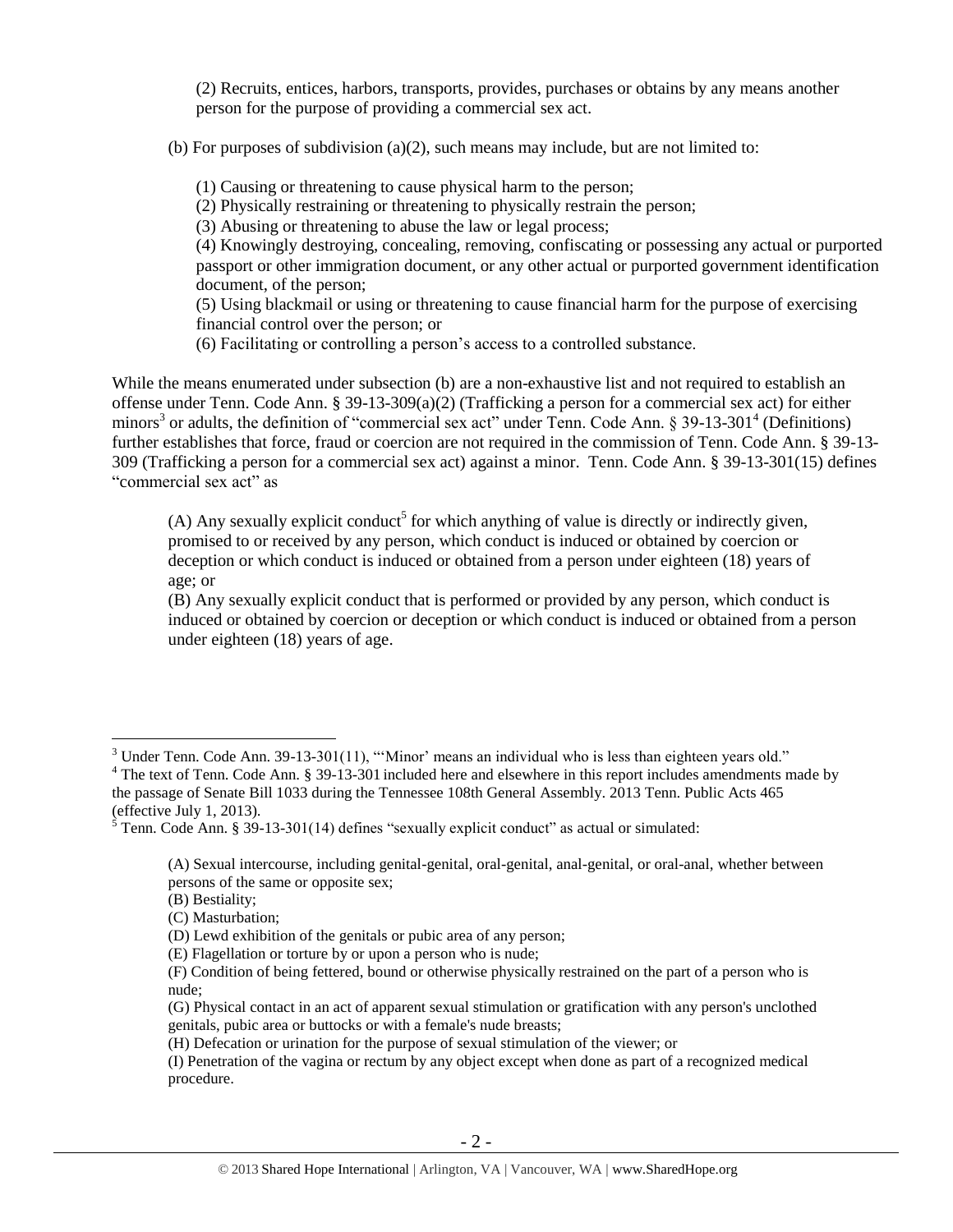Tenn. Code Ann. § 39-13-309 (Trafficking a person for a commercial sex act) is a Class B felony punishable by imprisonment for 8–30 years and a possible fine not to exceed \$25,000.<sup>6</sup> Tenn. Code Ann. §§ 40-35-111(b)(2), 39-13-309(b). A violation of Tenn. Code Ann § 39-13-309 (Trafficking a person for a commercial sex act) is a Class A felony where:

[T]he victim of the offense is a child under (15) years of age or where the offense occurs on the grounds or facilities within 1,000 feet of a public or private school, secondary school, preschool, child care agency, public library, recreational center, or public park.

A Class A felony is punishable by imprisonment for 15–60 years and a possible fine not to exceed \$50,000.Tenn. Code Ann. §§ 39-13-309(c). 40-35-111(b)(1).

- 1.1.1 Recommendation: Amend Tenn. Code Ann. § 39-13-309 (Trafficking a person for a commercial sex act) to apply the penalty enhancement to all offenses involving a minor under 18.
- *1.2 Commercial sexual exploitation of children (CSEC) is identified as a separate and distinct offense from general sexual offenses, which may also be used to prosecute those who commit commercial sex offenses against minors.*

Tennessee has several statutes specifically criminalizing CSEC, including the following:

- 1. Tenn. Code Ann. § 39-13-514(b)(4)(A) (Patronizing prostitution) states that "[p]atronizing prostitution from a person who is younger than eighteen (18) years of age or has an intellectual disability is a Class E felony." "Patronizing prostitution" is defined as "soliciting or hiring another person with the intent that the other person engage in prostitution, or entering or remaining in a house of prostitution for the purpose of engaging in sexual activity." Tenn. Code Ann. § 39-13-512(3). As a Class E felony, the crime is punishable by imprisonment for 1–6 years and a possible fine not to exceed \$3,000. Tenn. Code Ann. § 40-  $35-111(b)(5)$ .
- 2. Tenn. Code Ann. § 39-13-515 (Promoting prostitution)<sup>7</sup> makes promoting prostitution of a minor punishable only under Tenn. Code Ann. § 39-13-309 (Trafficking a person for a commercial sex act) by expressly referencing the trafficking statute. Tenn. Code Ann. § 39-13-515(c) states,
	- (a) A person commits an offense under this section who promotes prostitution.
	- (b) Except as provided in subsection (c), promoting prostitution is a Class E felony.

<span id="page-2-0"></span>(c) Promoting prostitution of a minor is punishable as trafficking for a commercial sex act under § 39-  $13 - 309.8$ 

Pursuant to Tenn. Code Ann. § 39-13-512(5), "Promoting prostitution of a minor" is defined as "engaging in any of the activities described in subdivision (4) when one (1) or more of the persons engaged in prostitution is less than eighteen (18) years of age or has an intellectual disability." Tenn. Code Ann. § 39- 13-512(4) (Prostitution–Definitions) provides,

<sup>6</sup> Tenn. Code Ann. § 40-35-111 (Authorized terms of imprisonment and fines for felonies and misdemeanors) lists the "authorized . . . fines for felonies" "unless otherwise provided by statute."

 $7$  The text of Tenn. Code Ann. § 39-13-515 included here and elsewhere in this report includes amendments made by the passage of Senate Bill 1032 during the Tennessee 108th General Assembly. 2013 Tenn. Public Acts 485 (effective July 1, 2013).

 $8$  See supra Section 1.1 for penalties provided under Tenn. Code Ann. § 39-13-309.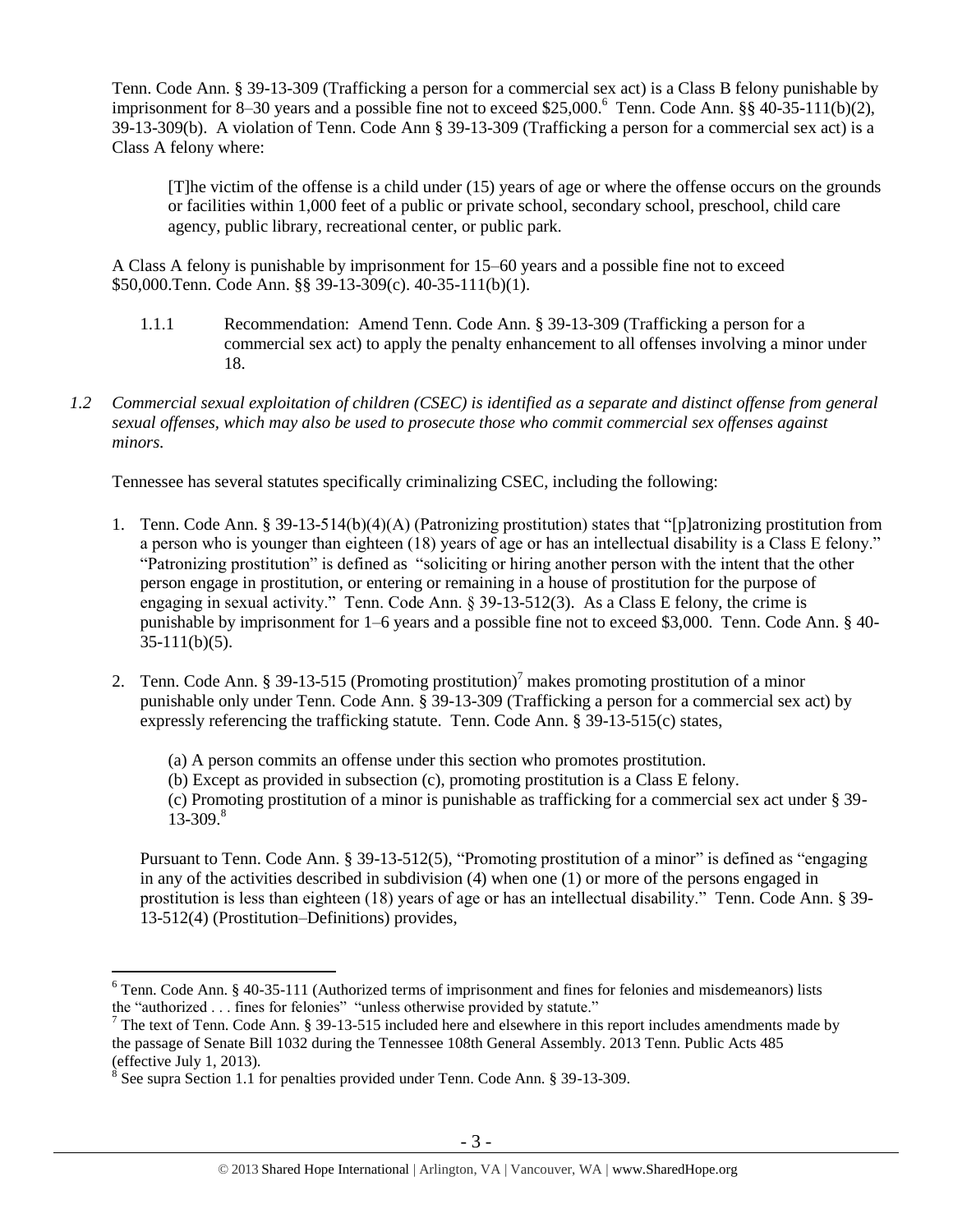"[P]romoting prostitution" is defined as follows:

(A) Owning, controlling, managing, supervising, or in any way keeping, alone or in association with others, a business for the purpose of engaging in prostitution, or a house of prostitution; (B) Procuring an inmate for a house of prostitution;

(C) Encouraging, inducing, or otherwise purposely causing another to become a prostitute;

(D) Soliciting a person to patronize a prostitute;

(E) Procuring a prostitute for a patron; or

<span id="page-3-0"></span>(F) Soliciting, receiving, or agreeing to receive any benefit for engaging in any of the activities defined in subdivisions  $(4)(A)$ – $(E)$ .

- 3. Tenn. Code Ann. § 39-17-1005(a), (d) (Offense of especially aggravated sexual exploitation of a minor)<sup>9</sup> makes it a Class B felony "for a person to knowingly promote, employ, use, assist, transport or permit a minor to participate in the performance of, or in the production of, acts or material that includes the minor engaging in: (1) Sexual activity; or (2) Simulated sexual activity that is patently offensive." The crime is punishable by imprisonment for 8–30 years and a possible fine not to exceed \$25,000. Tenn. Code Ann. § 40-35-111(b)(2). A person may be separately charged "for each individual performance, image, picture, drawing, photograph, motion picture film, videocassette tape, or other pictorial representation." Tenn. Code Ann. § 39-17-1005(b).
- 4. Tenn. Code Ann. § 39-13-528(a)<sup>10</sup> (Offense of solicitation of a minor) states,

It is an offense for a person eighteen (18) years of age or older, by means of oral, written or electronic communication, electronic mail or Internet services, directly or through another, to intentionally command, request, hire, persuade, invite or attempt to induce a person whom the person making the solicitation knows, or should know, is less than eighteen (18) years of age, or solicits a law enforcement officer posing as a minor, and whom the person making the solicitation reasonably believes to be less than eighteen (18) years of age, to engage in conduct that, if completed, would constitute a violation by the soliciting adult of one (1) or more of the following offenses:

- (1) Rape of a child, pursuant to § 39-13-522;
- (2) Aggravated rape, pursuant to § 39-13-502;
- (3) Rape, pursuant to § 39-13-503;

- (4) Aggravated sexual battery, pursuant to § 39-13-504;
- (5) Sexual battery by an authority figure, pursuant to § 39-13-527;
- (6) Sexual battery, pursuant to § 39-13-505;
- (7) Statutory rape, pursuant to § 39-13-506;
- (8) Especially aggravated sexual exploitation of a minor, pursuant to § 39-17-1005; or
- (9) Sexual activity involving a minor, pursuant to § 39-13-529
- (10) Trafficking for commercial sex acts, pursuant to § 39–13–309;
- (11) Patronizing prostitution, pursuant to § 39–13–514;
- (12) Promoting prostitution, pursuant to § 39–13–515;
- (13) Aggravated sexual exploitation of a minor, pursuant to § 39–17–100.

<sup>9</sup> The text of Tenn. Code Ann. § 39-17-1005 included here and elsewhere in this report includes amendments made by the passage of House Bill 521 during the Tennessee 108th General Assembly. 2013 Tenn. Public Acts 350 (effective July 1, 2013).

<sup>&</sup>lt;sup>10</sup> The text of Tenn. Code Ann. § 39-13-528 included here and elsewhere in this report includes amendments made by the passage of House Bill 129 during the Tennessee 108th General Assembly. 2013 Tenn. Public Acts 436 (effective July 1, 2013).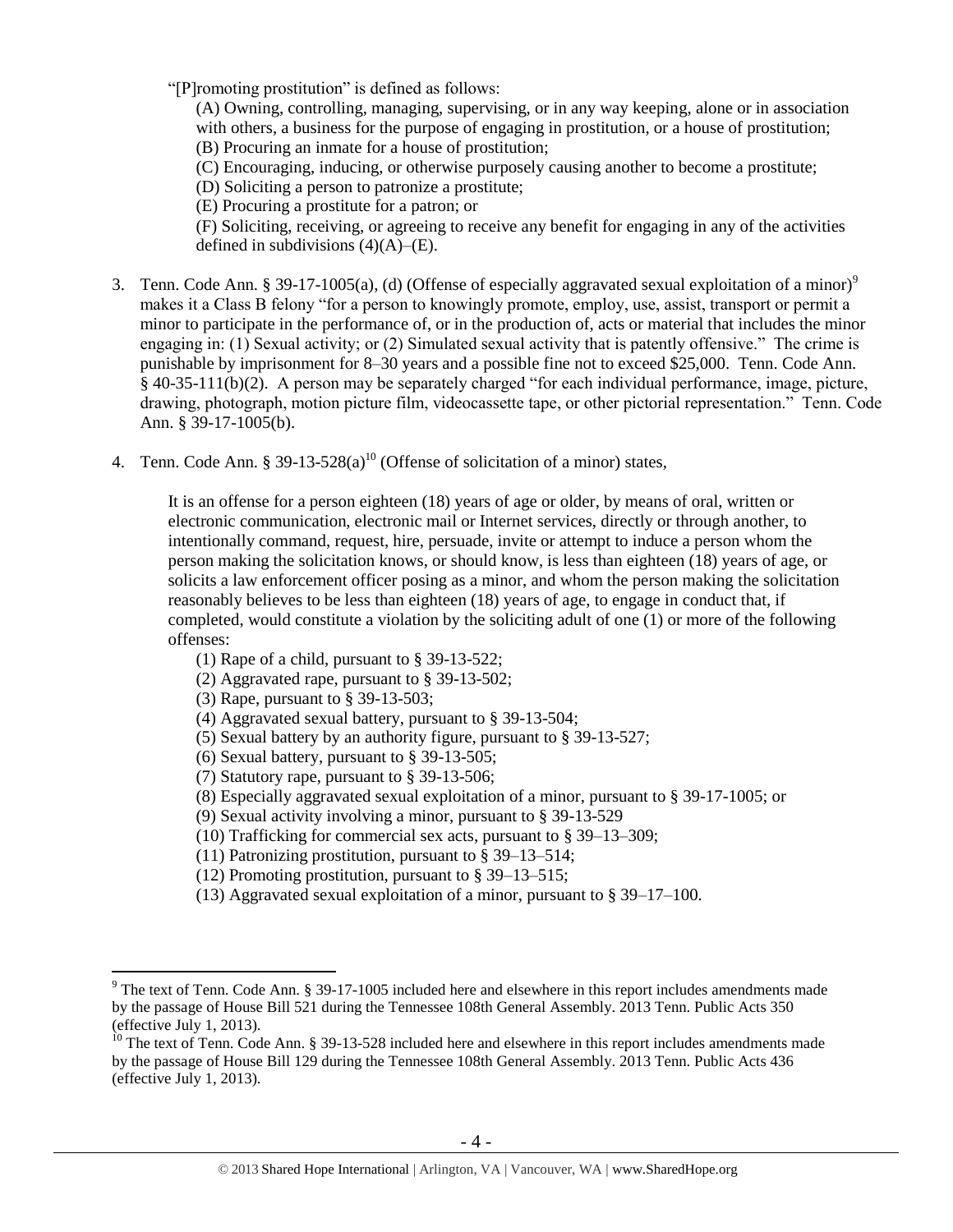Pursuant to subsection (c), "A violation of this section shall constitute an offense one (1) classification lower than the most serious crime solicited, unless the offense solicited was a Class E felony, in which case the offense shall be a Class A misdemeanor."

<span id="page-4-1"></span>5. Tenn. Code Ann. § 39-13-529(a) (Offense of soliciting sexual exploitation of a minor—Exploitation of a minor by electronic means)<sup>11</sup> makes it a crime for a person "eighteen (18) years or older, by means of oral, written or electronic communication, electronic mail or Internet service, including webcam communications, directly or through another, to intentionally command, hire, persuade, induce or cause a minor to engage in sexual activity<sup>12</sup> or simulated sexual activity that is patently offensive,<sup>13</sup> as defined in § 39-17-1002 [Part definitions], where such sexual activity or simulated sexual activity is observed by that person or by another." This crime is punishable as a Class B felony by imprisonment for 8–30 years and a possible fine not to exceed \$25,000. Tenn. Code Ann. §§ 39-13-529(e)(1), 40-35-111(b)(2).

Sexual offense laws that may apply in cases of commercial sexual exploitation of a child include the following:

1. Tenn. Code. Ann. § 39-13-504(a) (Aggravated sexual battery) states,

(a) Aggravated sexual battery is unlawful sexual contact<sup>14</sup> with a victim by the defendant or the defendant by a victim accompanied by any of the following circumstances:

<span id="page-4-0"></span>(1) Force or coercion is used to accomplish the act and the defendant is armed with a weapon or any article used or fashioned in a manner to lead the victim reasonably to believe it to be a weapon;

- (2) The defendant causes bodily injury to the victim;
- (3) The defendant is aided or abetted by one (1) or more other persons; and
	- (A) Force or coercion is used to accomplish the act; or

(B) The defendant knows or has reason to know that the victim is mentally defective, mentally incapacitated or physically helpless; or

(4) The victim is less than thirteen (13) years of age.

 $\overline{a}$ 

(A) Vaginal, anal or oral intercourse, whether done with another person or an animal;

(B) Masturbation, whether done alone or with another human or an animal;

(C) Patently offensive, as determined by contemporary community standards, physical contact with or touching of a person's clothed or unclothed genitals, pubic area, buttocks or breasts in an act of apparent sexual stimulation or sexual abuse;

(D) Sadomasochistic abuse, including flagellation, torture, physical restraint, domination or subordination by or upon a person for the purpose of sexual gratification of any person;

(E) The insertion of any part of a person's body or of any object into another person's anus or vagina, except when done as part of a recognized medical procedure by a licensed professional;

(F) Patently offensive, as determined by contemporary community standards, conduct, representations, depictions or descriptions of excretory functions; or

<sup>14</sup> Tenn. Code. Ann. § 39-13-501(6) defines "sexual contact" as "the intentional touching of the victim's, the defendant's, or any other person's intimate parts, or the intentional touching of the clothing covering the immediate area of the victim's, the defendant's, or any other person's intimate parts, if that intentional touching can be reasonably construed as being for the purpose of sexual arousal or gratification."

 $11$  The text of Tenn. Code Ann. § 39-13-529 included here and elsewhere in this report includes amendments made by the passage of House Bill 521 during the Tennessee 108th General Assembly. 2013 Tenn. Public Acts 350 (effective July 1, 2013).

<sup>&</sup>lt;sup>12</sup> "Sexual activity" is defined in Tenn. Code Ann.  $\S 39-17-1002(8)$  as any of the following acts:

<sup>(</sup>G) Lascivious exhibition of the female breast or the genitals, buttocks, anus or pubic or rectal area of any person.

<sup>&</sup>lt;sup>13"</sup>Patently offensive" is defined as "that which goes substantially beyond customary limits of candor in describing or representing such matters." Tenn. Code Ann. §39-17-1002(4).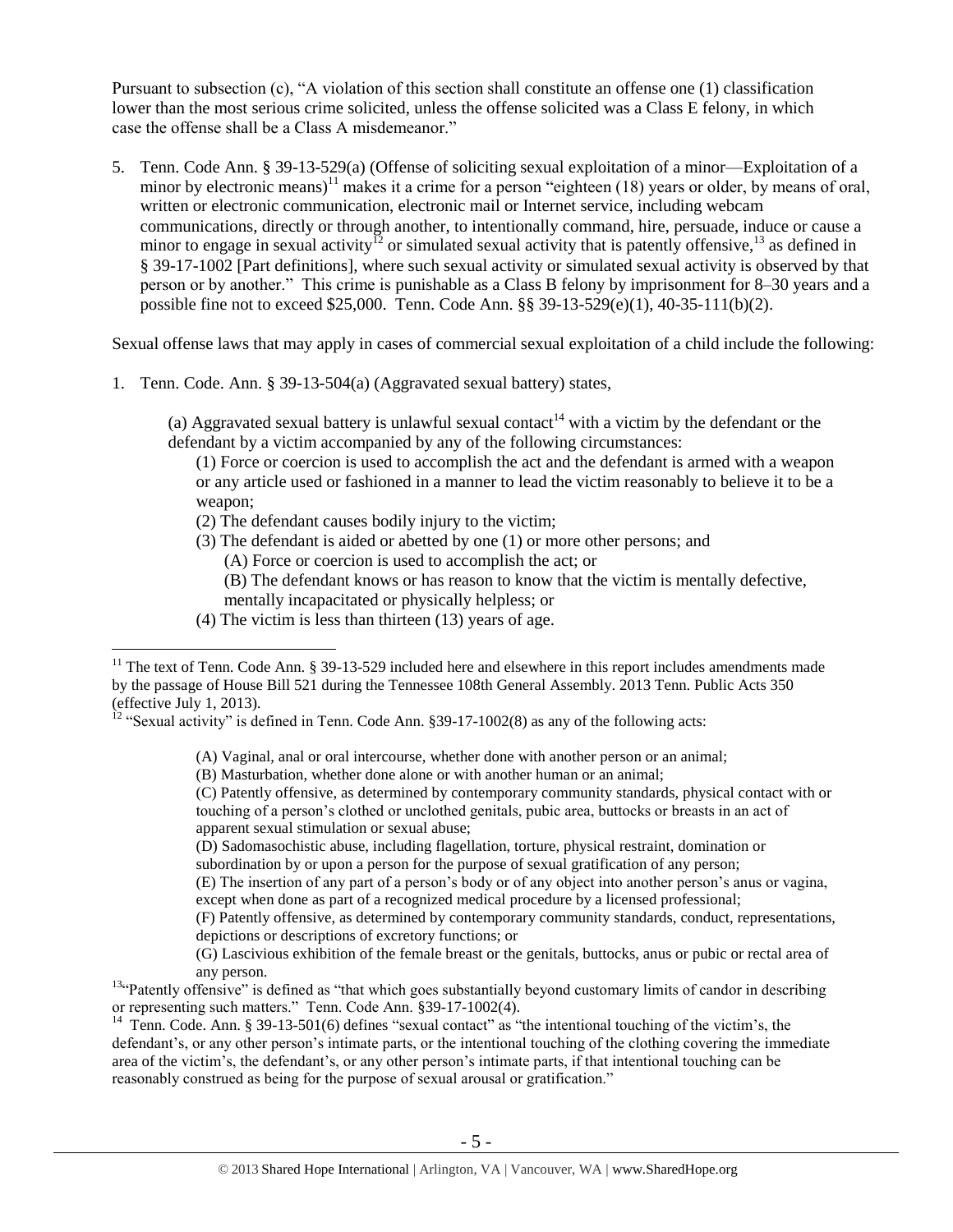This offense is punishable as a Class B felony by imprisonment for 8–30 years and a possible fine not to exceed \$25,000. Tenn. Code Ann. §§ 40-35-111(b)(2), 39-13-504(b).

- 2. Tenn. Code. Ann. § 39-13-505(a) (Sexual battery) states,
	- (a) Sexual battery is unlawful sexual contact with a victim by the defendant or the defendant by a victim accompanied by any of the following circumstances: (1) Force or coercion<sup>15</sup> is used to accomplish the act; (2) The sexual contact is accomplished without the consent of the victim and the defendant knows or has reason to know at the time of the contact that the victim did not consent; (3) The defendant knows or has reason to know that the victim is mentally defective, mentally incapacitated or physically helpless; or (4) The sexual contact is accomplished by fraud.

This offense is punishable as a Class E felony by imprisonment for 1–6 years and a possible fine not to exceed \$3,000. Tenn. Code Ann. §§ 39-13-505(c), 40-35-111(b)(5).

- 3. Tenn. Code Ann. § 39-13-506 (Statutory rape) criminalizes "unlawful sexual penetration" of minors when the defendant and minor are of certain ages. If the victim is 13 or 14, and the defendant is 4–9 years older than the victim, the crime is a Class E felony. Tenn. Code Ann. § 39-13-506(b)(1), (d)(2). If the victim is 15–17 and the defendant is 5–9 years older than the victim, the crime is a Class E felony. Tenn. Code Ann. § 39-13-506(b)(2), (d)(2). The crime is "mitigated statutory rape" and a Class E felony when the victim is 15-17 years old and the defendant is 4–5 years older than the victim. Tenn. Code Ann. § 39-13-506(a), (d)(1). As Class E felonies, the categories of statutory rape above are punishable by imprisonment for 1–6 years and a possible fine not to exceed \$3,000. Tenn. Code Ann. § 40-35-111(b)(5). However, if the victim is 13–17 and the defendant is at least 10 years older, the crime becomes aggravated statutory rape, a Class D felony punishable by imprisonment for 2–12 years and a possible fine not to exceed \$5,000. Tenn. Code Ann. §§ 39-13-506(c), (d)(3), 40- 35-111(b)(4).
- 4. Tenn. Code Ann. § 39-13-522(a) (Rape of a child) states, "Rape of a child is the unlawful sexual penetration of a victim by the defendant or the defendant by a victim, if the victim is more than three  $(3)$  years of age but less than thirteen (13) years of age." The crime is a Class A felony and under Tenn. Code Ann. § 39-13-522(b)(2)(A) "a person convicted of a violation of this section shall be punished as a Range II offender; however, the sentence imposed upon such person may, if appropriate, be within Range III but in no case shall it be lower than Range II." Therefore, in accordance to Range II and III penalties, this crime is punishable by imprisonment for 25–60 years and a possible fine not to exceed \$50,000. Tenn. Code Ann. §§ 39-13-522(b)(2)(A), 40-35-111(b)(1), 40-35-112(b), (c).
- *1.3 Prostitution statutes refer to the sex trafficking statute to identify the commercially sexually exploited minor as a trafficking victim.*

Tennessee's prostitution-related statutes refer to the sex trafficking law, helping to identify commercially sexually exploited children as victims of sex trafficking. Tenn. Code Ann. § 39-13-515 (Promoting prostitution) refers to Tenn. Code Ann. § 39-13-309 (Trafficking a person for a commercial sex act) to ensure that human trafficking penalties apply when the offense is committed against a minor. Tenn. Code Ann. § 39-

<sup>&</sup>lt;sup>15</sup> "As used in this section, 'coercion' means the threat of kidnapping, extortion, force or violence to be performed immediately or in the future." Tenn. Code. Ann. § 39-13-505(b).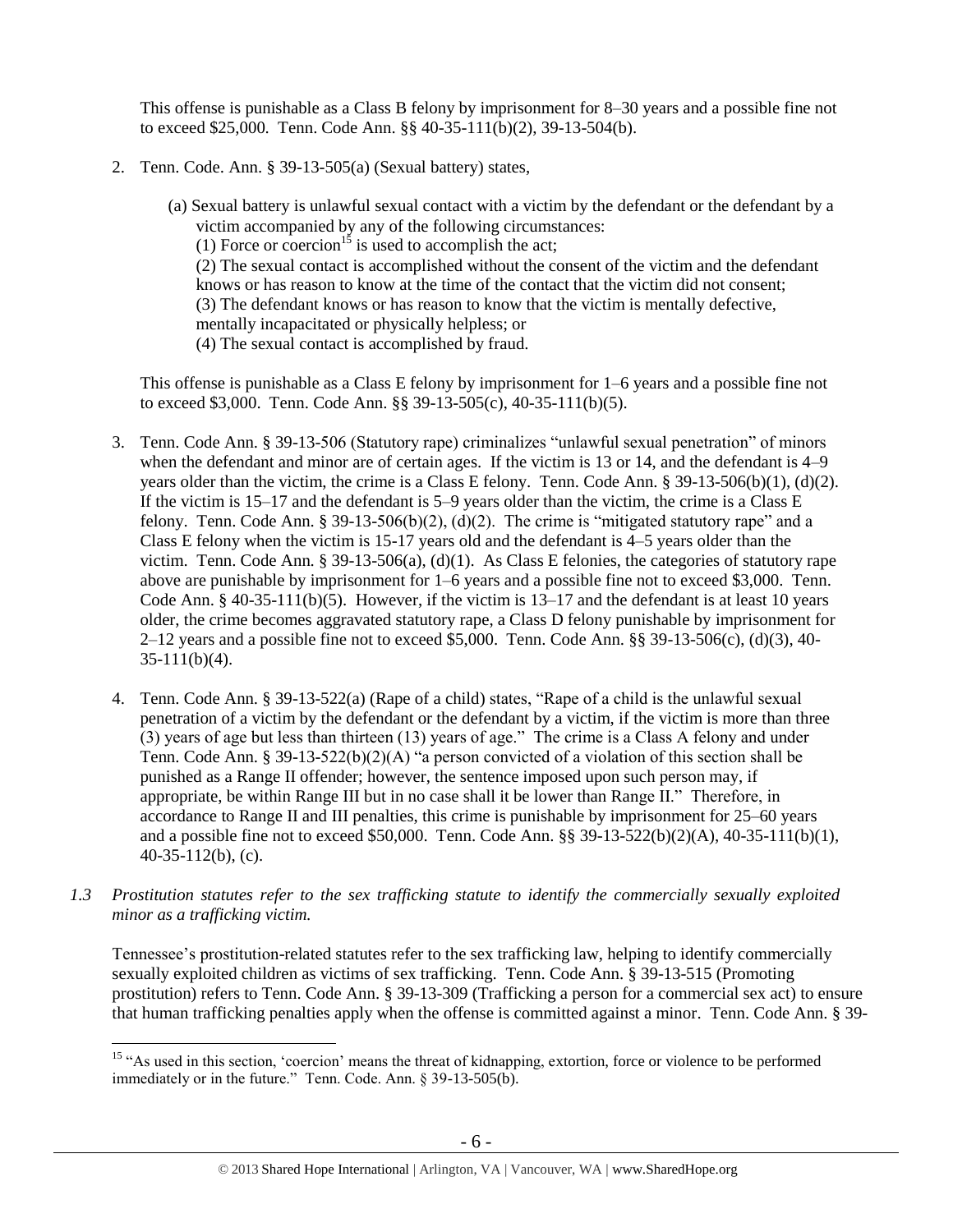13-309(c) states, "Promoting prostitution of a minor is punishable as trafficking for a commercial sex act under § 39-13-309."

Additionally, Tenn. Code Ann. § 39-13-513(e) (Prostitution)<sup>16</sup> refers to the human trafficking law to make minors immune from prostitution charges and require law enforcement to identify commercially sexually exploited minors as victims of sex trafficking. Tenn. Code Ann. § 39-13-513(d) states,

Notwithstanding any provision of this section to the contrary, if it is determined after a reasonable detention for investigative purposes, that a person suspected of or charged with a violation of this section is under eighteen (18) years of age, that person shall be immune from prosecution for prostitution as a juvenile or adult. A law enforcement officer who takes a person under eighteen (18) years of age into custody for a suspected violation of this section shall, upon determination that the person is a minor, provide the minor with the telephone number for the National Human Trafficking Resource Center hotline and release the minor to the custody of a parent or legal guardian.

*1.4 The state racketeering or gang crimes statute includes sex trafficking and commercial sexual exploitation of children (CSEC) offenses as predicate acts allowing the statute to be used to prosecute trafficking crimes.* 

Tennessee's racketeering statute includes the CSEC offense of especially aggravated sexual exploitation of a minor as racketeering activity, but does not include human trafficking or the state's other CSEC offenses. Tenn. Code Ann. § 39-12-204 (Unlawful activities) states,

(a) It is unlawful for any person who has, with criminal intent, received any proceeds derived, directly or indirectly, from a pattern of racketeering activity or through the collection of an unlawful debt to use or invest, whether directly or indirectly, any part of the proceeds or the proceeds derived from the use or investment thereof, in the acquisition of any title to or any right, interest, or equity in, real or personal property or in the establishment or operation of any enterprise.

(b) It is unlawful for any person, through a pattern of racketeering activity or through the collection of an unlawful debt, to acquire or maintain, directly or indirectly, an interest in or control of any enterprise of real or personal property.

(c) It is unlawful for any person employed by, or associated with, any enterprise<sup>17</sup> to knowingly conduct or participate, directly or indirectly, in the enterprise through a pattern of racketeering activity or the collection of any unlawful debt.

A "pattern of racketeering activity" is defined as "engaging in at least two (2) incidents of racketeering conduct that have the same or similar intents, results, accomplices, victims, or methods of commission or otherwise are interrelated by distinguishing characteristics and are not isolated incidents; provided that at least one (1) of such incidents occurred after July 1, 1986, that the last of the incidents occurred within two (2) years after a prior incident of racketeering conduct." Tenn. Code Ann. § 39-12-203(6). It is "racketeering activity" "to commit, to attempt to commit, to conspire to commit, or to solicit, coerce, or intimidate another person to commit an act for financial gain that is a criminal offense involving . . . aggravated sexual exploitation of a minor, especially

<sup>&</sup>lt;sup>16</sup> Victim is defined under 22 U.S.C. § 7102 as a person subjected to either "sex trafficking in which a commercial sex act is induced by force, fraud, or coercion, or in which the person induced to perform such act has not attained 18 years of age" or "the recruitment, harboring, transportation, provision, or obtaining of a person for labor or services, through the use of force, fraud, or coercion for the purpose of subjection to involuntary servitude, peonage, debt bondage, or slavery." 22 U.S.C. § 7102 (8)(A), (B).

<sup>&</sup>lt;sup>17</sup> "Enterprise" is defined as "any individual, sole proprietorship, partnership, corporation, business trust, union chartered under the laws of this state, or other legal entity, or any unchartered union, association, or group of individuals associated in fact, although not a legal entity, and it includes illicit as well as licit enterprises and governmental, as well as other entities, including criminal gangs, as defined in Section 40-35-121(a)."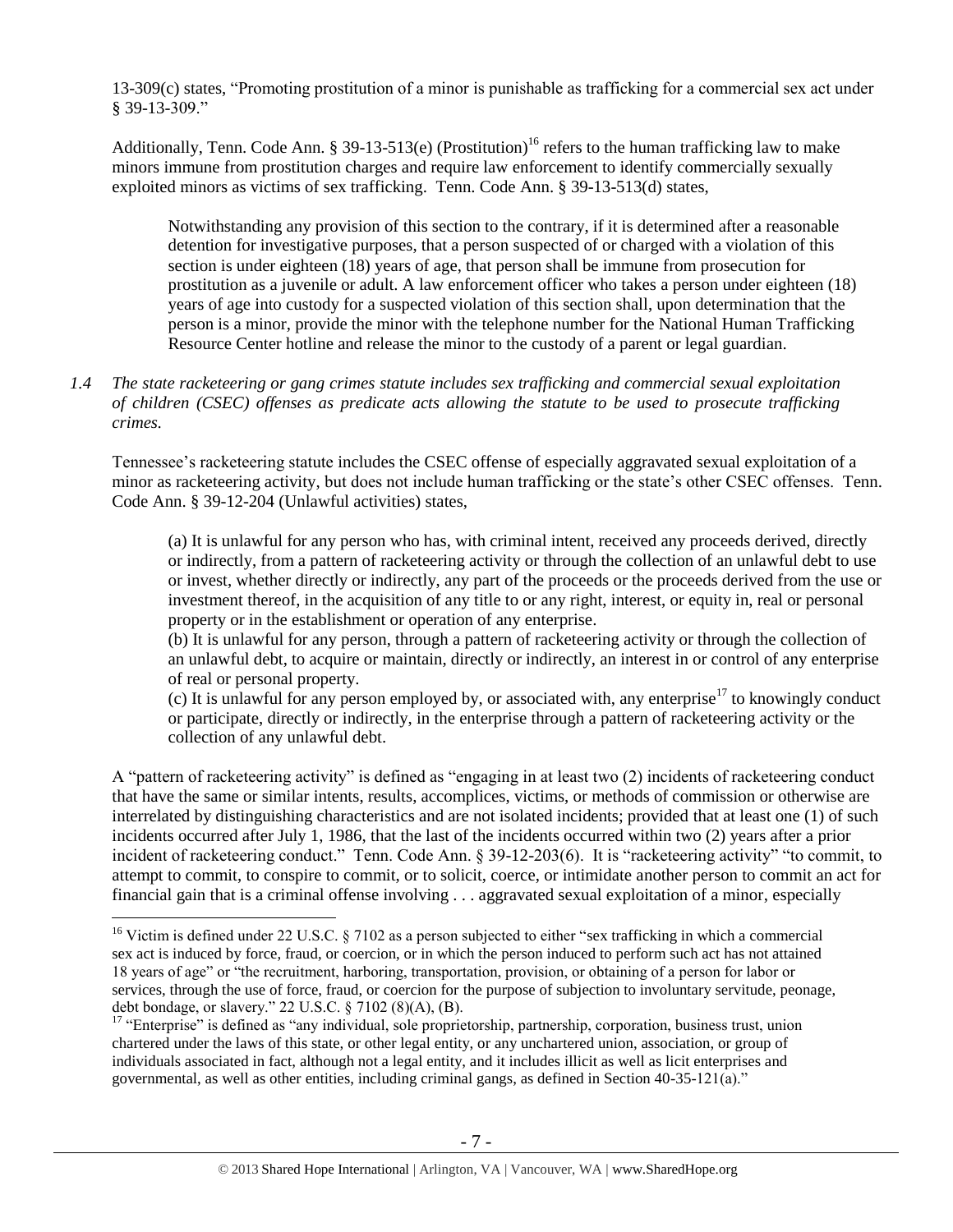aggravated sexual exploitation of a minor under  $\S$ § 39-17-1004(b)(1)(A) and 39-17-1005(a)(1), or to commit, attempt to commit, conspire to commit, or to solicit, coerce, or intimidate another person to commit a criminal gang offense, as defined in § 40-35-121(a)<sup>18</sup> [Criminal gang offenses]." Tenn. Code Ann. § 39-12-203(9). Pursuant to Tenn. Code Ann. § 40-35-121(a)(3)(B) (Criminal gang offenses), a "criminal gang offense" occurs when a "criminal gang"<sup>19</sup> is involved in "[t]he commission or attempted commission, facilitation of, solicitation of, or conspiracy to commit . . . trafficking for commercial sex acts, as defined in § 39-13-309."

Conviction for racketeering is punishable as a Class B felony by imprisonment under the sentencing range within Range II or higher (imprisonment for 12–30 years), a fine up to \$250,000, or both. Tenn. Code Ann. §§ 39-12-205(a), 40-35-112(b)(2), (c)(2). Instead of a fine, a conviction for conduct "through which pecuniary value<sup>20</sup> is derived, or by which personal injury or property damage or other loss is caused, may be sentenced to pay a fine that does not exceed three (3) times the gross value gained or three (3) times the gross loss caused, whichever is the greater, plus court costs and the costs of investigation and prosecution, reasonably incurred." Tenn. Code Ann. § 39-12-205(b)(1). Additionally, asset forfeiture is permitted. An offender may have to forfeit to the state, "[a]ll property, real or personal, including money, used in the course of, intended for use in the course of, derived from, or realized through, conduct in violation of a provision of this part . . . ." Tenn. Code Ann. § 39-12-206(b).

 $\overline{a}$ 

For the purposes of subdivision  $(b)(1)$  "pecuniary value" means:

(B) Any other property or service that has a value in excess of five hundred dollars (\$500).

<sup>&</sup>lt;sup>18</sup> The text of Tenn. Code Ann. § 40-35-121 included here and elsewhere in this report includes amendments made by the passage of House Bill 416 during the Tennessee 108th General Assembly. 2013 Tenn. Public Acts 415 (effective July 1, 2013).

 $19$  Pursuant to Tenn. Code Ann. § 40-35-121,

<sup>(1) &</sup>quot;Criminal gang" means a formal or informal ongoing organization, association or group consisting of three (3) or more persons that has:

<sup>(</sup>A) As one (1) of its activities the commission of criminal acts; and

<sup>(</sup>B) Two (2) or more members who, individually or collectively, engage in or have engaged in a pattern of criminal gang activity.

<sup>&</sup>lt;sup>20</sup> Tenn. Code Ann. § 39-12-205(b)(2) (Penalties) provides,

<sup>(</sup>A) Anything of value in the form of money, a negotiable instrument, or a commercial interest or anything else, the primary significance of which is economic advantage; or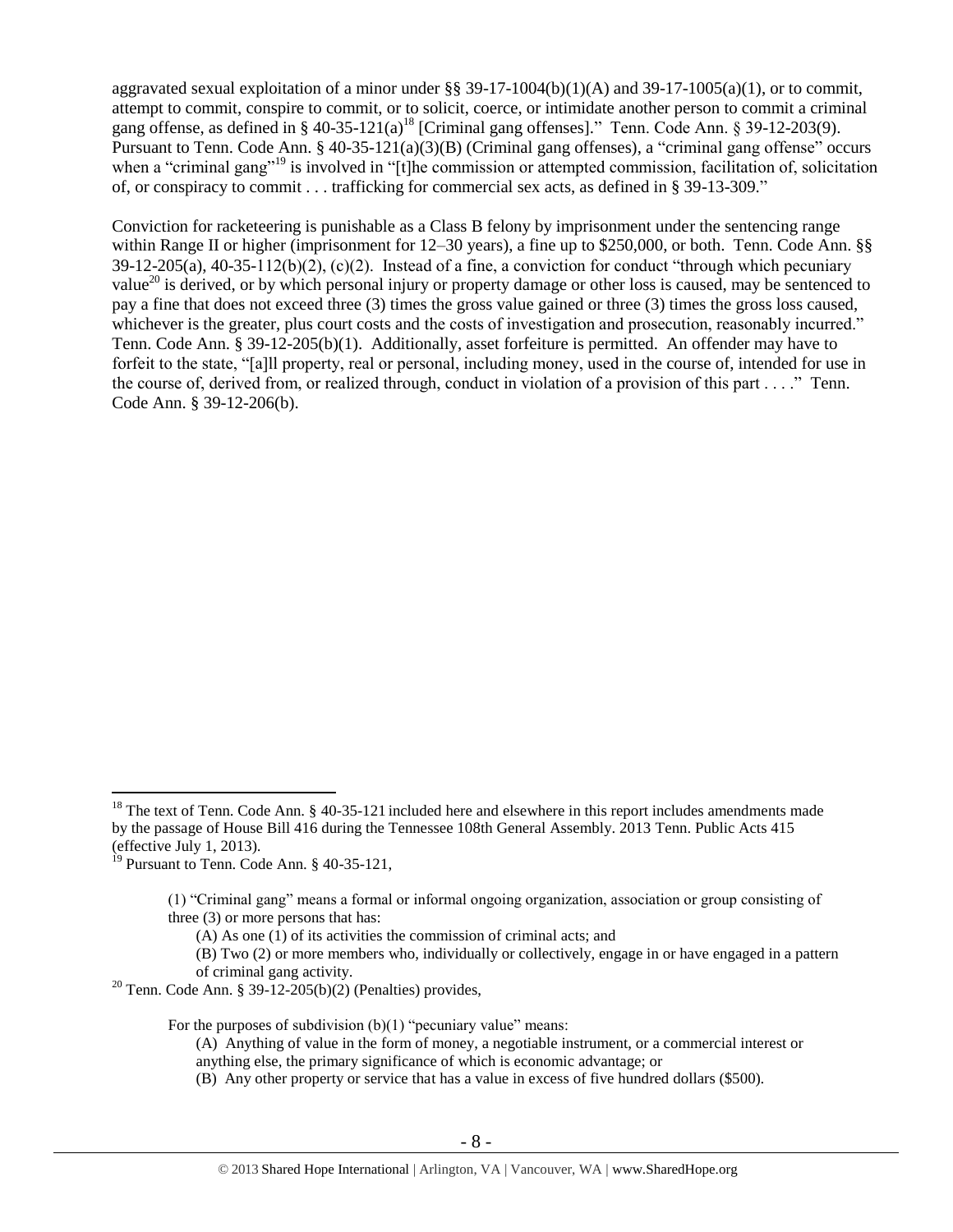#### **FRAMEWORK ISSUE 2: CRIMINAL PROVISIONS ADDRESSING DEMAND**

#### *Legal Components:*

- *2.1 The state sex trafficking law can be applied to buyers of commercial sex acts from a victim of domestic minor sex trafficking.*
- *2.2 Buyers of commercial sex acts with a minor can be prosecuted under commercial sexual exploitation of children (CSEC) laws.*
- *2.3 Solicitation of prostitution laws differentiate between buying sex acts with an adult and buying sex acts with a minor under 18.*
- *2.4 Penalties for buyers of commercial sex acts with minors are as high as federal penalties.*
- *2.5 Using the Internet to lure, entice, or purchase, or attempt to lure, entice, or purchase commercial sex acts with a minor is a separate crime or results in an enhanced penalty for buyers.*
- *2.6 No age mistake defense is permitted for a buyer of commercial sex acts with any minor under 18.*
- *2.7 Base penalties for buying sex acts with a minor under 18 are sufficiently high and not reduced for older minors.*
- *2.8 Financial penalties for buyers of commercial sex acts with minors are sufficiently high to make it difficult for buyers to hide the crime.*
- *2.9 Buying and possessing child pornography carries penalties as high as similar federal offenses.*
- *2.10 Convicted buyers of commercial sex acts with minors and child pornography are required to register as sex offenders.*

\_\_\_\_\_\_\_\_\_\_\_\_\_\_\_\_\_\_\_\_\_\_\_\_\_\_\_\_\_\_\_\_\_\_\_\_\_\_\_\_\_\_\_\_\_\_\_\_\_\_\_\_\_\_\_\_\_\_\_\_\_\_\_\_\_\_\_\_\_\_\_\_\_\_\_\_\_\_\_\_\_\_\_\_\_\_\_\_\_\_\_\_\_\_

#### *Legal Analysis:*

 $\overline{a}$ 

*2.1 The state sex trafficking law can be applied to buyers of commercial sex acts from a victim of domestic minor sex trafficking.*

Tenn. Code Ann. § 39-13-309(a) (Trafficking a person for a commercial sex act) applies to a buyer of commercial sex acts with a minor through use of the words "obtain" and "purchase". Tenn. Code Ann. § 39-13-  $309(a)(2)$  makes it a crime when a person "recruits, entices, harbors, transports, provides, purchases or obtains<sup>21</sup> by any means another person for the purpose of providing a commercial sex act." Pursuant to Tenn. Code Ann.  $\S 39-13-301(15)^{22}$ , "Commercial sex act' means any sexually explicit conduct<sup>23</sup> for which anything of value is

<sup>&</sup>lt;sup>21</sup>Pursuant to Tenn. Code Ann. § 39-13-301(9), (10) " $[o]$ btain' means, in relation to labor or services, to secure performance of labor or services," and "services" is defined as "between a person and the defendant in which the person performs activities under the supervision of or for the defendant." However, the terms "labor or services" in the definition of "obtain" make the definition seemingly more applicable to Tenn. Code Ann. § 39-13-308 (Trafficking for labor or services). Accordingly, the term "obtain" could be used differently for Tenn. Code Ann. § 39-13-309 (Trafficking for commercial sex acts). *See* United States v. Jungers, 702 F.3d 1066 (8<sup>th</sup> Cir. 2013). In this case, the Eighth Circuit specifically addressed whether the federal sex trafficking law, 18 U.S.C. § 1591 (Sex trafficking of children or by force, fraud, or coercion) applies to buyers when it reversed a District of South Dakota ruling that Congress did not intend the string of verbs constituting criminal conduct under 18 U.S.C. § 1591(a)(1) ("recruits, entices, harbors, transports, provides, obtains, or maintains") to reach the conduct of buyers. United States v. Jungers, 834 F. Supp. 2d 930, 931 (D.S.D. 2011). Holding that the conduct of buyers who obtain a child for commercial sex can violate 18 U.S.C. § 1591(a)(1), the Eighth Circuit illustrated through hypothetical buyer scenarios that, under certain circumstances, most of the terms in the string of verbs constituting criminal conduct under 18 U.S.C. § 1591(a)(1) could apply to buyers. While other terms may apply to buyers' conduct under state law as well, the analysis here focuses on the term "obtains" which is most likely to apply in the majority of buyer cases.

<sup>22</sup> *See supra* note [4.](#page-1-0)

<sup>23</sup> *See supra* note [5.](#page-1-1)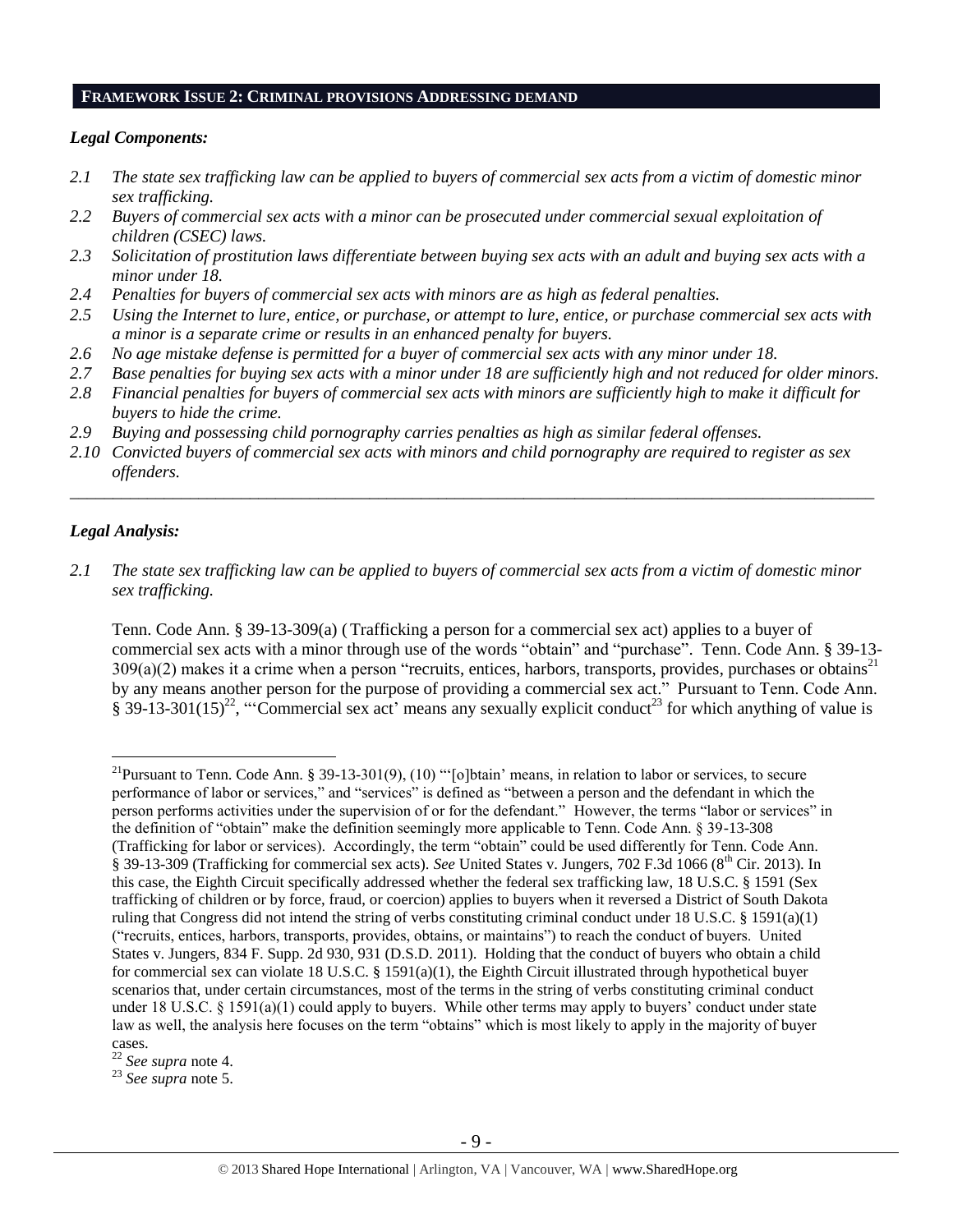directly or indirectly given, promised to or received by any person, which conduct is induced or obtained by coercion or deception or which conduct is induced or obtained from a person under eighteen (18) years of age."

A conviction under Tenn. Code Ann. § 39-13-309 (Trafficking a person for a commercial sex act) is punishable as a Class B felony by imprisonment for 8–30 years and a possible fine not to exceed \$25,000. Tenn. Code Ann. § 40-35-111(b)(2). However, Tenn. Code Ann. § 39-13-309 (Trafficking a person for a commercial sex act) is a Class A felony where:

[T]he victim of the offense is a child under fifteen (15) years of age, or where the offense occurs on the grounds or facilities or within one thousand feet (1,000') of a public or private school, secondary school, preschool, child care agency, public library, recreational center, or public park.

A Class A felony is punishable by imprisonment for 15–60 years and a possible fine not to exceed \$50,000. Tenn. Code Ann. §§ 39-13-309(c), 40-35-111(b)(1).

#### *2.2 Buyers of commercial sex acts with a minor can be prosecuted under commercial sexual exploitation of children (CSEC) laws.*

Tenn. Code Ann. § 39-13-514(b) (Patronizing prostitution) specifically makes it a crime to patronize a prostitute under 18. "Patronizing prostitution" is defined as "soliciting or hiring another person with the intent that the other person engage in prostitution, or entering or remaining in a house of prostitution for the purpose of engaging in sexual activity." Tenn. Code Ann. § 39-13-512(3).

Additionally, pursuant to Tenn. Code Ann. § 39-13-529(a), (e)(1) (Offense of soliciting sexual exploitation of a minor—Exploitation of a minor by electronic means) a Class B felony occurs when an individual "eighteen (18) years of age or older, by means of oral, written or electronic communication, electronic mail or Internet service, including webcam communications, directly or through another, to intentionally command, hire, persuade, induce or cause a minor to engage in sexual activity<sup>24</sup> or simulated sexual activity that is patently offensive,<sup>25</sup> as defined in § 39-17-1002 [Part definitions], where such sexual activity or simulated sexual activity is observed by that person or by another."

*2.3 Solicitation of prostitution laws differentiate between buying sex acts with an adult and buying sex acts with a minor under 18.*

Tenn. Code Ann. § 39-13-514(b) (Patronizing prostitution) specifically criminalizes patronizing a prostitute under 18. "Patronizing prostitution" is defined as "soliciting or hiring another person with the intent that the other person engage in prostitution, or entering or remaining in a house of prostitution for the purpose of engaging in sexual activity." Tenn. Code Ann. § 39-13-512(3). As a Class E felony, patronizing a prostitute under eighteen is punishable by imprisonment for  $1-6$  years and a possible fine not to exceed \$3,000. Tenn. Code Ann. §§ 39-13-514(b), 40-35-111(b)(5). In contrast, patronizing a prostitute over 18 is a Class B misdemeanor and is punishable by imprisonment for not more than 6 months, a possible fine not to exceed \$500, or both imprisonment and a fine. Tenn. Code Ann. §§ 39-13-514(b)(1), 40-35-111(e)(2).

*2.4 Penalties for buyers of commercial sex acts with minors are as high as federal penalties.*

When charged with Tenn. Code Ann. §39-13-309 (Trafficking a person for a commercial sex act). a buyer faces a Class B felony conviction punishable by imprisonment for 8–30 years and a possible fine not to exceed \$25,000. A buyer of commercial sex will be subject to a Class A felony "if the victim of the offense is a child

<sup>24</sup>*See supra* not[e5..](#page-1-1)

<sup>25</sup>*See supra* note [13.](#page-4-0)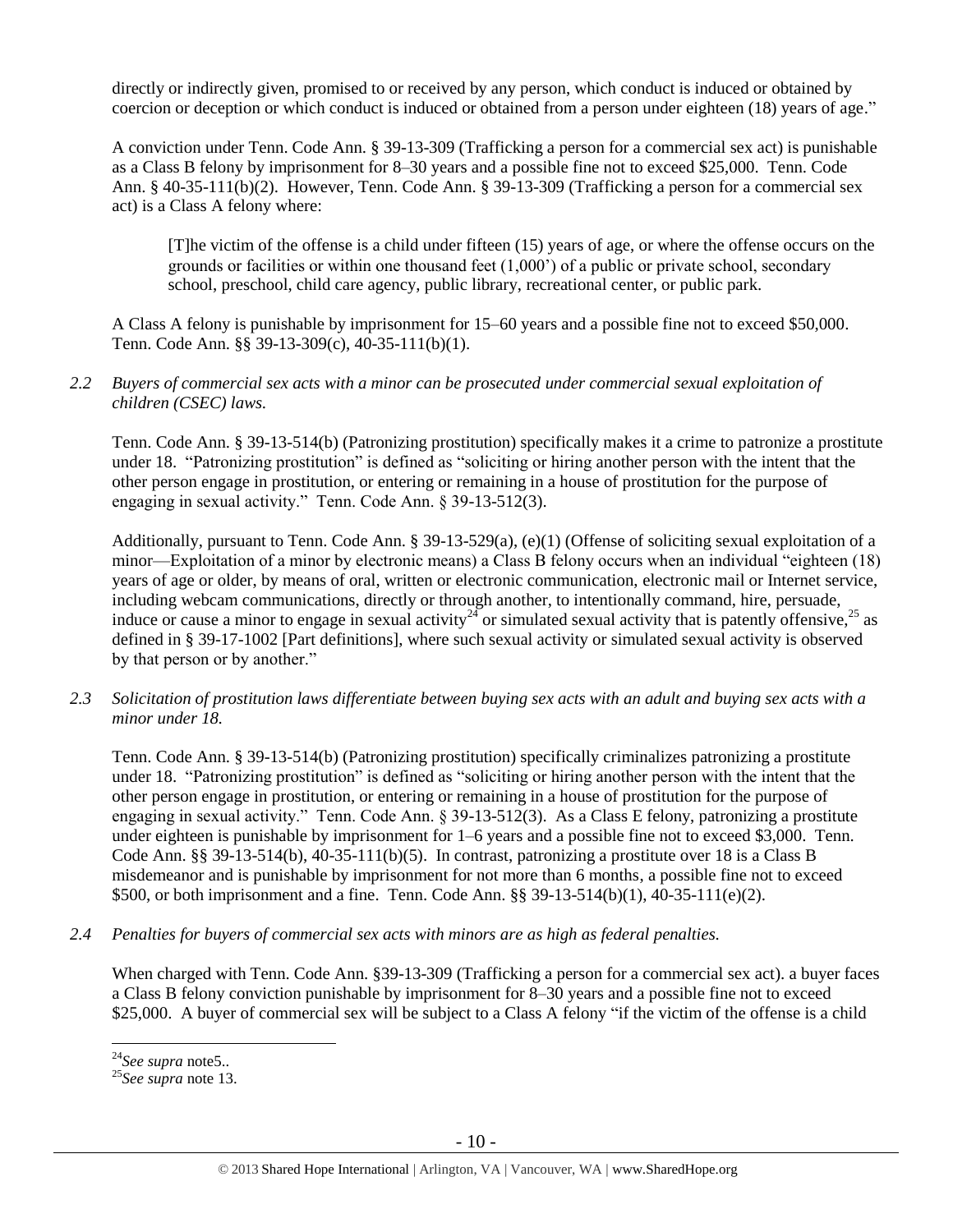under (15) years of age, or where the offense occurs on the grounds or facilities or within 1,000 feet of a public or private school, secondary school, preschool, child care agency, public library, recreational center, or public park." A Class A felony is punishable by imprisonment for 15-60 years and a possible fine not to exceed \$50,000. Tenn. Code Ann. §§ 39-13-309(c), 40-35-111(b)(1). Tenn. Code Ann. §§ 39-13-309(b), 40-35- 111(b)(2). When the victim is under 18, Tenn. Code Ann. § 39-13-514(b) (Patronizing prostitution) establishes a Class E felony for buying sex with a minor, punishable by imprisonment for 1–6 years and a possible fine not to exceed \$3,000. Tenn. Code Ann. § 40-35-111(b)(5). A violation of Tenn. Code Ann. § 39-13-529 (Offense of soliciting sexual exploitation of a minor—Exploitation of a minor by electronic means), is a Class B felony punishable by imprisonment for 8–30 years and a possible fine not to exceed \$25,000. Tenn. Code Ann. §§ 39- 13-529(e)(1), 40-35-111(b)(2).

Several sexual offenses could be used to prosecute a buyer of commercial sex acts with a minor but do not specifically criminalize the commercial sexual exploitation of a child, and do not refer to the human trafficking statute to bring these criminal offenses within the ambit of human trafficking under Tenn. Code Ann. § 39-13-309 (Trafficking a person for a commercial sex act).<sup>26</sup>

<span id="page-10-1"></span><span id="page-10-0"></span>In comparison, if the victim is under the age of 14, a conviction under the TVPA for child sex trafficking is punishable by 15 years to life imprisonment and a fine not to exceed \$250,000. 18 U.S.C. §§  $1591(b)(1)$ ,  $3559(a)(1)$ ,  $3571(b)(3)$ . If the victim is between the ages of  $14-17$ , a conviction is punishable by 10 years to life imprisonment and a fine not to exceed \$250,000. 18 U.S.C. §§ 1591(b)(2), 3559(a)(1), 3571(b)(3). A conviction is punishable by mandatory life imprisonment, however, if the buyer has a prior conviction for a federal sex offense<sup>27</sup> against a minor. 18 U.S.C. § 3559(e)(1). To the extent buyers can be prosecuted under other federal CSEC laws,<sup>28</sup> a conviction is punishable by penalties ranging from a fine not to exceed \$250,000 to life imprisonment and a fine not to exceed \$250,000.<sup>29</sup>

*2.5 Using the Internet to lure, entice, or purchase, or attempt to lure, entice, or purchase commercial sex acts with a minor is a separate crime or results in an enhanced penalty for buyers.*

Tenn. Code Ann. § 39-13-528<sup>30</sup> (Solicitation of person under 18 years of age) criminalizes using the Internet to "to intentionally command, request, hire, persuade, invite or attempt to induce" a minor to engage in sexual activity. Tenn. Code Ann. § 39-13-528(a) (Offense of solicitation of a minor) states,

See supra note [7.](#page-2-0)

 $\overline{a}$ <sup>26</sup>See supra Section 1.2 for a full description of the sexual offense laws that may be used to prosecute buyers. <sup>27</sup> Pursuant to 18 U.S.C. § 3559(e)(2), "federal sex offense" is defined as

an offense under section 1591 [18 USCS § 1591] (relating to sex trafficking of children), 2241 [18 USCS § 2241] (relating to aggravated sexual abuse), 2242 [18 USCS § 2242] (relating to sexual abuse),  $2244(a)(1)$  [18 USCS §  $2244(a)(1)$ ] (relating to abusive sexual contact),  $2245$  [18 USCS § 2245] (relating to sexual abuse resulting in death), 2251 [18 USCS § 2251] (relating to sexual exploitation of children), 2251A [18 USCS § 2251A] (relating to selling or buying of children), 2422(b) [18 USCS § 2422(b)] (relating to coercion and enticement of a minor into prostitution), or  $2423(a)$  [18 USCS § 2423(a)] (relating to transportation of minors).

<sup>&</sup>lt;sup>28</sup> 18 U.S.C. §§ 2251A(b) (Selling or buying of children), 2251(a) (Sexual exploitation of children), 2423(a) (Transportation of a minor with intent for minor to engage in criminal sexual activity), 2422(a) (Coercion and enticement), 2252(a)(2), (a)(4) (Certain activities relating to material involving the sexual exploitation of minors). <sup>29</sup> 18 U.S.C. §§ 2251A(b) (conviction punishable by imprisonment for 30 years to life and a fine), 2251(e) (conviction punishable by imprisonment for 15–30 years and a fine), 2423(a) (conviction punishable by imprisonment for 10 years to life and a fine), 2422(a) (conviction punishable by a fine, imprisonment up to 20 years, or both),  $2252(a)(2)$ , (4) (stating that a conviction under subsection (a)(2) is punishable by imprisonment for 5–20 years and a fine, while a conviction under subsection (a)(4) is punishable by imprisonment up to 10 years, a fine, or both); *see also* 18 U.S.C. §§ 3559(a)(1) (classifying all of the above listed offenses as felonies), 3571(b)(3) (providing a fine up to \$250,000 for any felony conviction).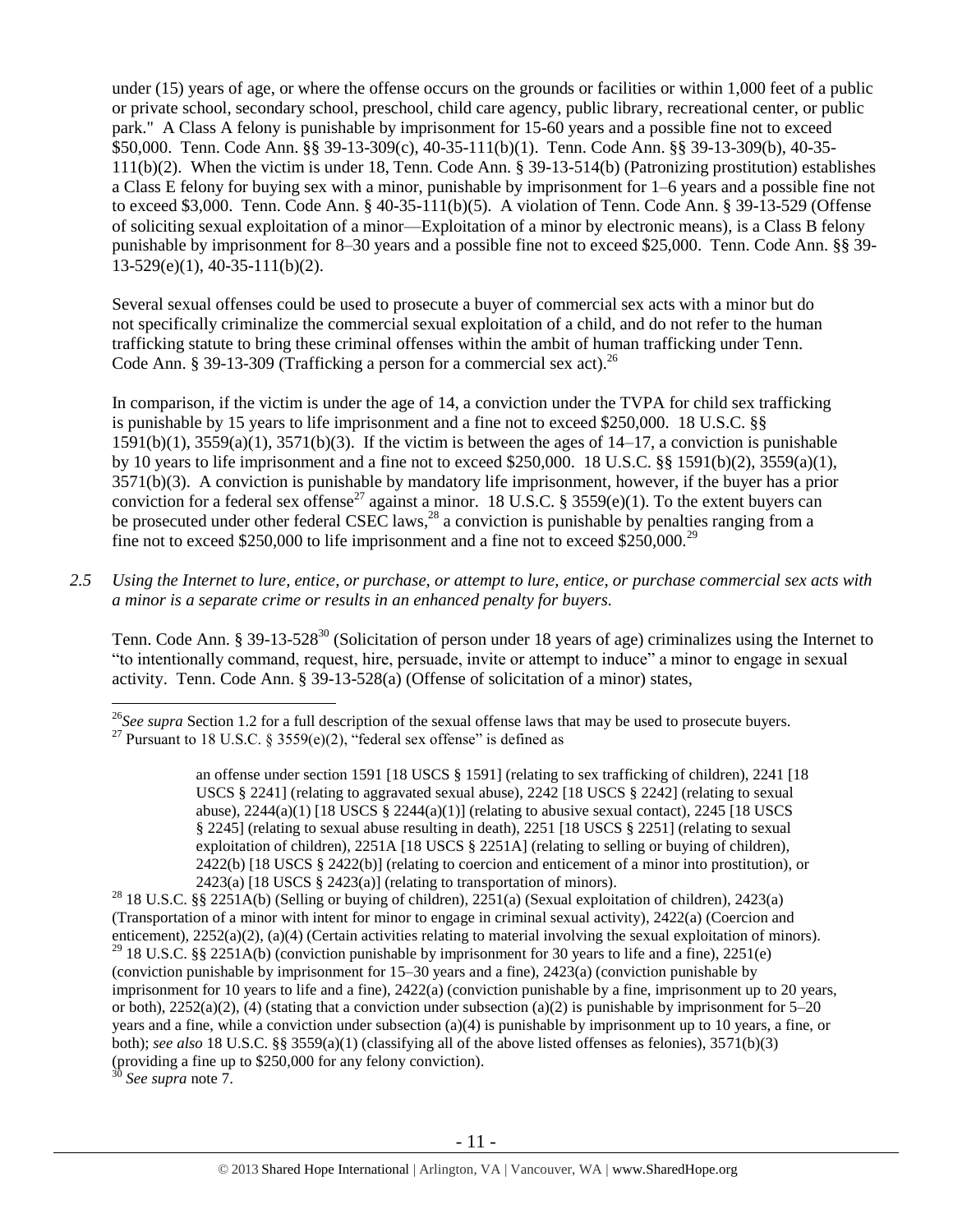(a) It is an offense for a person eighteen (18) years of age or older, by means of oral, written or electronic communication, electronic mail or Internet services, directly or through another, to intentionally command, request, hire, persuade, invite or attempt to induce a person whom the person making the solicitation knows, or should know, is less than eighteen (18) years of age, or solicits a law enforcement officer posing as a minor, and whom the person making the solicitation reasonably believes to be less than eighteen (18) years of age, to engage in conduct that, if completed, would constitute a violation by the soliciting adult of one (1) or more of the following offenses:

- (1) Rape of a child, pursuant to [§ 39-13-522;](https://a.next.westlaw.com/Link/Document/FullText?findType=L&pubNum=1000039&cite=TNSTS39-13-522&originatingDoc=N61AFE9D1CCE411DB8F04FB3E68C8F4C5&refType=LQ&originationContext=document&transitionType=DocumentItem&contextData=(sc.UserEnteredCitation))
- (2) Aggravated rape, pursuant to [§ 39-13-502;](https://a.next.westlaw.com/Link/Document/FullText?findType=L&pubNum=1000039&cite=TNSTS39-13-502&originatingDoc=N61AFE9D1CCE411DB8F04FB3E68C8F4C5&refType=LQ&originationContext=document&transitionType=DocumentItem&contextData=(sc.UserEnteredCitation))
- (3) Rape, pursuant to [§ 39-13-503;](https://a.next.westlaw.com/Link/Document/FullText?findType=L&pubNum=1000039&cite=TNSTS39-13-503&originatingDoc=N61AFE9D1CCE411DB8F04FB3E68C8F4C5&refType=LQ&originationContext=document&transitionType=DocumentItem&contextData=(sc.UserEnteredCitation))

 $\overline{a}$ 

- (4) Aggravated sexual battery, pursuant to [§ 39-13-504;](https://a.next.westlaw.com/Link/Document/FullText?findType=L&pubNum=1000039&cite=TNSTS39-13-504&originatingDoc=N61AFE9D1CCE411DB8F04FB3E68C8F4C5&refType=LQ&originationContext=document&transitionType=DocumentItem&contextData=(sc.UserEnteredCitation))
- (5) Sexual battery by an authority figure, pursuant to [§ 39-13-527;](https://a.next.westlaw.com/Link/Document/FullText?findType=L&pubNum=1000039&cite=TNSTS39-13-527&originatingDoc=N61AFE9D1CCE411DB8F04FB3E68C8F4C5&refType=LQ&originationContext=document&transitionType=DocumentItem&contextData=(sc.UserEnteredCitation))
- (6) Sexual battery, pursuant to [§ 39-13-505;](https://a.next.westlaw.com/Link/Document/FullText?findType=L&pubNum=1000039&cite=TNSTS39-13-505&originatingDoc=N61AFE9D1CCE411DB8F04FB3E68C8F4C5&refType=LQ&originationContext=document&transitionType=DocumentItem&contextData=(sc.UserEnteredCitation))
- (7) Statutory rape, pursuant to [§ 39-13-506;](https://a.next.westlaw.com/Link/Document/FullText?findType=L&pubNum=1000039&cite=TNSTS39-13-506&originatingDoc=N61AFE9D1CCE411DB8F04FB3E68C8F4C5&refType=LQ&originationContext=document&transitionType=DocumentItem&contextData=(sc.UserEnteredCitation))
- (8) Especially aggravated sexual exploitation of a minor, pursuant to [§ 39-17-1005;](https://a.next.westlaw.com/Link/Document/FullText?findType=L&pubNum=1000039&cite=TNSTS39-17-1005&originatingDoc=N61AFE9D1CCE411DB8F04FB3E68C8F4C5&refType=LQ&originationContext=document&transitionType=DocumentItem&contextData=(sc.UserEnteredCitation)) or
- (9) Sexual activity involving a minor, pursuant to [§ 39-13-529.](https://a.next.westlaw.com/Link/Document/FullText?findType=L&pubNum=1000039&cite=TNSTS39-13-529&originatingDoc=N61AFE9D1CCE411DB8F04FB3E68C8F4C5&refType=LQ&originationContext=document&transitionType=DocumentItem&contextData=(sc.UserEnteredCitation))
- (10) Trafficking for commercial sex acts, pursuant to § 39–13–309;
- (11) Patronizing prostitution, pursuant to § 39–13–514;
- (12) Promoting prostitution, pursuant to § 39–13–515;
- (13) Aggravated sexual exploitation of a minor, pursuant to § 39–17–1004.

Pursuant to subsection (c), "A violation of this section shall constitute an offense one (1) classification lower than the most serious crime solicited, unless the offense solicited was a Class E felony, in which case the offense shall be a Class A misdemeanor." Tenn. Code Ann. § 39-13-528(c).

In addition, Tenn. Code Ann. § 39-13-529(a) (Offense of soliciting sexual exploitation of a minor—Exploitation of a minor by electronic means) includes using "electronic communication, electronic mail or Internet service, including webcam communications, directly or through another, to intentionally command, hire, persuade, induce or cause a minor to engage in sexual activity or simulated sexual activity that is patently offensive, as defined in

§ 39-17-1002, where such sexual activity or simulated sexual activity is observed by that person or by another." Although the crime is not applicable solely to commercial sexual exploitation, the inclusion of the term "hire" brings commercial sexual activity within its range. This crime is a Class B felony punishable by imprisonment for 8–30 years and a possible fine not to exceed \$25,000. Tenn. Code Ann. §§ 39-13-529(e)(1), 40-35-  $111(b)(2)$ .

*2.6 No age mistake defense is permitted for a buyer of commercial sex acts with any minor under 18.*

Tenn. Code Ann. § 39-13-514 (Patronizing prostitution) and § 39-13-529 (Offense of soliciting sexual exploitation of a minor—Exploitation of a minor by electronic means) expressly prohibit a defense of age mistake. Pursuant to Tenn. Code Ann. § 39-11-502 $(c)^{31}$  (Ignorance or mistake of fact), "It shall not be a defense to prosecution for a violation of § 39-13-514 or § 39-13-529 that the person charged was ignorant or mistaken as to the age of the minor."

<sup>&</sup>lt;sup>31</sup> The text of Tenn. Code Ann. 39-11-502 included here and elsewhere in this report includes amendments made by the passage of House Bill 920 during the Tennessee 108th General Assembly. 2013 Tenn. Public Acts 337 (effective July 1, 2013).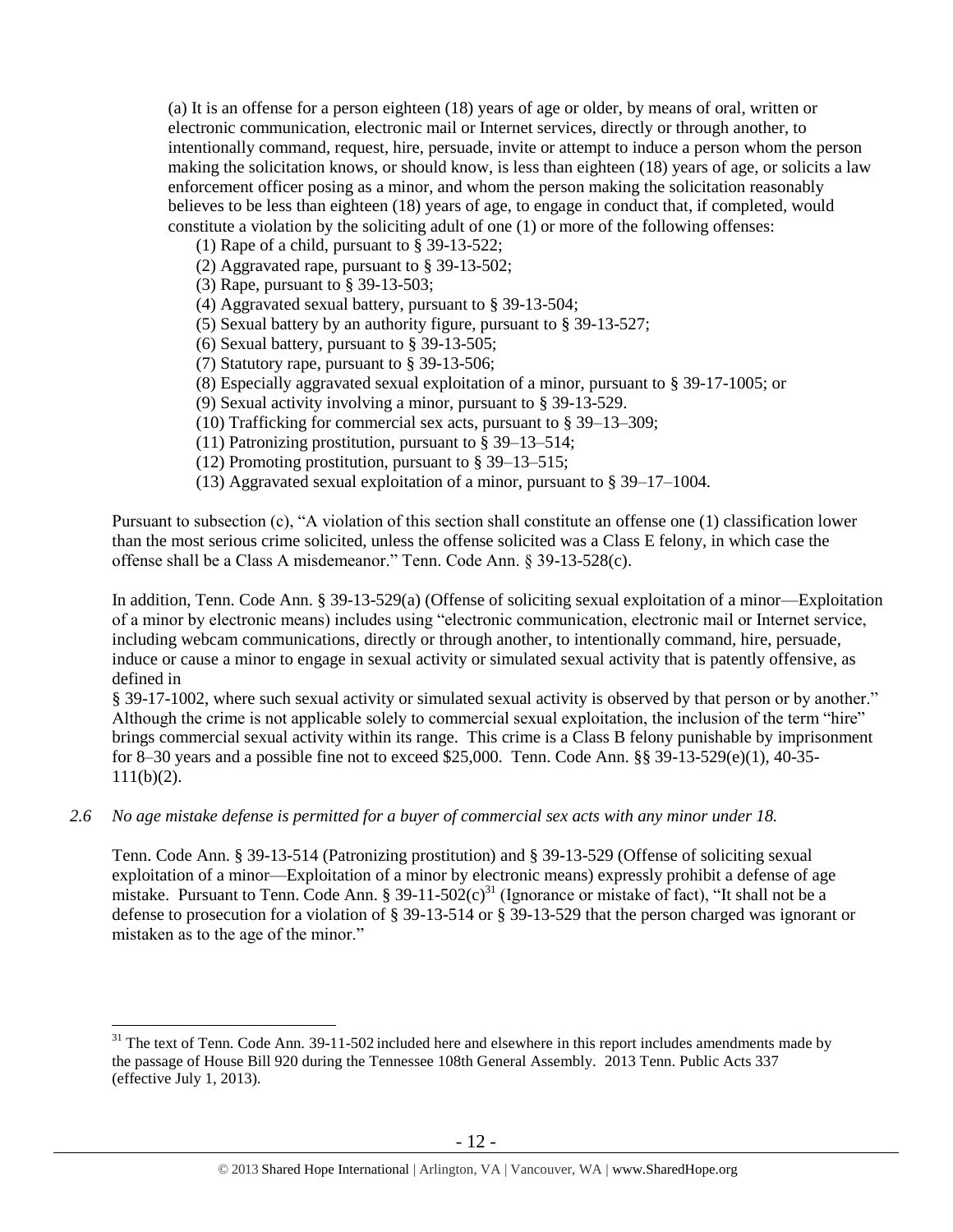## *2.7 Base penalties for buying sex acts with a minor under 18 are sufficiently high and not reduced for older minors.*

Tenn. Code Ann. § 39-13-309 (Trafficking a person for a commercial sex act) differentiates between trafficking a minor and trafficking an adult, but applies heightened penalties "where the victim of the offense is a child under (15) years of age." A Class A felony is punishable by imprisonment for 15–60 years and a possible fine not to exceed \$50,000. Tenn. Code Ann. §§ 39-13-309(c), 40-35-111(b)(1). For offenses involving victims 15 years of age and older, a violation of Tenn. Code Ann. § 39-13-309 (Trafficking a person for a commercial sex act) is a Class B felony punishable by imprisonment for 8–30 years and a possible fine not to exceed \$25,000. Tenn. Code Ann. §§ 39-13-309(b), 40-35-111(b)(2).

Penalties for convictions under Tenn. Code Ann. § 39-13-514 (Patronizing prostitution) and Tenn. Code Ann. § 39-13-529 (Offense of soliciting sexual exploitation of a minor—Exploitation of a minor by electronic means) are not reduced based upon the age of the minor victim and all minors under 18 are protected by these statutes.

In contrast, under Tenn. Code Ann. § 39-13-528 (Offense of solicitation of a minor), penalties vary based on the crime solicited, and some of the crimes listed in § 39-13-528 vary based on the age of the minor and age of the buyer. Pursuant to Tenn. Code Ann. § 39-13-528(c), "A violation of this section shall constitute an offense one (1) classification lower than the most serious crime solicited, unless the offense solicited was a Class E felony, in which case the offense shall be a Class A misdemeanor." Therefore, when a buyer solicits a victim between 3–13 years of age to engage in conduct that, if it were to occur, would be rape under Tenn. Code Ann. § 39-13- 522(a) (Rape of a child), a Class A felony, the crime is punishable as a class B felony with imprisonment between 8–30 years and a possible fine not to exceed \$25,000. Tenn. Code Ann. §§ 39-13-522(a),(b)(1), 40-35- 111(b)(2). If the defendant is at least 10 years older than the victim and solicits a victim between 13–17 to engage in conduct that, if it were to occur, would be aggravated statutory rape under Tenn. Code Ann. § 39-13- 506(c), a Class D felony, the crime is a Class E felony punishable by imprisonment of 1–6 years and a possible fine not to exceed \$3,000. Tenn. Code Ann. §§ 39-13-506(c), (d)(3), 40-35-111(b)(5). Soliciting is a Class A misdemeanor if the solicited act, if it were to occur, would be mitigated statutory rape under Tenn. Code Ann. §§ 39-13-506(a), which is typically a Class E felony and occurs when the defendant is 4 or 5 years older than a victim between 15–18. Tenn. Code Ann. §§ 39-13-506(a), (d)(1). Soliciting would also be a Class A misdemeanor if the solicited conduct, if it were to occur, would be statutory rape under Tenn. Code Ann. §§ 39- 13-506(b), which is typically a Class E felony, which occurs when the victim is 13 or 14 and the defendant is between 4–10 years older than the victim, or when the victim is between 15–18 and the defendant is between 5– 10 years older than the victim. Tenn. Code Ann. §§ 39-13-506(a), (b)(1), (b)(2), (d)(1), (d)(2). Class A misdemeanors are punishable by up to 11 months, 29 days imprisonment, a fine not to exceed \$2,500, or both. Tenn. Code Ann. § 40-35-111(e)(1).

## *2.8 Financial penalties for buyers of commercial sex acts with minors are sufficiently high to make it difficult for buyers to hide the crime.*

Buyers of commercial sex with minors face fines, restitution, and asset forfeiture. Buyers convicted under Tenn. Code Ann. § 39-13-309(a) (Trafficking a person for a commercial sex act) face a possible fine not to exceed \$25,000, unless "the victim of the offense is a child under (15) years of age, or where the offense occurs on the grounds or facilities or within 1,000 feet of a public or private school, secondary school, preschool, child care agency, public library, recreational center, or public park," in which case a possible fine not to exceed \$50,000 may be imposed. Tenn. Code Ann. §§ 39-13-309(c), 40-35-111(b)(1). For the Class E felony of patronizing a prostitute when the victim is a minor under 18, a buyer can receive a fine not to exceed \$3,000. Tenn. Code Ann. §§ 39-13-514(b), 40-35-111(b)(5). Hiring a minor online for sexual activity in violation of Tenn. Code Ann. § 39-13-529(a) (Offense of soliciting sexual exploitation of a minor—Exploitation of a minor by electronic means) is a Class B felony with a possible fine not to exceed \$25,000. Tenn. Code Ann. §§ 39-13- 529(e)(1), 40-35-111(b)(2). An conviction under Tenn. Code Ann. § 39-13-528(a) (Offense of solicitation of a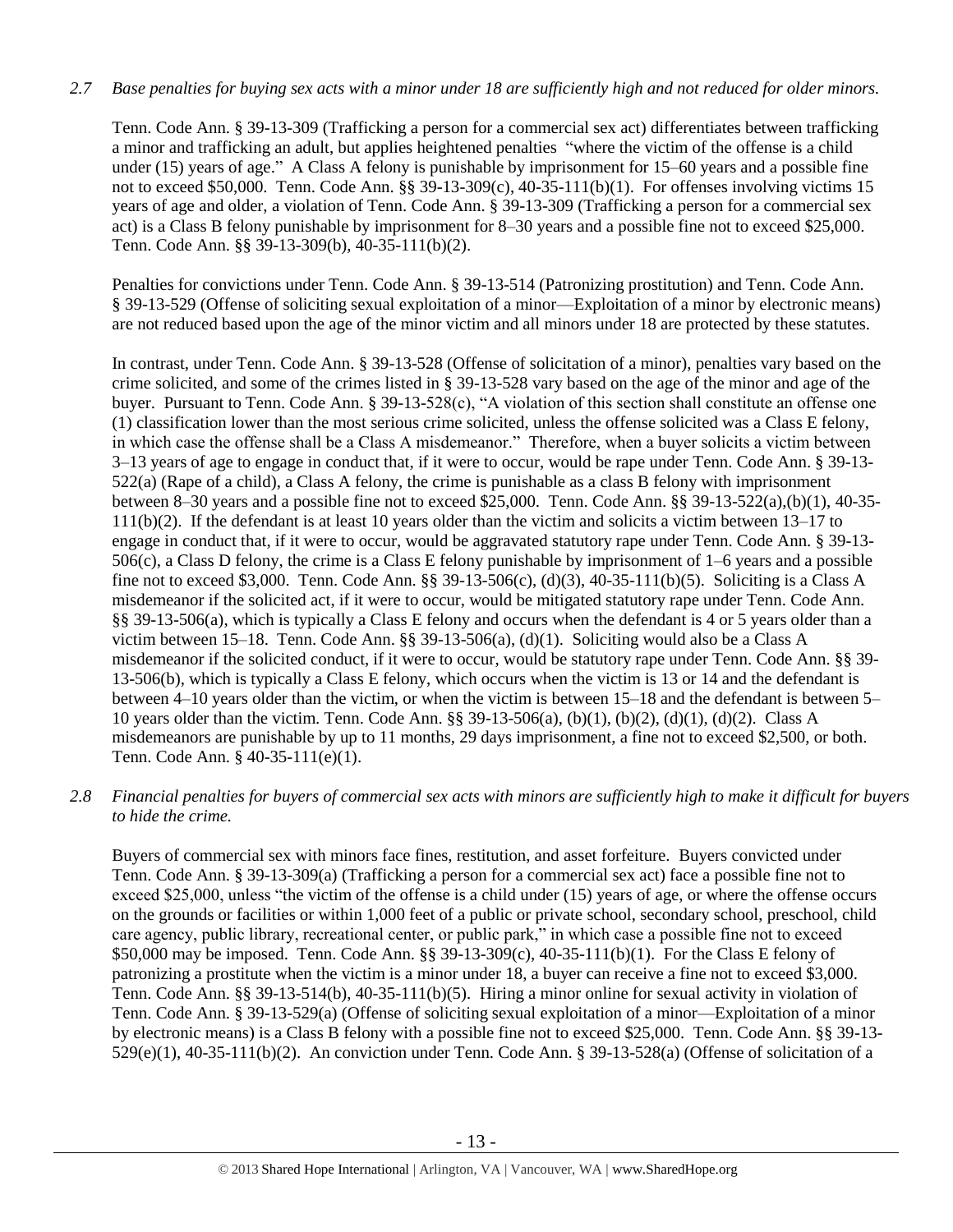minor) can result in a fine ranging between \$2,500 and \$25,000 based on the crime classification determined by the victim's age and the defendant's age. Tenn. Code Ann. § 40-25-111(b).

<span id="page-13-1"></span><span id="page-13-0"></span>Buyers are subject to mandatory restitution to be paid to a minor who has been sexually victimized through any of the trafficking, CSEC, or sexual offenses applicable to buyers of commercial sex acts with minors. While Tennessee law allows a court, at its discretion, to order restitution to victims of any crime, Tennessee specifically requires restitution to be paid to the victim as part of the punishment under Tenn. Code Ann. §§ 39-13-309 [Trafficking a person for a commercial sex act], 39-13-514 [Patronizing prostitution], 39-17-1005(a) [Offense of especially sexually aggravated sexual exploitation of a minor], 39-13-528(a) [Offense of solicitation of a minor], and 39-13-529(a) [Offense of soliciting sexual exploitation of a minor – exploitation of a minor by electronic means]. Tenn. Code Ann. §§ 39-11-118(a), (b)<sup>32</sup>, 40-35-104(c)(2), 40-35-304. Tenn. Code Ann. § 40-33-101 (Conveyances subject to forfeiture)<sup>33</sup> provides for discretionary, criminal asset forfeiture. Upon conviction of sexual offenses pursuant to title 39, chapter 13, section 5 [Sexual offenses], which includes patronizing prostitution of adults or minors, a buyer may be ordered to forfeit "[a]ny conveyance, including a vehicle, aircraft or vessel used in the commission of," among other offenses, a sexual "offense under title 39, chapter 13, part 5 [Sexual offenses].<sup>34</sup> Property subject to forfeiture under this section may be seized upon process issued by any circuit or criminal court with jurisdiction over the property. Seizure is permitted without process where it is incident to arrest or search, pursuant to a search warrant. Tenn. Code Ann. § 40-33-102. Disposition of the forfeited property is governed by Tenn. Code Ann. §40-33-110, which provides that the property "shall inure to the benefit of the county in which the goods were seized . . . provided, that the forfeited conveyance or the funds derived from the confiscated goods shall go to the law enforcement agency that seized the conveyance and shall be used exclusively for law enforcement purposes . . . In all other cases, the proceeds shall be transmitted to the state treasurer and deposited in the state treasury."

This discretionary, criminal forfeiture provision is reiterated, with a special focus on minor victims, in Tenn. Code Ann. § 39-13-530(a) (Forfeiture of any conveyance or real or personal property used in a sexual offense committed against minors—Child abuse fund) which provides for the forfeiture of "[a]ny conveyance or real or personal property used in the commission of an offense under this part [Sexual offenses]," which is committed "against a person under eighteen (18) years of age and was committed on or after July 1, 2006." This forfeiture is subject to the provisions of title 40, chapter 33, part 2. However, "the proceeds from all forfeitures made pursuant to this section shall be transmitted to the general fund, where there is established a general fund reserve to be allocated through the general appropriations act, which shall be known as the child abuse fund." Tenn. Code Ann. §39-13-530(b).

Vehicle forfeiture specifically for sexual exploitation of children crimes is found in Tenn. Code Ann. § 39-17- 1008(a) (Forfeiture of any conveyance or real or personal property used in commission of an offense under this part), which provides that "[a]ny conveyance or real or personal property used in the commission of an offense under this part [Sexual exploitation of children] is subject to forfeiture under the provisions of title 40, chapter 33, part 2 [Forfeiture procedures generally]." This forfeiture is subject to the provision of title 40, chapter 33, part 2. However, "the proceeds from all forfeitures made pursuant to this section shall be transmitted to the

 $32$  The text of Tenn. Code Ann. § 39-11-118 included here and elsewhere in this report includes amendments made by the passage of House Bill 129 during the Tennessee 108th General Assembly. 2013 Tenn. Public Acts 436 (effective July 1, 2013).

 $33$  The text of Tenn. Code Ann. § 40-33-101 included here and elsewhere in this report includes amendments made by the passage of House Bill 93 during the Tennessee 108th General Assembly. 2013 Tenn. Public Acts 285 (effective July 1, 2013).

 $34$  Tenn. Code Ann. § 40-33-101(b)(1) does contain some exceptions, including that "No conveyance used by any person as a common carrier in the transaction of business as a common carrier is subject to forfeiture . . . unless it appears that the owner or other person in charge of the conveyance is a consenting party or privy to any of the offenses listed in subdivisions (a)(2)–(4)." *See supra* note [33.](#page-13-0)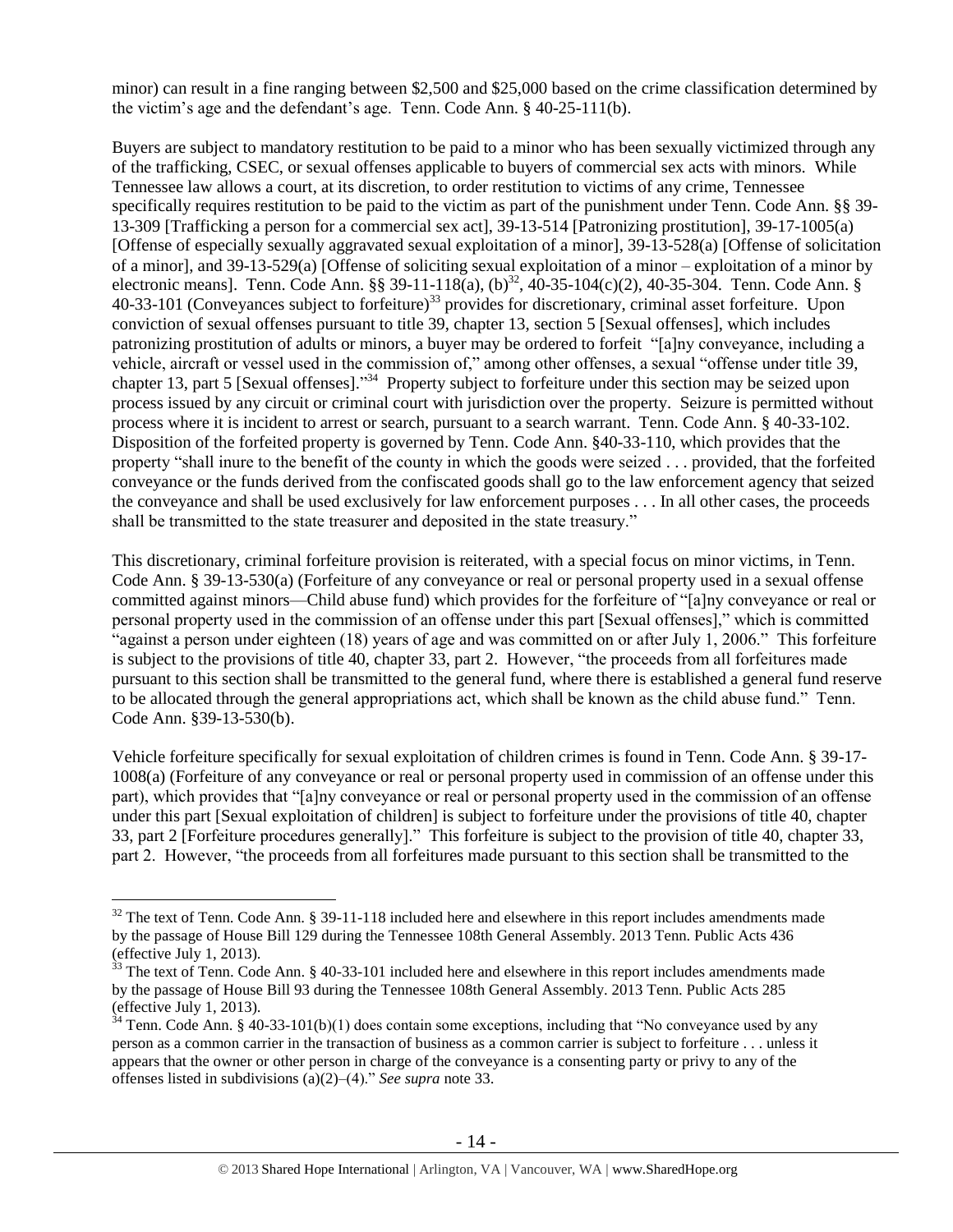general fund, where there is established a general fund reserve to be allocated through the general appropriations act, which shall be known as the child abuse fund." Tenn. Code Ann. §39-17-1008(b).

Additionally, Tenn. Code Ann. § 29-3-101(e)<sup>35</sup> (Definitions—Maintenance and abatement of nuisance— Forfeiture of property—Payment of moneys from forfeiture into general funds) states,

<span id="page-14-1"></span>(e) (1) Upon a person's second or subsequent conviction for promoting prostitution or patronizing prostitution, any vehicle in which such offense was committed is subject to seizure and forfeiture in accordance with the procedure established in title 39, chapter 11, part 7 [Disposition of forfeited property]; provided, however, that nothing contained within the provisions of this subsection (e) shall be construed to authorize seizure of such vehicle at any time prior to such conviction. (2) The provisions of subdivision  $(e)(1)$  apply only if the violations making the vehicle subject to seizure and forfeiture occur in Tennessee and at least one (1) of the previous violations occurs on or after July 1, 2002, and the second or subsequent offense after July 1, 2002, occurs within five (5) years of the most recent prior offense occurring after July 1, 2002.

#### *2.9 Buying and possessing child pornography carries penalties as high as similar federal offenses.*

Pursuant to Tenn. Code Ann. § 39-17-1004(a)(1) (Offense of aggravated sexual exploitation of a minor), "It is unlawful for a person to knowingly promote, sell, distribute, transport, purchase or exchange material, or possess with the intent to promote, sell, distribute, transport, purchase or exchange material, that includes a minor engaged in: (A) Sexual activity; or (B) Simulated sexual activity that is patently offensive."<sup>36</sup> Under subsection (b)(1), "It is unlawful for a person to knowingly promote, sell, distribute, transport, purchase or exchange material that is obscene, as defined in § 39-17-901,<sup>37</sup> or possess material that is obscene, with the intent to promote, sell, distribute, transport, purchase or exchange the material, which includes a minor engaged in: (A) Sexual activity; or (B) Simulated sexual activity that is patently offensive."

<span id="page-14-0"></span>A person violating either subsection commits a Class C felony, and the person can be charged on individual counts for each image. Tenn. Code Ann. §§ 39-17-1004(a)(2), (4), (b)(2), (4). Class C felonies are punishable by imprisonment for 3–15 years and a possible fine not to exceed \$10,000. Tenn. Code Ann. § 40-35-111(b)(3). However, if the number of individual images is greater than 25, the crime is a Class B felony punishable by imprisonment for 8–30 years and a possible fine not to exceed \$25,000. Tenn. Code Ann. §§ 39-17-1004(a)(4),  $(b)(4)$ , 40-35-111(b)(2).

<span id="page-14-2"></span>Under Tenn. Code Ann. § 39-17-1003(a) (Offense of sexual exploitation of a minor)<sup>38</sup>, "[i]t is unlawful for any person to knowingly possess material that includes a minor engaged in: (1) Sexual activity; or (2) Simulated sexual activity that is patently offensive." The crime is a Class D felony punishable by imprisonment for 2–12 years and a possible fine not to exceed \$5,000 for each individual image possessed. Tenn. Code Ann. §§ 39-17- 1003(b), (d), 40-35-111(b)(4). If the number of images and materials exceeds 50, then the crime is a Class C

 $35$  The text of Tenn. Code Ann. § 29-3-101 included here and elsewhere in this report includes amendments made by the passage of House Bill 225 during the Tennessee 108th General Assembly. 2013 Tenn. Public Acts 247 (effective July 1, 2013).

<sup>36</sup>*See supra* note [13.](#page-4-0)

 $37$  "Obscene" is defined as follows: "(A) The average person applying contemporary community standards would find that the work, taken as a whole, appeals to the prurient interest; (B) The average person applying contemporary community standards would find that the work depicts or describes, in a patently offensive way, sexual conduct; and (C) The work, taken as a whole, lacks serious literary, artistic, political, or scientific value." Tenn. Code Ann. § 39- 17-901(10).

<sup>&</sup>lt;sup>38</sup> The text of Tenn. Code Ann. § 39-17-1003 included here and elsewhere in this report includes amendments made by the passage of House Bill 521 during the Tennessee 108th General Assembly. 2013 Tenn. Public Acts 350 (effective July 1, 2013).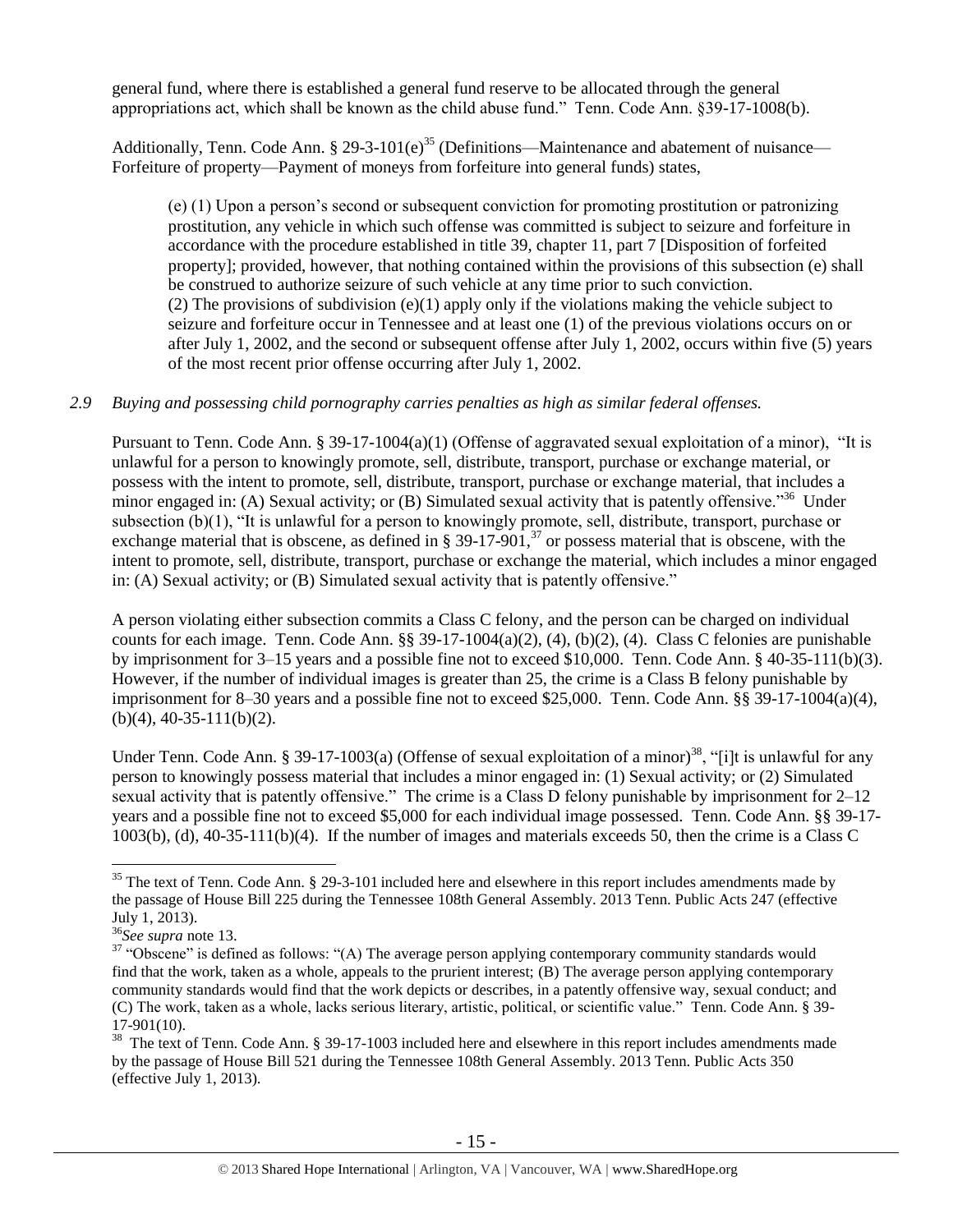felony punishable by imprisonment for 3–15 year and a possible fine not to exceed \$10,000. Tenn. Code Ann. §§ 39-17-1003(d), 40-35-111(b)(3). If the number of images and materials exceeds 100, then the crime is a Class B felony punishable by imprisonment for 8–30 years and a possible fine not to exceed \$25,000. Tenn. Code Ann. §§ 39-17-1003(d), 40-35-111(b)(2).

In comparison, a federal conviction for possession of child pornography<sup>39</sup> is generally punishable by imprisonment for 5–20 years and a fine not to exceed  $$250,000.<sup>40</sup>$  Subsequent convictions, however, are punishable by imprisonment up to 40 years and a fine not to exceed  $$250,000.<sup>41</sup>$ 

## *2.10 Convicted buyers of commercial sex acts with minors and child pornography are required to register as sex offenders*.

Persons in Tennessee convicted of a violent sexual offense or a sexual offense are required to register as sex offenders. Tenn. Code Ann. § 40-39-212(a). A "violent sexual offense" includes "[a]ggravated sexual exploitation of a minor, under § 39-17-1004," "[s]olicitation of a minor, under § 39-13-528 [Offense of solicitation of a minor] when the offense is classified as a Class B or Class C felony," and Tenn. Code Ann. §39-13-309 (Trafficking a person for a commercial sex act). Tenn. Code Ann. §§ 40-39-202(30) (F), (K), (Y). "Sexual offense" includes "[s]exual exploitation of a minor, under § 39-17-1003," "[s]olicitation of a minor under § 39-13-528 when the offense is classified as a Class D felony, Class E felony or a misdemeanor," "[s]tatutory rape under § 39-13-506(b), (d)(2)(B)<sup>42</sup>, or aggravated statutory rape under § 39-13-506(c), and "[s]oliciting sexual exploitation of a minor—Exploitation of a minor by electronic means, under § 39-13-529." Tenn. Code Ann. § 40-39-202(20)(A)(iv), (viii), (xvii). Those buyers convicted of purchasing commercial sex acts with a minor under Tenn. Code Ann. § 39-13-514 (Patronizing prostitution) are not required to register as sex offenders.

 $39\,18$  U.S.C. §§ 2252(a)(2), (a)(4) (Certain activities relating to material involving the sexual exploitation of minors),  $2252A(a)(2)$ –(3) (Certain activities relating to material constituting or containing child pornography), 1466A(a), (b) (Obscene visual representations of the sexual abuse of children).

 $40$  18 U.S.C. §§ 2252(b) (stating that a conviction under subsection (a)(2) is punishable by imprisonment for 5–20 years and a fine, while a conviction under subsection (a)(4) is punishable by imprisonment up to 10 years, a fine, or both),  $2252A(b)(1)$  (a conviction is punishable by imprisonment for  $5-20$  years and a fine),  $1466A(a)$ , (b) (stating that a conviction under subsection (a) is "subject to the penalties provided in section  $2252A(b)(1)$ ," imprisonment for 5–20 years and a fine, while a conviction under subsection (b) is "subject to the penalties provided in section 2252A(b)(2)," imprisonment up to 10 years, a fine, or both); *see also* 18 U.S.C. §§ 3559(a)(1) (classifying all of the above listed offenses as felonies), 3571(b)(3) (providing a fine up to \$250,000 for any felony conviction).

<sup>&</sup>lt;sup>41</sup> 18 U.S.C. §§ 2252(b) (stating if a person has a prior conviction under subsection (a)(2), or a list of other statutes, a conviction is punishable by a fine and imprisonment for 15–40 years, but if a person has a prior conviction under subsection (a)(4), or a list of other statutes, a conviction is punishable by a fine and imprisonment for  $10-20$  years),  $2252A(b)(1)$  (stating if a person has a prior conviction under subsection (a)(2), (a)(3), or a list of other statutes, a conviction is punishable by a fine and imprisonment for  $15-40$  years),  $1466A(a)$ , (b) (stating that the penalty scheme for section 2252A(b) applies); *see also* 18 U.S.C. §§ 3559(a)(1) (classifying all of the above listed offenses as felonies), 3571(b)(3) (providing a fine up to \$250,000 for any felony conviction).

<sup>&</sup>lt;sup>42</sup> "In addition to the punishment provided for a person who commits statutory rape for the first time, the trial judge may order, after taking into account the facts and circumstances surrounding the offense, including the offense for which the person was originally charged and whether the conviction was the result of a plea bargain agreement, that the person be required to register as a sexual offender pursuant to title 40, chapter 39, part 2."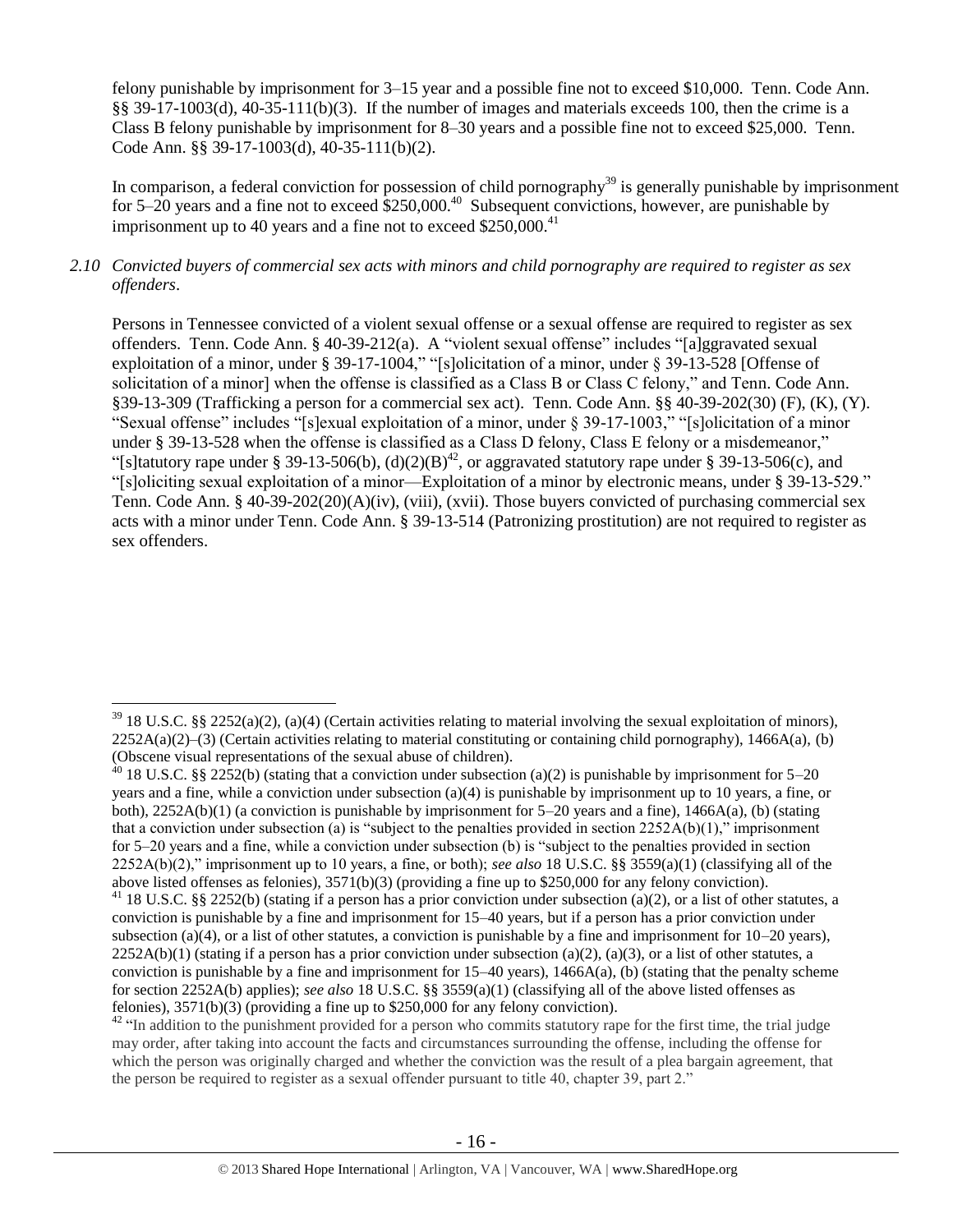## *Legal Components:*

- *3.1 Penalties for trafficking a child for sexual exploitation are as high as federal penalties.*
- *3.2 Creating and distributing child pornography carries penalties as high as similar federal offenses.*
- *3.3 Using the Internet to lure, entice, recruit, or sell commercial sex acts with a minor is a separate crime or results in an enhanced penalty for traffickers.*
- *3.4 Financial penalties for traffickers, including asset forfeiture, are sufficiently high.*
- *3.5 Convicted traffickers are required to register as sex offenders.*
- *3.6 Laws relating to termination of parental rights for certain offenses include sex trafficking or commercial sexual exploitation of children (CSEC) offenses in order to remove the children of traffickers from their control and potential exploitation.*

*\_\_\_\_\_\_\_\_\_\_\_\_\_\_\_\_\_\_\_\_\_\_\_\_\_\_\_\_\_\_\_\_\_\_\_\_\_\_\_\_\_\_\_\_\_\_\_\_\_\_\_\_\_\_\_\_\_\_\_\_\_\_\_\_\_\_\_\_\_\_\_\_\_\_\_\_\_\_\_\_\_\_\_\_\_\_\_\_\_\_\_\_\_\_*

## *Legal Analysis:*

 $\overline{a}$ 

*3.1 Penalties for trafficking a child for sexual exploitation are as high as federal penalties.<sup>43</sup>*

Tenn. Code Ann. § 39-13-309 (Trafficking a person for a commercial sex act) is:

(c) a Class B felony, except where the victim of the offense is a child under fifteen (15) years of age, or where the offense occurs on the grounds or facilities or within one thousand feet  $(1,000)$  of a public or private school, secondary school, preschool, child care agency, public library, recreational center, or public park, a violation of subsection (a) is a Class A felony.

A Class A felony is punishable by imprisonment for 15–60 years and a possible fine not to exceed \$50,000 and a class B felony is punishable by imprisonment for 8–30 years and a possible fine not to exceed \$25,000.<sup>44</sup> Tenn. Code Ann. §§ 39-13-309(c), 40-35-111(b)(1), (2).

[A] person who is a member of a criminal gang, as defined in subdivision (a)(1), who meets two (2) or more of the following criteria:

- (A) Admits to criminal gang involvement;
- (B) Is identified as a criminal gang member by a parent or guardian;
- (C) Is identified as a criminal gang member by a documented reliable informant;
- (D) Resides in or frequents a particular criminal gang's area, adopts their style or dress, their use of hand signs or their tattoos and associates with known criminal gang members;

<sup>43</sup>*See* discussion of relevant provisions *supra* Sections 1.1, 1.2.

<sup>&</sup>lt;sup>44</sup> Traffickers who are members of criminal gangs could receive enhanced penalties pursuant to Tenn. Code Ann. § 40-35-121(b) (Criminal gang offenses—Enhanced punishment—Procedure): "A criminal gang offense committed by a defendant who was a criminal gang member at the time of the offense shall be punished one (1) classification higher than the classification established by the specific statute creating the offense committed." Furthermore, pursuant to subsection (e), "A criminal gang offense committed by a defendant who was a criminal gang member at the time of the offense shall be punished two (2) classifications higher than the classification established by the specific statute creating the offense committed if the criminal gang member was also a leader or organizer of the criminal gang at the time the offense was committed." Tenn. Code Ann. § 40-35-121(e). A "criminal gang offense" is defined as "any violation of Tennessee law: (A) During the perpetration of which the defendant knowingly causes, or threatens to cause, death or bodily injury to another person or persons and specifically includes rape of a child, aggravated rape and rape; or (B) That results, or was intended to result, in the defendant's receiving income, benefit, property, money or anything of value from the commission of any aggravated burglary, or from the illegal sale, delivery or manufacture of a controlled substance or firearm." Tenn. Code Ann. § 40-35-121(a)(3). A "criminal gang member" is defined in Tenn. Code Ann.  $\S$  40-35-121(a)(2) as the following: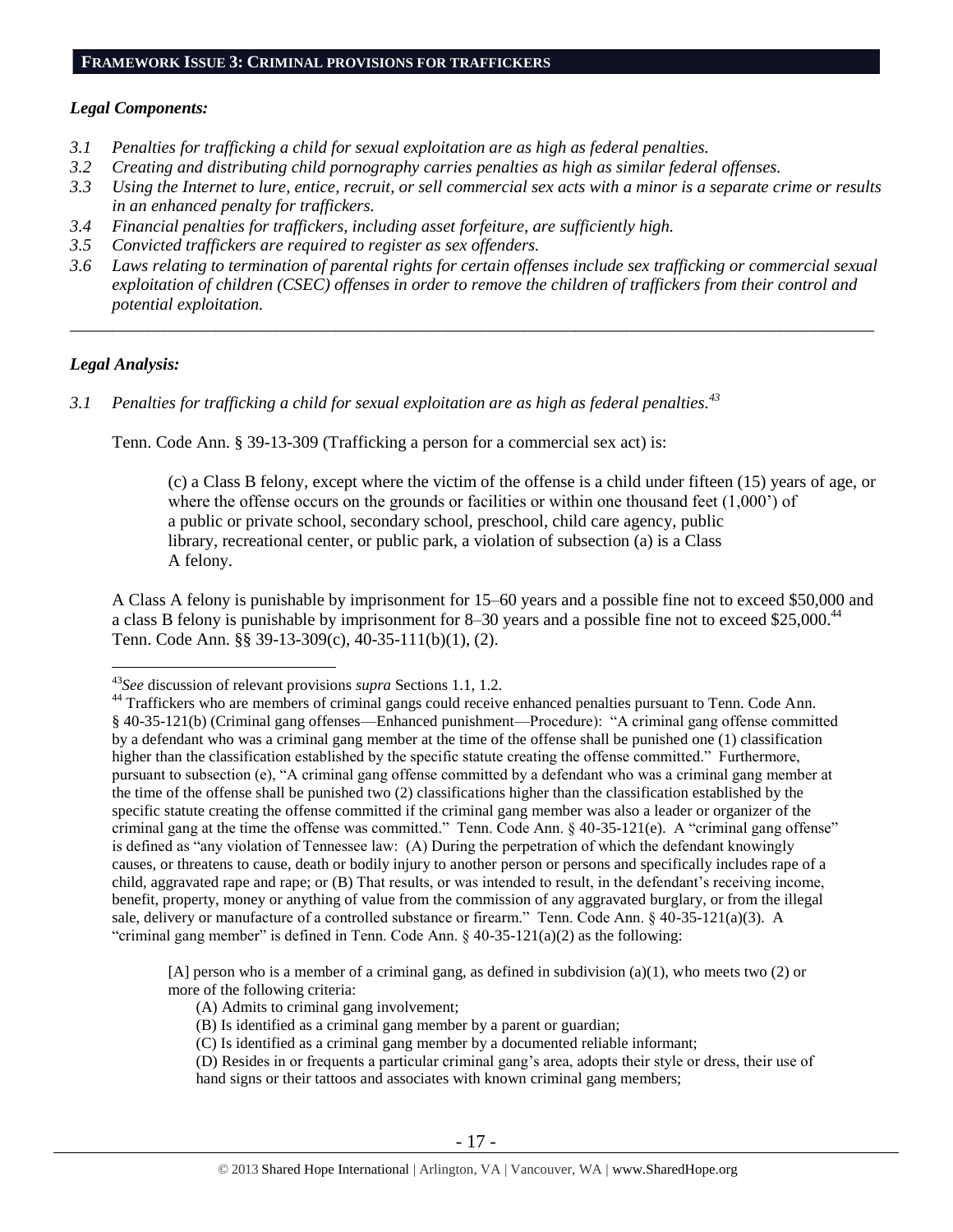When a violation of Tenn. Code Ann.  $\S 39-13-515^{45}$  (Promoting prostitution) involves a minor victim, Tenn. Code Ann. § 39-13-515<sup>46</sup> provides that traffickers face the penalties provided under Tenn. Code Ann. § 39-13-309 (Trafficking a person for a commercial sex act).

Tenn. Code Ann. § 39-13-529(a)<sup>47</sup> (Offense of soliciting sexual exploitation of a minor—Exploitation of a minor by electronic means) prohibits a person "eighteen (18) years or older, by means of oral, written or electronic communication, electronic mail or Internet service, including webcam communications, directly or through another, to intentionally command, hire, persuade, induce or cause a minor to engage in sexual activity or simulated sexual activity that is patently offensive,<sup>48</sup> . . . where such sexual activity or simulated sexual sexual activity is observed by that person or by another." This crime is a Class B felony punishable by imprisonment for 8–30 years and a possible fine not to exceed \$25,000. Tenn. Code Ann. §§ 39-13-529(e)(1), 40-35- 111(b)(2). Lastly, pursuant to Tenn. Code Ann. § 39-13-528(c) (Offense of solicitation of a minor), "A violation of this section shall constitute an offense one (1) classification lower than the most serious crime solicited, unless the offense solicited was a Class E felony, in which case the offense shall be a Class A misdemeanor."

<span id="page-17-0"></span>In addition to the above offenses, a trafficker could be found guilty of money laundering pursuant to Tenn. Code Ann. § 39-14-903. Tenn. Code Ann. § 39-14-903(b)(1) states, "It is an offense to knowingly use proceeds<sup>49</sup> derived directly or indirectly from a specified unlawful activity<sup>50</sup> with the intent to promote, in whole or in part, the carrying on of a specified unlawful activity." A violation of the money laundering statute

> <span id="page-17-1"></span>(E) Is identified as a criminal gang member by an informant of previously untested reliability and the identification is corroborated by independent information;

(F) Has been arrested more than once in the company of identified criminal gang members for offenses that are consistent with usual criminal gang activity; or

(G) Is identified as a criminal gang member by physical evidence such as photographs or other documentation.

"Criminal gang" is defined as "a formal or informal ongoing organization, association or group consisting of three (3) or more persons that has: (A) As one (1) of its activities the commission of criminal acts; and (B) Two (2) or more members who, individually or collectively, engage in or have engaged in a pattern of criminal gang activity." <sup>45</sup> *See supra* note [7.](#page-2-0)

<sup>46</sup> *See supra* note [7.](#page-2-0)

 $\overline{a}$ 

<sup>47</sup> *See supra* note [11.](#page-4-1)

<sup>48</sup>*See supra* note [13.](#page-4-0)

<sup>49</sup> "Proceeds' includes gross profits from the commission of any specified unlawful activity, including property, real, personal or intangible of any kind, acquired or derived, directly or indirectly, from, produced through, realized through or caused by an act or omission." Tenn. Code Ann. § 39-14-902(4).

<sup>50</sup> "Knowingly uses or attempts to use proceeds derived directly or indirectly from a specified unlawful activity' means that any person or party to the transaction or act knew that the property or proceeds involved in the transaction or act represented or constituted, either in whole or in part, proceeds from some form, though not necessarily which form, of any criminal offense under the laws of this state, or any other jurisdiction. A person, corporation or financial institution receiving funds or property in the ordinary course of business shall not have 'knowledge' that the funds or property so received represented proceeds of any specified unlawful activity solely because of: (A) The identity or reputation of the transferor of the funds or property; or (B) The identity or reputation of an associate of the transferor." Tenn. Code Ann. § 39-14-902(3). Additionally, "'Specified unlawful activity' means any act, including any preparatory or completed offense, committed for financial gain that is punishable as a felony under the laws of this state, or if the act occurred outside this state, would be punishable by confinement for more than one (1) year under the laws of the state in which it occurred." Tenn. Code Ann. § 39-14-902(6)(A). It "does not mean an act, including any preparatory or completed offense, committed for financial gain that is punishable under chapter 17, part 5 of this title, or similar provisions of law in another state." Tenn. Code Ann. § 39-14-902(6)(B).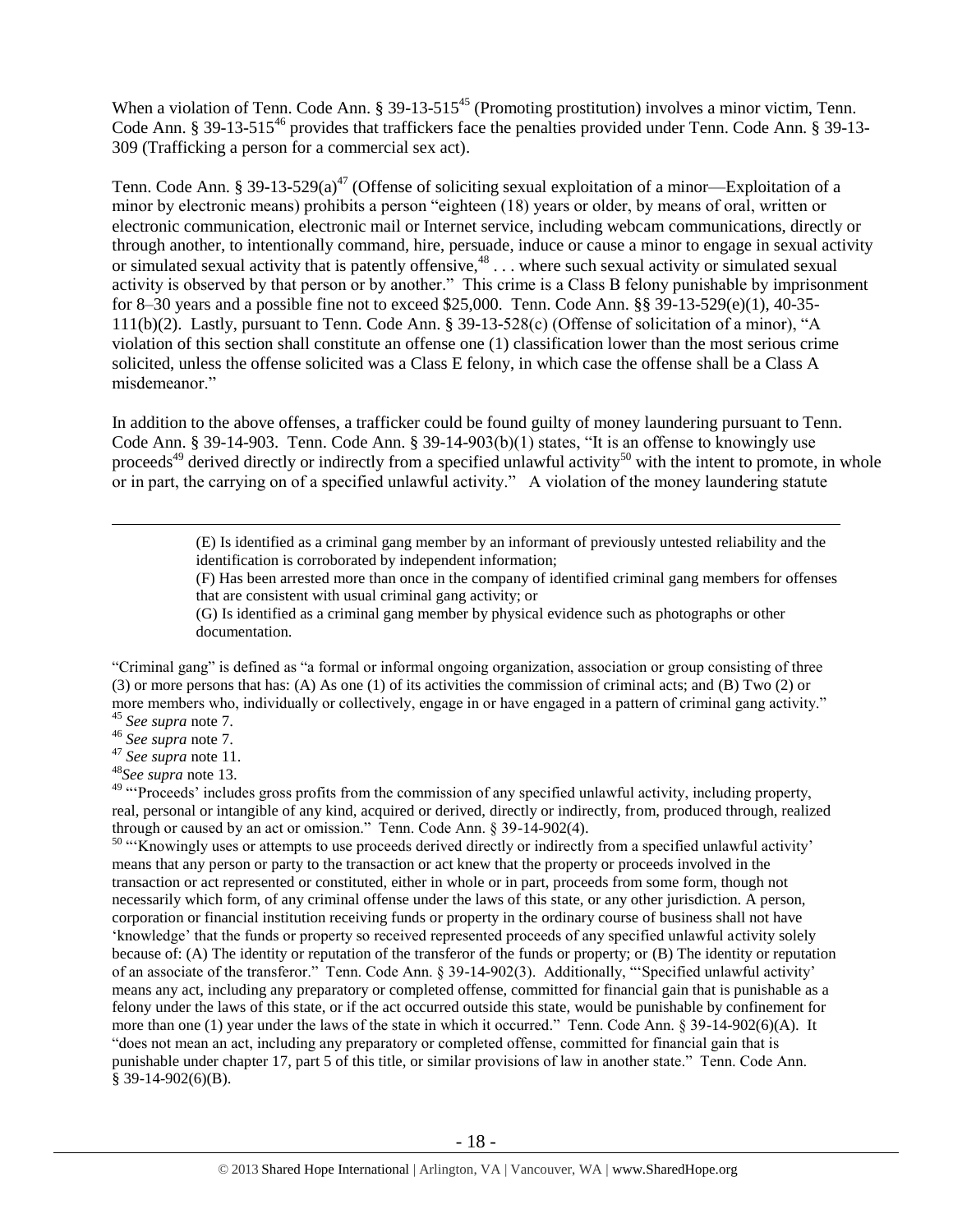constitutes a Class B felony punishable by imprisonment for 8–30 years and a possible fine not to exceed \$25,000. Tenn. Code Ann. §§ 39-14-903(a)(2), (b)(2), 40-35-111(b)(2).

In comparison, if the victim is under the age of 14, a conviction under the Trafficking Victims Protection Act  $(TVPA)^{51}$  for child sex trafficking is punishable by 15 years to life imprisonment and a fine not to exceed \$250,000. 18 U.S.C. §§ 1591(b)(1), 3559(a)(1), 3571(b)(3). If the victim is between the ages of 14–17, a conviction is punishable by 10 years to life imprisonment and a fine not to exceed \$250,000. 18 U.S.C. §§ 1591(b)(2), 3559(a)(1), 3571(b)(3). A conviction is punishable by mandatory life imprisonment, however, if the trafficker has a prior conviction for a federal sex offense<sup>52</sup> against a minor.

## *3.2 Creating and distributing child pornography carries penalties as high as similar federal offenses*.

Pursuant to Tenn. Code Ann. § 39-17-1004(a)(1) (Offense of aggravated sexual exploitation of a minor), "It is unlawful for a person to knowingly promote, sell, distribute, transport, purchase or exchange material, or possess with the intent to promote, sell, distribute, transport, purchase or exchange material, that includes a minor engaged in: (A) Sexual activity; or (B) Simulated sexual activity that is patently offensive.<sup>553</sup> Under subsection (b)(1), "It is unlawful for a person to knowingly promote, sell, distribute, transport, purchase or exchange material that is obscene, as defined in § 39-17-901,<sup>54</sup> or possess material that is obscene, with the intent to promote, sell, distribute, transport, purchase or exchange the material, which includes a minor engaged in: (A) Sexual activity; or (B) Simulated sexual activity that is patently offensive."

A violation of Tenn. Code Ann. § 39-17-1004(a), (b) (Offense of aggravated sexual exploitation of a minor), is generally a Class C felony, and the individual can be charged on individual counts for each image. Tenn. Code Ann. § 39-17-1004(a)(2), (4), (b)(2), (4). Class C felonies are punishable by imprisonment for 3–15 year and a possible fine not to exceed \$10,000. Tenn. Code Ann. §40-35-111(b)(3). However, if the number of individual images is greater than 25, the crime is a Class B felony punishable by imprisonment for 8–30 years and a possible fine not to exceed \$25,000. Tenn. Code Ann. §§ 1004(a)(4), (b)(4), 40-35-111(b)(2).

Under Tenn. Code Ann. § 39-17-1005(a) (Offense of especially aggravated sexual exploitation of a minor), "It is unlawful for a person to knowingly promote, employ, use, assist, transport or permit a minor to participate in the performance of, or in the production of, acts or material that includes the minor engaging in: (1) Sexual activity; or (2) Simulated sexual activity that is patently offensive." A violation of Tenn. Code Ann. § 39-17-1005(a) is a Class B felony punishable by imprisonment for 8–30 years and a possible fine not to exceed \$25,000. Tenn. Code Ann.  $\S$ § 40-35-111(b)(2), 39-17-1005(d). A person may be separately charged "for each individual performance, image, picture, drawing, photograph, motion picture film, videocassette tape, or other pictorial representation." Tenn. Code Ann. § 39-17-  $1005(b)$ .

In comparison, if the victim is under the age of 14, a conviction under the TVPA for child sex trafficking is punishable by 15 years to life imprisonment and a fine not to exceed \$250,000. 18 U.S.C. §§ 1591(b)(1),  $3559(a)(1)$ ,  $3571(b)(3)$ . If the victim is between the ages of  $14-17$ , a conviction is punishable by 10 years to life imprisonment and a fine not to exceed \$250,000. 18 U.S.C. §§ 1591(b)(2), 3559(a)(1), 3571(b)(3). A conviction is punishable by mandatory life imprisonment, however, if the trafficker has a prior conviction for a federal sex offense<sup>55</sup> against a minor. Additionally, a federal conviction for distribution of child pornography<sup>56</sup>

<sup>&</sup>lt;sup>51</sup>Trafficking Victims Protection Act (TVPA) of 2000, Pub. L. No. 106-386, 114 Stat. 1464, 1466 (codified in scattered sections of 18 and 22 U.S.C.).

<sup>52</sup>*See supra* note [26.](#page-10-0)

<sup>53</sup>*See supra* not[e13.](#page-4-0)

<sup>54</sup>*See supra* note [37.](#page-14-0)

<sup>55</sup>*See supra* note [27](#page-10-1) for the definition of "federal sex offense."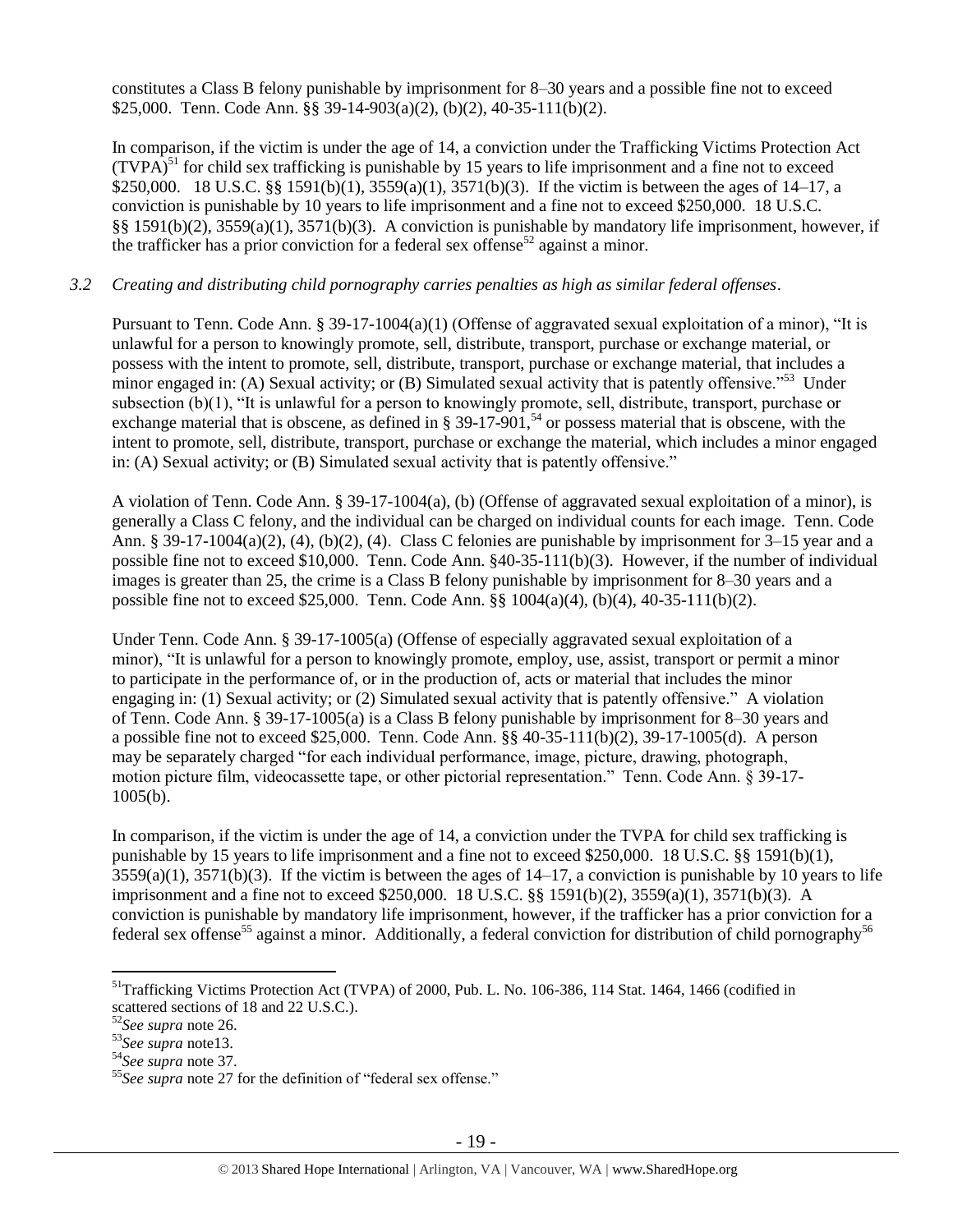is generally punishable by imprisonment for  $5-20$  years and a fine not to exceed \$250,000.<sup>57</sup> Subsequent convictions, however, are punishable by imprisonment up to 40 years and a fine not to exceed \$250,000.<sup>58</sup>

*3.3 Using the Internet to lure, entice, recruit, or sell commercial sex acts with a minor is a separate crime or results in an enhanced penalty for traffickers.*

Tenn. Code Ann. § 39-13-528<sup>59</sup> (Solicitation of person under 18 years of age) criminalizes using the Internet to "to intentionally command, request, hire, persuade, invite or attempt to induce" a minor to engage in sexual activity. Tenn. Code Ann. § 39-13-528(a) (Offense of solicitation of a minor) states,

(a) It is an offense for a person eighteen (18) years of age or older, by means of oral, written or electronic communication, electronic mail or Internet services, directly or through another, to intentionally command, request, hire, persuade, invite or attempt to induce a person whom the person making the solicitation knows, or should know, is less than eighteen (18) years of age, or solicits a law enforcement officer posing as a minor, and whom the person making the solicitation reasonably believes to be less than eighteen (18) years of age, to engage in conduct that, if completed, would constitute a violation by the soliciting adult of one (1) or more of the following offenses:

- (1) Rape of a child, pursuant to [§ 39-13-522;](https://a.next.westlaw.com/Link/Document/FullText?findType=L&pubNum=1000039&cite=TNSTS39-13-522&originatingDoc=N61AFE9D1CCE411DB8F04FB3E68C8F4C5&refType=LQ&originationContext=document&transitionType=DocumentItem&contextData=(sc.UserEnteredCitation))
- (2) Aggravated rape, pursuant to [§ 39-13-502;](https://a.next.westlaw.com/Link/Document/FullText?findType=L&pubNum=1000039&cite=TNSTS39-13-502&originatingDoc=N61AFE9D1CCE411DB8F04FB3E68C8F4C5&refType=LQ&originationContext=document&transitionType=DocumentItem&contextData=(sc.UserEnteredCitation))
- (3) Rape, pursuant to [§ 39-13-503;](https://a.next.westlaw.com/Link/Document/FullText?findType=L&pubNum=1000039&cite=TNSTS39-13-503&originatingDoc=N61AFE9D1CCE411DB8F04FB3E68C8F4C5&refType=LQ&originationContext=document&transitionType=DocumentItem&contextData=(sc.UserEnteredCitation))
- (4) Aggravated sexual battery, pursuant to [§ 39-13-504;](https://a.next.westlaw.com/Link/Document/FullText?findType=L&pubNum=1000039&cite=TNSTS39-13-504&originatingDoc=N61AFE9D1CCE411DB8F04FB3E68C8F4C5&refType=LQ&originationContext=document&transitionType=DocumentItem&contextData=(sc.UserEnteredCitation))
- (5) Sexual battery by an authority figure, pursuant to [§ 39-13-527;](https://a.next.westlaw.com/Link/Document/FullText?findType=L&pubNum=1000039&cite=TNSTS39-13-527&originatingDoc=N61AFE9D1CCE411DB8F04FB3E68C8F4C5&refType=LQ&originationContext=document&transitionType=DocumentItem&contextData=(sc.UserEnteredCitation))
- (6) Sexual battery, pursuant to [§ 39-13-505;](https://a.next.westlaw.com/Link/Document/FullText?findType=L&pubNum=1000039&cite=TNSTS39-13-505&originatingDoc=N61AFE9D1CCE411DB8F04FB3E68C8F4C5&refType=LQ&originationContext=document&transitionType=DocumentItem&contextData=(sc.UserEnteredCitation))
- (7) Statutory rape, pursuant to [§ 39-13-506;](https://a.next.westlaw.com/Link/Document/FullText?findType=L&pubNum=1000039&cite=TNSTS39-13-506&originatingDoc=N61AFE9D1CCE411DB8F04FB3E68C8F4C5&refType=LQ&originationContext=document&transitionType=DocumentItem&contextData=(sc.UserEnteredCitation))
- (8) Especially aggravated sexual exploitation of a minor, pursuant to [§ 39-17-1005;](https://a.next.westlaw.com/Link/Document/FullText?findType=L&pubNum=1000039&cite=TNSTS39-17-1005&originatingDoc=N61AFE9D1CCE411DB8F04FB3E68C8F4C5&refType=LQ&originationContext=document&transitionType=DocumentItem&contextData=(sc.UserEnteredCitation)) or
- (9) Sexual activity involving a minor, pursuant to § [39-13-529.](https://a.next.westlaw.com/Link/Document/FullText?findType=L&pubNum=1000039&cite=TNSTS39-13-529&originatingDoc=N61AFE9D1CCE411DB8F04FB3E68C8F4C5&refType=LQ&originationContext=document&transitionType=DocumentItem&contextData=(sc.UserEnteredCitation))
- (10) Trafficking for commercial sex acts, pursuant to § 39–13–309;
- (11) Patronizing prostitution, pursuant to § 39–13–514;
- (12) Promoting prostitution, pursuant to § 39–13–515;
- (13) Aggravated sexual exploitation of a minor, pursuant to § 39–17–1004.

Pursuant to subsection (c), "A violation of this section shall constitute an offense one (1) classification lower than the most serious crime solicited, unless the offense solicited was a Class E felony, in which case the offense shall be a Class A misdemeanor." Tenn. Code Ann. § 39-13-528(c).

<sup>56</sup> 18 U.S.C. §§ 2252(a)(1), (a)(2), (a)(3) (Certain activities relating to material involving the sexual exploitation of minors),  $2252A(a)(2)$ , (a)(3) (Certain activities relating to material constituting or containing child pornography), 1466A(a) (Obscene visual representations of the sexual abuse of children).

 $57$  18 U.S.C. §§ 2252(b) (stating that a conviction under subsection (a)(1), (a)(2), or (a)(3) is punishable by imprisonment for 5–20 years and a fine), 2252A(b)(1) (a conviction is punishable by imprisonment for 5–20 years and a fine),  $1466A(a)$ , (b) (stating that a conviction under subsection (a) is "subject to the penalties provided in section 2252A(b)(1)," imprisonment for 5–20 years and a fine, while a conviction under subsection (b) is "subject to the penalties provided in section 2252A(b)(2)," imprisonment up to 10 years, a fine, or both); *see also* 18 U.S.C. §§ 3559(a)(1) (classifying all of the above listed offenses as felonies),  $3571(b)(3)$  (providing a fine up to \$250,000 for any felony conviction).

<sup>&</sup>lt;sup>58</sup> 18 U.S.C. §§ 2252(b) (stating if a person has a prior conviction under subsection (a)(1), (a)(2), or (a)(3) or a list of other statutes, a conviction is punishable by a fine and imprisonment for  $15-40$  years),  $2252A(b)(1)$  (stating if a person has a prior conviction under subsection (a)(2), (a)(3), or a list of other statutes, a conviction is punishable by a fine and imprisonment for 15–40 years), 1466A(a), (b) (stating that the penalty scheme for section 2252A(b) applies); *see also* 18 U.S.C. §§ 3559(a)(1) (classifying all of the above listed offenses as felonies), 3571(b)(3) (providing a fine up to \$250,000 for any felony conviction).

See supra note [7.](#page-2-0)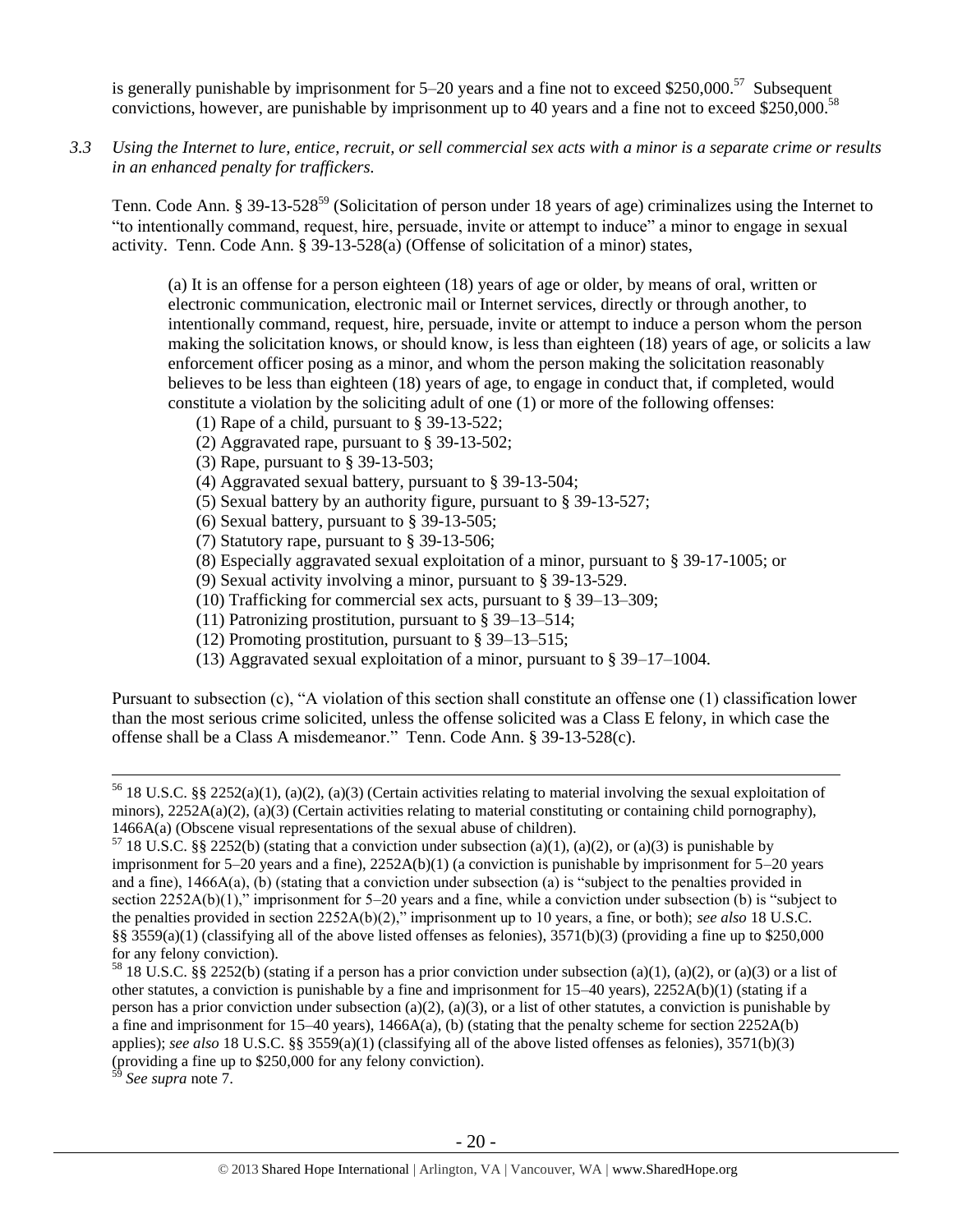In addition, Tenn. Code Ann. § 39-13-529(a) (Offense of soliciting sexual exploitation of a minor—Exploitation of a minor by electronic means) includes soliciting by electronic means, including "electronic communication, electronic mail or Internet service, including webcam communications . . . ." Although the crime is not applicable solely to commercial sexual exploitation, the inclusion of the term "hire" brings commercial sexual activity within its range. This crime is a Class B felony punishable by imprisonment for 8–30 years and a possible fine not to exceed \$25,000. Tenn. Code Ann. §§ 39-13-529(e)(1), 40-35-111(b)(2).

## *3.4 Financial penalties for traffickers, including asset forfeiture, are sufficiently high*.

Traffickers are subject to various criminal fines. Tenn. Code Ann. § 39-13-309 (Trafficking a person for a commercial sex act) is a Class B felony subject to a possible fine not to exceed \$25,000. Tenn. Code Ann. §§ 40-35-111(b)(2), 39-13-309(b). However, a violation of Tenn. Code Ann § 39-13-309 (Trafficking a person for a commercial sex act) is a Class A felony "where the victim of the offense is a child under (15) years of age, or where the offense occurs on the grounds or facilities or within 1,000 feet of a public or private school, secondary school, preschool, child care agency, public library, recreational center, or public park." A Class A felony is punishable a possible fine not to exceed \$50,000. Tenn. Code Ann. §§ 39-13-309(c), 40-35-111(b)(1).

A trafficker faces these same penalties for promoting prostitution of a minor. Tenn. Code Ann. § 39-13-  $515(c)^{60}$  (Promoting prostitution), states, "Promoting prostitution of a minor is punishable as trafficking for a commercial sex act under § 39-13-309."

Hiring a minor online for sexual activity in violation of Tenn. Code Ann. § 39-13-529 (Offense of soliciting sexual exploitation of a minor—Exploitation of a minor by electronic means) is a Class B felony with a possible fine not to exceed \$25,000. Tenn. Code Ann. §§ 39-13-529(e)(1), 40-35-111(b)(2). An offense under Tenn. Code Ann. § 39-13-528(a) (Offense of solicitation of a minor) can result in a fine ranging between \$2,500 and \$25,000 based on the crime classification determined by the age of the victim and the defendant. Tenn. Code Ann. § 40-35-111(b)(2). A money laundering violation under Tenn. Code Ann. § 39-14-903(b)(1) is a Class B felony subject to a possible fine not to exceed \$25,000. Tenn. Code Ann. §§ 39-14-903(b)(2), 40-35-111(b)(2).

Traffickers are subject to mandatory restitution. Pursuant to Tenn. Code Ann. § 39-11-118(b) $^{61}$ , a trafficker shall be sentenced to pay restitution to a minor if the trafficker was convicted under Tenn Code Ann. §§ 39–13– 309 (Trafficking a person for a commercial sex act), . . . 39–17–1005(a) (Especially aggravated sexual exploitation),  $39-13-528(a)$  (Solicitation of person under 18 years of age), or  $39-13-529(a)$  (Solicitation of minor to observe sexual conduct). Tenn. Code Ann. §§ 39-11-118, 40-35-104(c)(2), 40-35-304.

Pursuant to Tenn. Code Ann. § 39-11-703(c) (Criminal proceeds subject to forfeiture), a trafficker will be subject to mandatory, criminal asset forfeiture for violating Tenn. Code Ann. § 39-13-309 (Trafficking a person for a commercial sex act). Tenn. Code Ann. § 39-11-703(a), (b) (Criminal proceeds subject to forfeiture) states in relevant part,

(a) Any property, real or personal, directly or indirectly acquired by or received in violation of any statute or as an inducement to violate any statute, or any property traceable to the proceeds from the violation, is subject to judicial forfeiture, and all right, title, and interest in any such property shall vest in the state upon commission of the act giving rise to forfeiture.

(b) Any real property, including any right, title and interest in the whole of or any part of any lot or tract of land and any property used as an instrumentality in or used in furtherance of a violation of the following laws shall be subject to judicial forfeiture:

<sup>60</sup> *See supra* note [7.](#page-2-0)

<sup>61</sup> *See supra* note [32.](#page-13-1)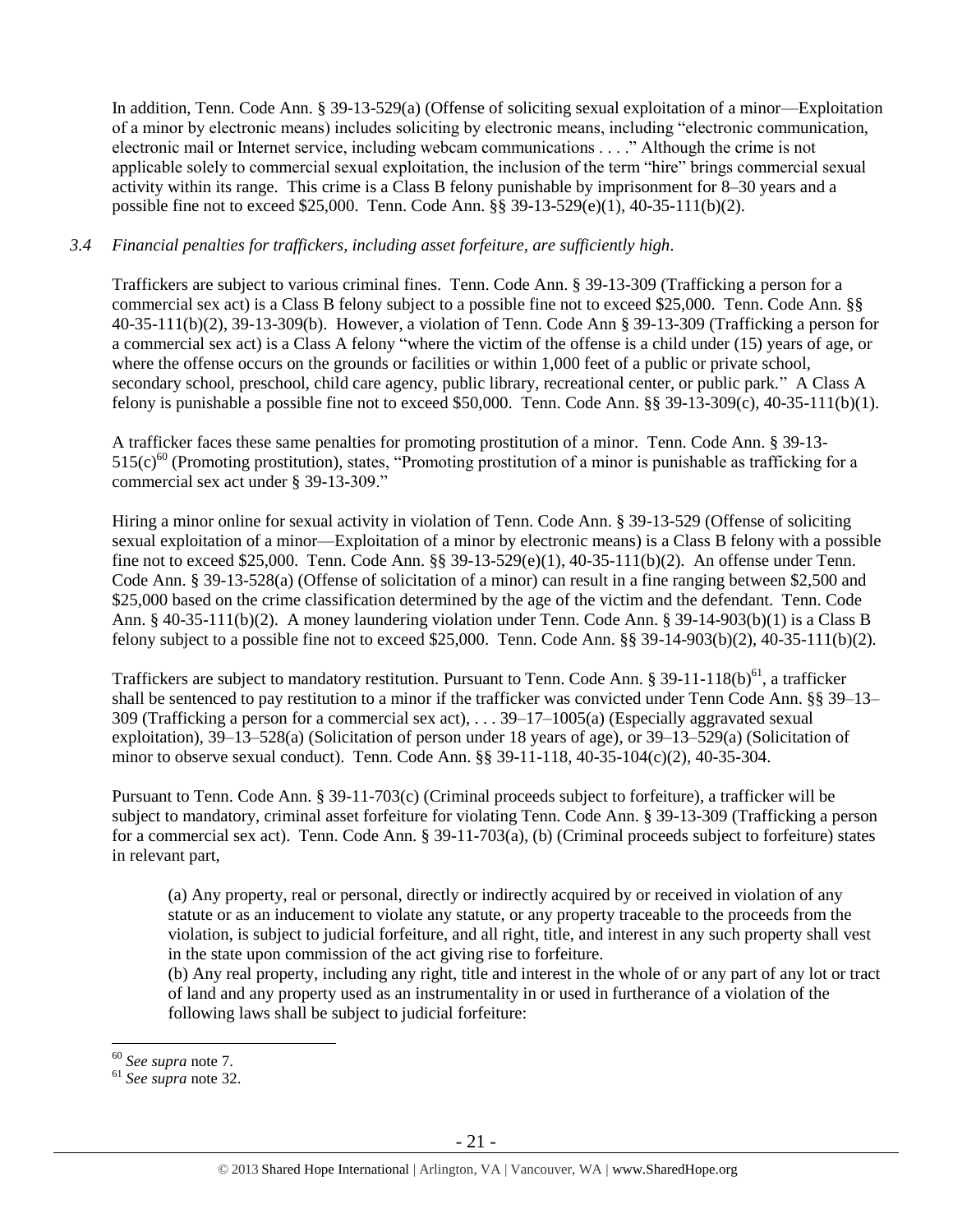. . . (2) The commission of three (3) or more acts occurring on three (3) or more separate days within a sixty-day period, and each act results in a conviction for promoting prostitution under chapter 13, part 5 of this title.

In particular, Tenn. Code Ann. § 39-11-703(c) (Criminal proceeds subject to forfeiture) identifies the following items as subject to judicial forfeiture: $62$ 

> (1) Conveyances, including aircraft, motor vehicles, and other vessels when used or intended to be used in connection with a violation of Sections 39-13-307 [Involuntary labor servitude– Restitution], 39-13-308 [Trafficking for forced labor or services] and 39-13-309 [Trafficking a person for a commercial sex act] committed on or after July 1, 2011;

(2) Books, records, telecommunication equipment, or computers when used or intended to be used in connection with a violation of Sections 39-13-307, 39-13-308 and 39-13-309 committed on or after July 1, 2011;

(3) Money or weapons when used or intended to be used in connection with a violation of Sections 39-13-307, 39-13-308 39-13-309 committed on or after July 1, 2011;

(4) Real property when used or intended to be used in connection with a violation of Sections 39-13-307, 39-13-308 and 39-13-309 committed on or after July 1, 2011;

(5) Everything of value furnished, or intended to be furnished, in exchange for an act in connection with a violation of Sections 39-13-307, 39-13-308 and 39-13-309 committed on or after July 1, 2011, all proceeds traceable to the exchange, and all negotiable instruments and securities used, or intended to be used, to facilitate the violation;

(6) Any property, real or personal, directly or indirectly acquired by or received in violation of such violation or as an inducement to violate such statues, or any property traceable to the proceeds from the violation; and

(7) Any real property, including any right, title and interest in the whole of or any part of any lot or tract of land and any property used as an instrumentality in or used in furtherance of a in connection with a violation of Sections 39-13-307, 39-13-308 and 39-13-309 committed on or after July 1, 2011.

Seizure of forfeitable property is governed by Tenn. Code Ann. §39-11-707, which provides that the property "may be seized by the attorney general, the attorney general's agents, or any law enforcement officer, when acting pursuant to a lawful arrest or search, the execution of a search warrant, a petition to abate a nuisance, or a court order." Disposition of forfeited property is governed by Tenn. Code Ann. §39-11-713, which provides first for the sale of the property and the use of sale proceeds for expenses incurred. The court shall award the remainder of the funds to the state general fund. The funds shall be disbursed in other ways if the investigating agency is not a state agency.

A trafficker could also lose any conveyance used in the commission of other related crimes. Tenn. Code Ann. § 40-33-101 (Conveyances subject to forfeiture) provides for discretionary criminal asset forfeiture, upon conviction, of "[a]ny conveyance, including a vehicle, aircraft or vessel used in the commission of," among

 $62$  Pursuant to Tenn. Code Ann. § 39-13-312(c) after using the proceeds to pay for the cost of the proceedings, 20% will be awarded "to the law enforcement agency conducting the investigation that resulted in the forfeiture for use in training and equipment for the enforcement of human trafficking laws," 20% will be awarded to "the district attorneys general conference for education, expenses, expert services, training or the enhancement of resources for the prosecution of and asset forfeiture in human trafficking cases." After an additional 5% is awarded to the clerk of the court where the proceedings occurred, the remainder will go into "the anti-human trafficking fund" for grants to non-profits for services to victims of human trafficking, prevention programs, and education programs. Tenn. Code Ann. § 39-13-312(d)–(f).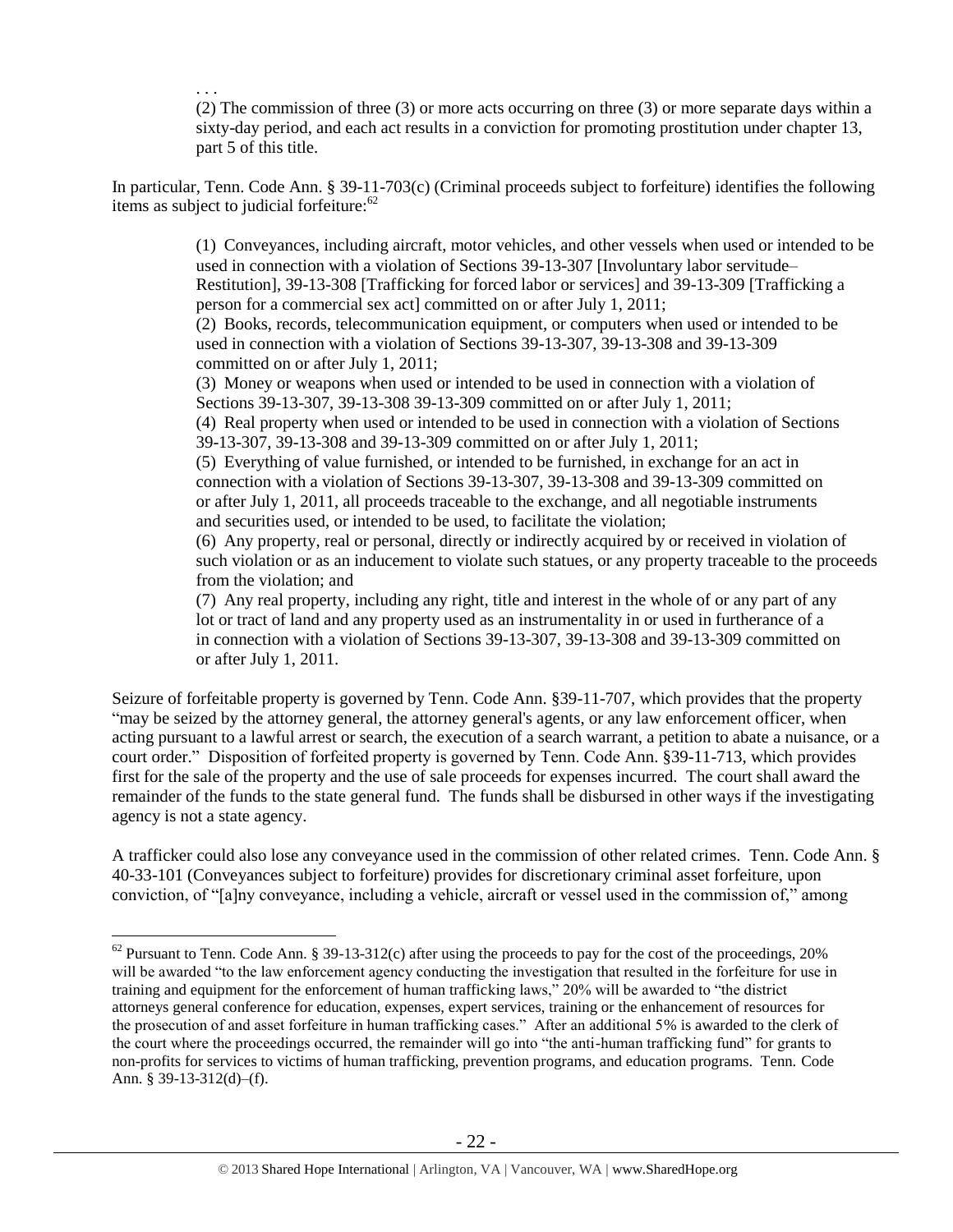other things, a sexual "offense under title 39, chapter 13, part 5," which includes promoting prostitution, solicitation of a minor and soliciting sexual exploitation of a minor.<sup>63</sup> Property subject to forfeiture under this section may be seized upon process issued by any circuit or criminal court with jurisdiction over the property. Seizure is permitted without process where it is incident to arrest or search, pursuant to a search warrant. Tenn. Code Ann. § 40-33-102. Disposition of the forfeited property is governed by Tenn. Code Ann. §40-33-110, which provides that the property "shall inure to the benefit of the county in which the goods were seized . . . provided, that the forfeited conveyance or the funds derived from the confiscated goods shall go to the law enforcement agency that seized the conveyance and shall be used exclusively for law enforcement purposes . . . In all other cases, the proceeds shall be transmitted to the state treasurer and deposited in the state treasury."

More specifically, this discretionary, criminal forfeiture provision is reiterated in Tenn. Code Ann. § 39-13- 530(a) (Forfeiture of any conveyance or real or personal property used in a sexual offense committed against minors), with a particular emphasis in crimes involving minors. Tenn. Code Ann. §29-13-530(a) provides for the forfeiture of "[a]ny conveyance or real or personal property used in the commission of an offense under this part [Sexual offenses]," which is committed "against a person under eighteen (18) years of age and was committed on or after July 1, 2006." Forfeiture proceedings under this section are subject to the provisions of title 40, chapter 33, part 2. However, "the proceeds from all forfeitures made pursuant to this section shall be transmitted to the general fund, where there is established a general fund reserve to be allocated through the general appropriations act, which shall be known as the child abuse fund." Tenn. Code Ann. §39-13-530(b).

Finally, vehicle forfeiture specifically for sexual exploitation of children crimes is found in Tenn. Code Ann. § 39-17-1008(a) (Forfeiture of any conveyance or real or personal property used in commission of an offense under this part), which provides that "[a]ny conveyance or real or personal property used in the commission of an offense under this part [Sexual exploitation of children] is subject to forfeiture under the provisions of title 40, chapter 33, part 2 [Forfeiture procedures generally]." However, "the proceeds from all forfeitures made pursuant to this section shall be transmitted to the general fund, where there is established a general fund reserve to be allocated through the general appropriations act, which shall be known as the child abuse fund." Tenn. Code Ann. §39-17-1008(b).

Furthermore, Tenn. Code Ann. § 29-3-101(e) (Definitions—Maintenance and abatement of nuisance— Forfeiture of property—Payment of moneys from forfeiture into general funds) states,

(1) Upon a person's second or subsequent conviction for promoting prostitution or patronizing prostitution, any vehicle in which such offense was committed is subject to seizure and forfeiture in accordance with the procedure established in title 39, chapter 11, part 7; provided, however, that nothing contained within the provisions of this subsection (e) shall be construed to authorize seizure of such vehicle at any time prior to such conviction.

(2) The provisions of subdivision  $(e)(1)$  apply only if the violations making the vehicle subject to seizure and forfeiture occur in Tennessee and at least one (1) of the previous violations occurs on or after July 1, 2002, and the second or subsequent offense after July 1, 2002, occurs within five (5) years of the most recent prior offense occurring after July 1, 2002.

#### *3.5 Convicted traffickers are required to register as sex offenders.*

Persons convicted of a violent sexual offense or a sexual offense are required to register as sex offenders. Tenn. Code Ann. § 40-39-212(a). A "sexual offense" under Tenn. Code Ann. § 40-39-202(20) includes Tenn. Code Ann. § 39-13-529 (Soliciting sexual exploitation of a minor—Exploitation of a minor by electronic means) and Tenn. Code Ann § 39-13-515 (Promotion of prostitution). Tenn. Code Ann. §§ 40-39-202(20)(A)(iv), (xvii). Pursuant to Tenn. Code Ann. § 40-39-202(30) (Part definitions). A "violent sexual offense" under Tenn. Code

<sup>63</sup> *See supra* note [33.](#page-13-0)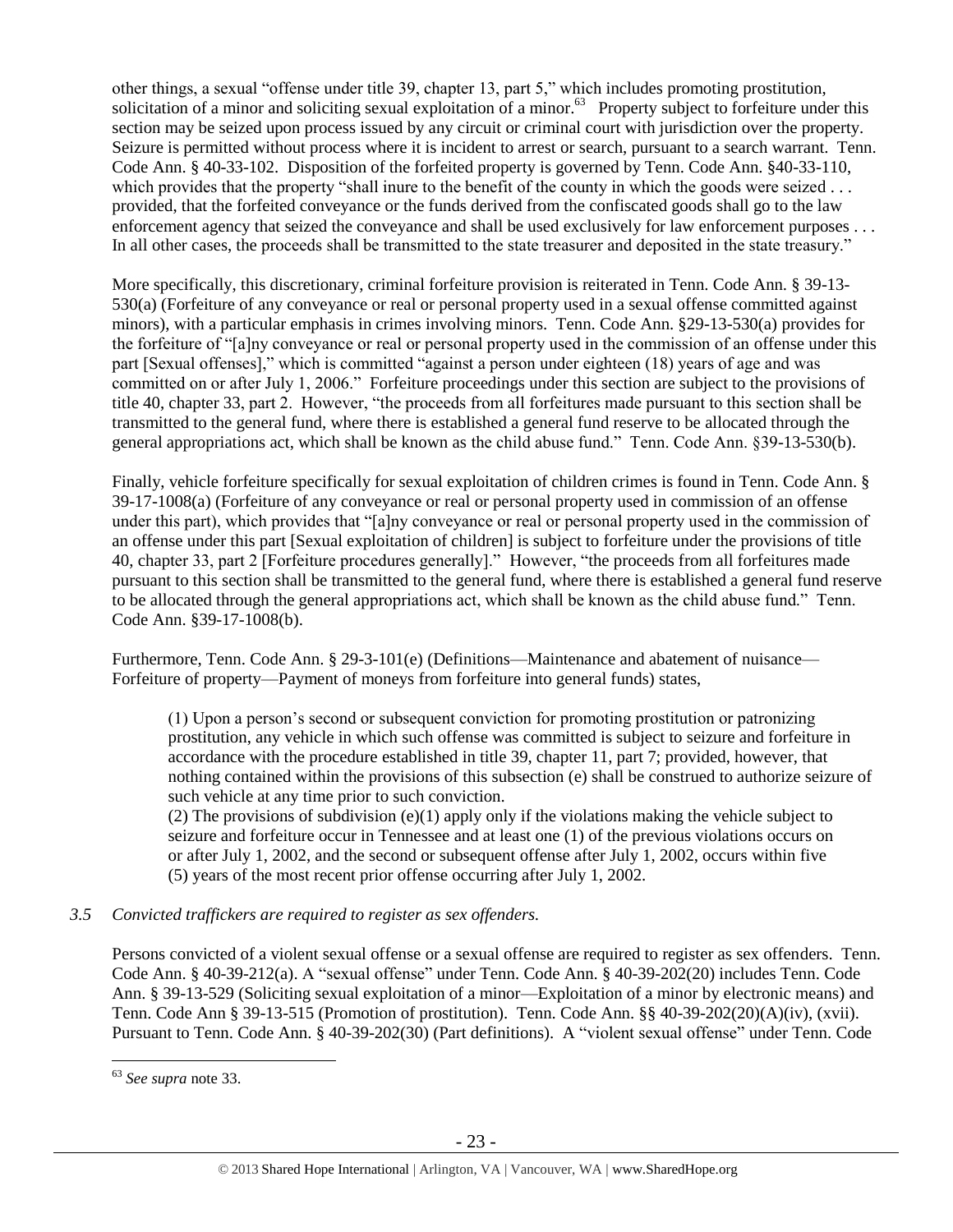Ann. § 40-39-202(30) includes: "(F) Aggravated sexual exploitation of a minor, under § 39-17-1004; (G) Especially aggravated sexual exploitation of a minor under § 39-17-1005; . . . (K) Solicitation of a minor, under § 39-13-528 when the offense is classified as a Class B or Class C felony; . . . (Y) Trafficking a person for a commercial sex act, under § 39-13-309."

*3.6 Laws relating to termination of parental rights for certain offenses include sex trafficking or commercial sexual exploitation of children (CSEC) offenses in order to remove the children of traffickers from their control and potential exploitation.* 

Pursuant to Tenn. Code Ann. § 37-1-147 (Termination of parental rights), the reasons and methods for terminating parental rights are governed by Tenn. Code Ann. title 36, chapter 1, part 1 (Domestic Relations; Adoption; General Provisions). Tenn. Code Ann. § 36-1-113(a)<sup>64</sup> (Termination of parental rights) states, "The chancery and circuit courts shall have concurrent jurisdiction with the juvenile court to terminate parental or guardianship rights to a child in a separate proceeding, or as a part of the adoption proceeding by utilizing any grounds for termination of parental or guardianship rights permitted in this part or in title 37, chapter 1, part 1 [General provisions] and title 37, chapter 2, part 4 [Foster care]." Under subsection (c), "Termination of parental or guardianship rights must be based upon: (1) A finding by the court by clear and convincing evidence that the grounds for termination of parental or guardianship rights have been established; and (2) That termination of the parent's or guardian's rights is in the best interests of the child." Under subsection (g),

Initiation of termination of parental or guardianship rights may be based upon any of the grounds listed in this subsection (g). The following grounds are cumulative and non-exclusive, so that listing conditions, acts or omissions in one ground does not prevent them from coming within another ground:

. . . . (3) The child has been removed from the home of the parent or guardian by order of a court for a period of six (6) months and:

(A) The conditions that led to the child's removal or other conditions that in all reasonable probability would cause the child to be subjected to further abuse or neglect and that, therefore, prevent the child's safe return to the care of the parent(s) or guardian(s), still persist;

(B) There is little likelihood that these conditions will be remedied at an early date so that the child can be safely returned to the parent(s) or guardian(s) in the near future; and (C) The continuation of the parent or guardian and child relationship greatly diminishes the child's chances of early integration into a safe, stable and permanent home;

(4) The parent or guardian has been found to have committed severe child abuse<sup>65</sup> as defined in

 $\overline{a}$ 

(A)(i) The knowing exposure of a child to or the knowing failure to protect a child from abuse or neglect that is likely to cause serious bodily injury or death and the knowing use of force on a child that is likely to cause serious bodily injury or death;

(ii) "Serious bodily injury" shall have the same meaning given in Section 39-15-402(d). (B) Specific brutality, abuse or neglect towards a child that in the opinion of qualified experts has caused or will reasonably be expected to produce severe psychosis, severe neurotic disorder, severe depression,

severe developmental delay or intellectual disability, or severe impairment of the child's ability to function adequately in the child's environment, and the knowing failure to protect a child from such conduct; (C) The commission of any act towards the child prohibited by [Aggravated rape; Rape; Aggravated sexual battery], 39-13-522 [Rape of a child], 39-15-302 [Incest], 39-15-402 [Haley's Law—Aggravated child abuse and aggravated child neglect or endangerment—Definitions], and 39-17-1005 [Offense of especially

 $64$  The text of Tenn. Code Ann. § 36-1-113 included here and elsewhere in this report includes amendments made by the passage of House Bill 710 during the Tennessee 108th General Assembly. 2013 Tenn. Public Acts 365 (effective July 1, 2013).

<sup>&</sup>lt;sup>65</sup> "Severe child abuse" is defined in Tenn. Code Ann. § 37-1-102(b)(23) (Definitions) as,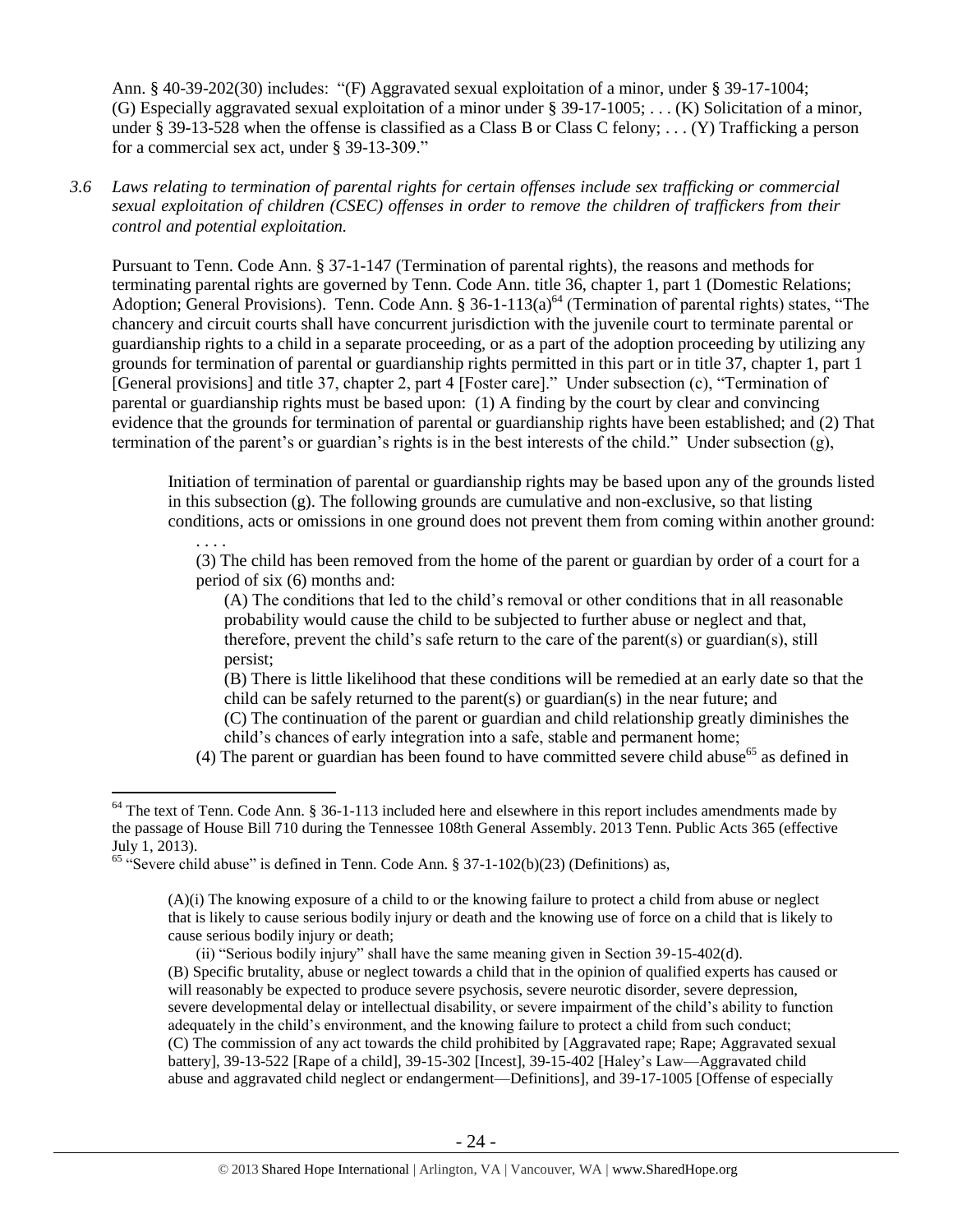§ 37-1-102 [Definitions], under any prior order of a court or is found by the court hearing the petition to terminate parental rights or the petition for adoption to have committed severe child abuse against the child who is the subject of the petition or against any sibling or half-sibling of such child, or any other child residing temporarily or permanently in the home of such parent or guardian;

(5) The parent or guardian has been sentenced to more than two (2) years' imprisonment for conduct against the child who is the subject of the petition, or for conduct against any sibling or half-sibling of the child or any other child residing temporarily or permanently in the home of such parent or guardian, that has been found under any prior order of a court or that is found by the court hearing the petition to be severe child abuse, as defined in § 37-1-102. Unless otherwise stated, for purposes of this subdivision  $(g)(5)$ , "sentenced" shall not be construed to mean that the parent or guardian must have actually served more than two (2) years in confinement, but shall only be construed to mean that the court had imposed a sentence of two (2) or more years upon the parent or guardian;

(6) The parent has been confined in a correctional or detention facility of any type, by order of the court as a result of a criminal act, under a sentence of ten (10) or more years, and the child is under eight (8) years of age at the time the sentence is entered by the court;

. . . .

 $\overline{a}$ 

(11) (A) The parent has been found to have committed severe child sexual abuse<sup>66</sup> under any prior order of a criminal court.

(12) The parent or guardian has been convicted of trafficking for commercial sex act under § 39-13- 309.

Additionally, parental rights may be terminated for specific crimes. Pursuant to Tenn. Code Ann. § 36-1- 113(h)(1)(C) (Termination of parental rights) the Department of Human Services shall file a petition to terminate parental rights, among other reasons,

If a court of competent jurisdiction has made a determination in a criminal or civil proceeding that the parent has committed murder of any sibling or half-sibling of the child who is the subject of the petition or any other child residing temporarily or permanently in the home, committed voluntary manslaughter of another such child, aided or abetted, attempted, conspired, or solicited to commit such a murder or such a voluntary manslaughter of the child that is the subject of the petition or any sibling or halfsibling of the child who is the subject of the petition or any other child residing temporarily or permanently in the home, or committed a felony assault that has resulted in serious bodily injury or severe child abuse as defined at § 37-1-102 to the child that is the subject of the petition or any sibling or half-sibling of the child who is the subject of the petition or any other child residing temporarily or

aggravated sexual exploitation of a minor] or the knowing failure to protect the child from the commission of any such act towards the child; or

(D) Knowingly allowing a child to be present within a structure where the act of creating methamphetamine, as that substance is identified in § 39-17-408(d)(2), is occurring.

<sup>66</sup> "For the purposes of this section, severe child sexual abuse means the parent is convicted of any of the following offenses towards a child:

(i) Aggravated rape, pursuant to Section 39-13-502;

(ii) Aggravated sexual battery, pursuant to Section 39-13-504;

(iii) Aggravated sexual exploitation of a minor, pursuant to Section 3917-1004;

(iv) Especially aggravated sexual exploitation of a minor, pursuant to Section 39-17-1005;

(v) Incest, pursuant to Section 39-15-302;

(vi) Rape, pursuant to Section 39-13-503; or

(vii) Rape of a child, pursuant to Section 39-13-522.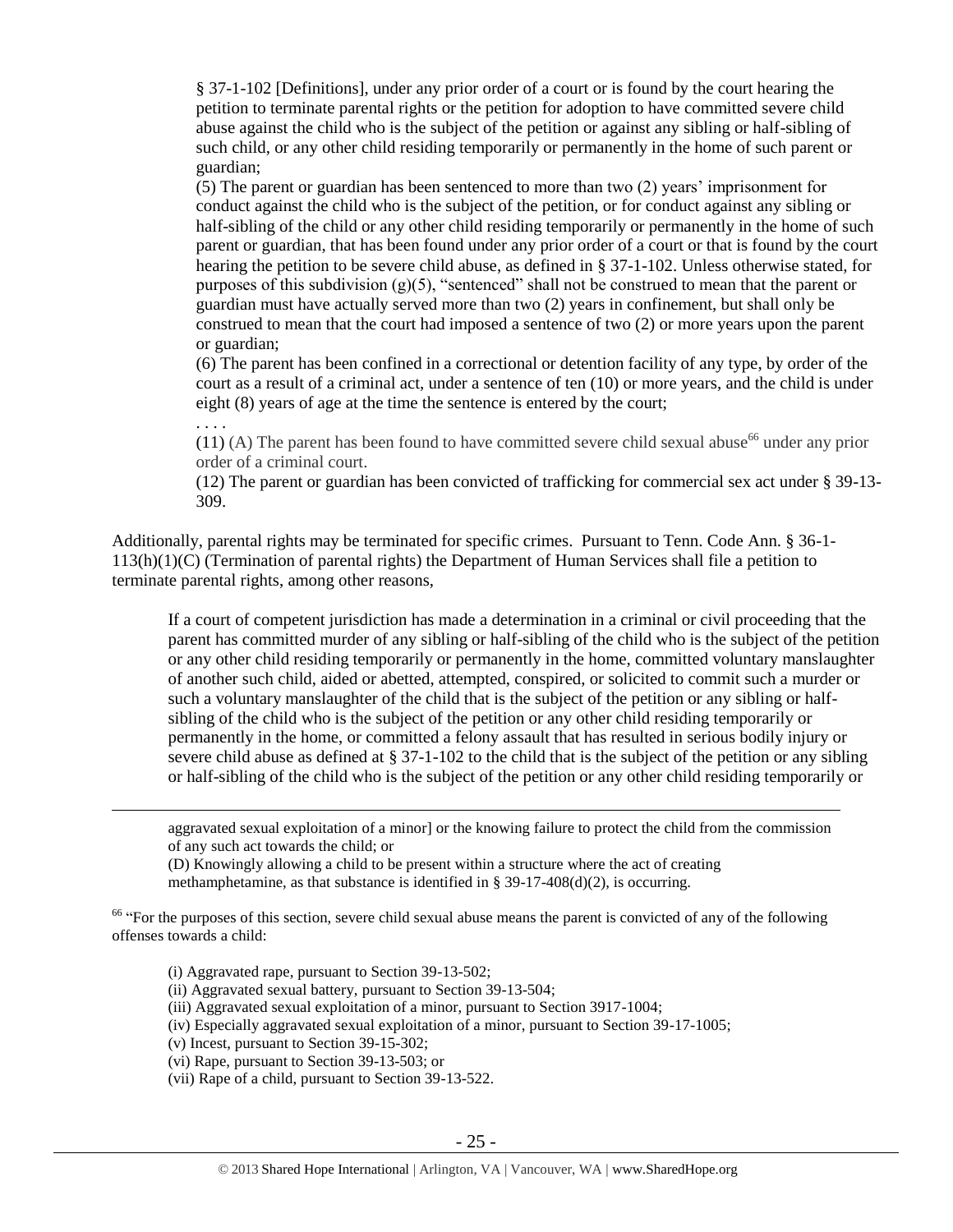permanently in the home. For the purposes of this subsection (h), such a determination shall be made by a jury or trial court judge designated by § 16-2-502 [Titles of judges] through an explicit finding, or by such equivalent courts of other states or of the United States.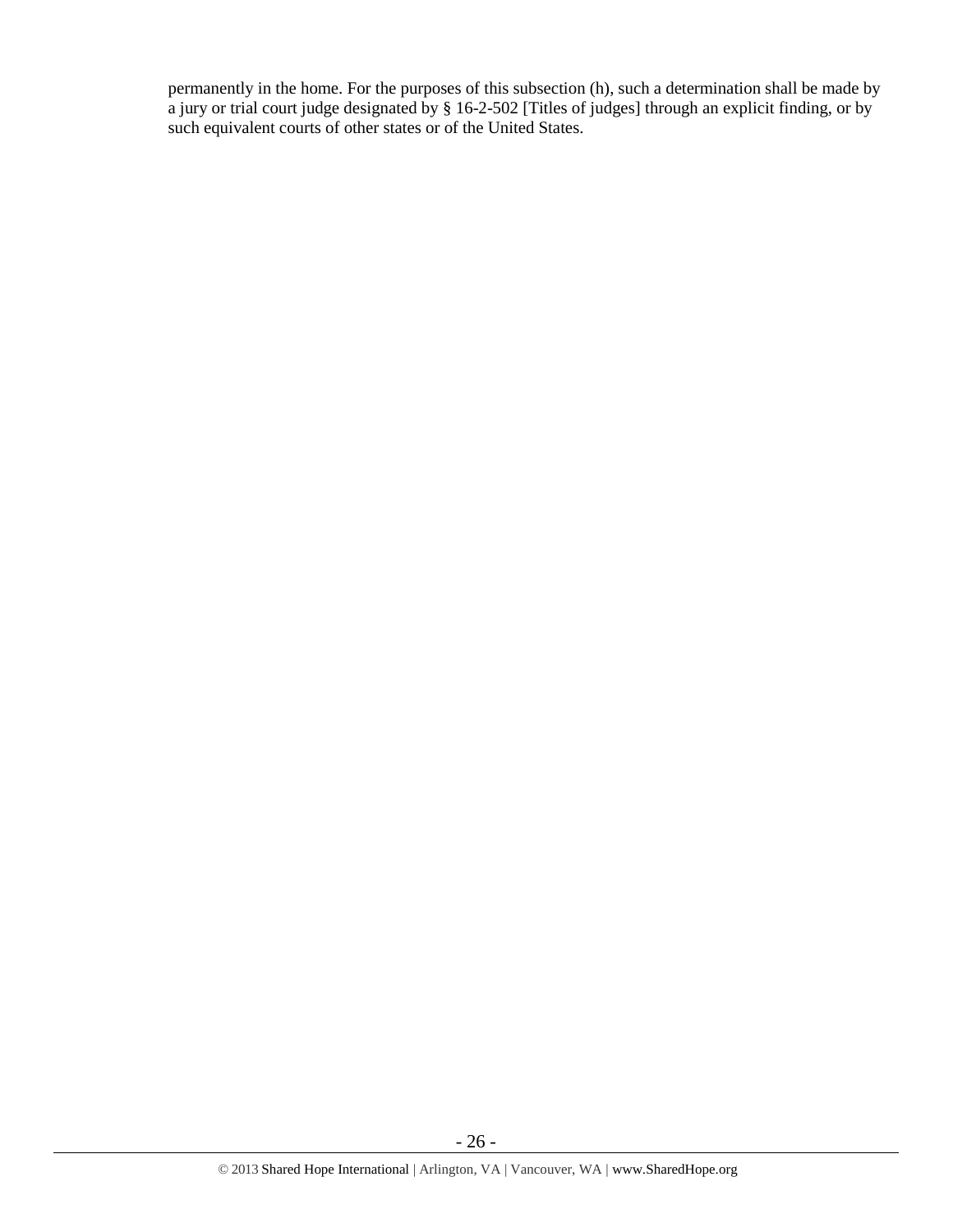# *Legal Components:*

- *4.1 The acts of assisting, enabling, or financially benefiting from child sex trafficking are included as criminal offenses in the state sex trafficking statute.*
- *4.2 Financial penalties, including asset forfeiture laws, are in place for those who benefit financially from or aid and assist in committing domestic minor sex trafficking.*
- *4.3 Promoting and selling child sex tourism is illegal.*
- *4.4 Promoting and selling child pornography is illegal. \_\_\_\_\_\_\_\_\_\_\_\_\_\_\_\_\_\_\_\_\_\_\_\_\_\_\_\_\_\_\_\_\_\_\_\_\_\_\_\_\_\_\_\_\_\_\_\_\_\_\_\_\_\_\_\_\_\_\_\_\_\_\_\_\_\_\_\_\_\_\_\_\_\_\_\_\_\_\_\_\_\_\_\_\_\_\_\_\_\_\_\_\_\_*

# *Legal Analysis:*

*4.1 The acts of assisting, enabling, or financially benefiting from child sex trafficking are included as criminal offenses in the state sex trafficking statute*.

Tenn. Code Ann. § 39-13-309(a)(1), (2) (Trafficking a person for a commercial sex act) includes all facilitators as it applies to a person who "knowingly . . . benefits from or attempts to benefit from another person's provision of a commercial sex act . . . . or [r]ecruits, entices, harbors, transports, provides, purchases or obtains by any means another person for the purpose of providing a commercial sex act."

Corporate facilitators can also be prosecuted for a violation of Tenn. Code. Ann. § 39-13-309 subject to certain conditions according to Tenn. Code Ann. § 39-13-311 (Violations by corporations). Pursuant to Tenn. Code Ann. § 39-13-311,

A corporation may be prosecuted for a violation of §§ 39-13-308 and 39-13-309 for an act or omission constituting a crime under this part only if an agent of the corporation performs the conduct that is an element of the crime while acting within the scope of the agent's office or employment and on behalf of the corporation and the commission of the crime was either authorized, requested, commanded, performed or within the scope of the agent's employment on behalf of the corporation or constituted a pattern of illegal activity that an agent of the company knew or should have known was occurring.

Facilitators who knowingly advertise the sale of minors for commercial sex acts are subject to criminal liability. Pursuant to Tenn. Code Ann. § 39-13-315 (Offense of advertising commercial sexual abuse of a minor), "A person commits the offense of advertising commercial sexual abuse of a minor if the person knowingly sells or offers to sell an advertisement that would appear to a reasonable person to be for the purpose of engaging in what would be a commercial sex act, as defined in § 39-13-309, with a minor." Tenn. Code Ann. § 39-13-315(a) (Offense of advertising commercial sexual abuse of a minor). Advertising commercial sexual abuse of a minor is a Class C felony and is punishable by 3–15 years imprisonment. Tenn. Code Ann. §§ 39-13-315(b)(1), 40-35-111(b)(3).

A facilitator could be charged with violating certain CSEC statutes. Tenn. Code Ann. § 39-13-515(c)<sup>67</sup> (Promoting prostitution) is penalized under Tenn. Code Ann. § 39-13-309 (Trafficking a person for a commercial sex act) when the victim is a minor. Tenn. Code Ann. § 39-13-515(c). "Promoting prostitution of a minor" is defined as "engaging in any of the activities described in subdivision (4) when one (1) or more of the persons engaged in prostitution is less than eighteen (18) years of age or has an intellectual disability." Tenn. Code Ann. § 39-13-512(5). Pursuant to Tenn. Code Ann. § 39-13-512(4) (Prostitution—Definitions), "promoting prostitution" is defined as

 $\overline{a}$ <sup>67</sup> *See supra* note [7.](#page-2-0)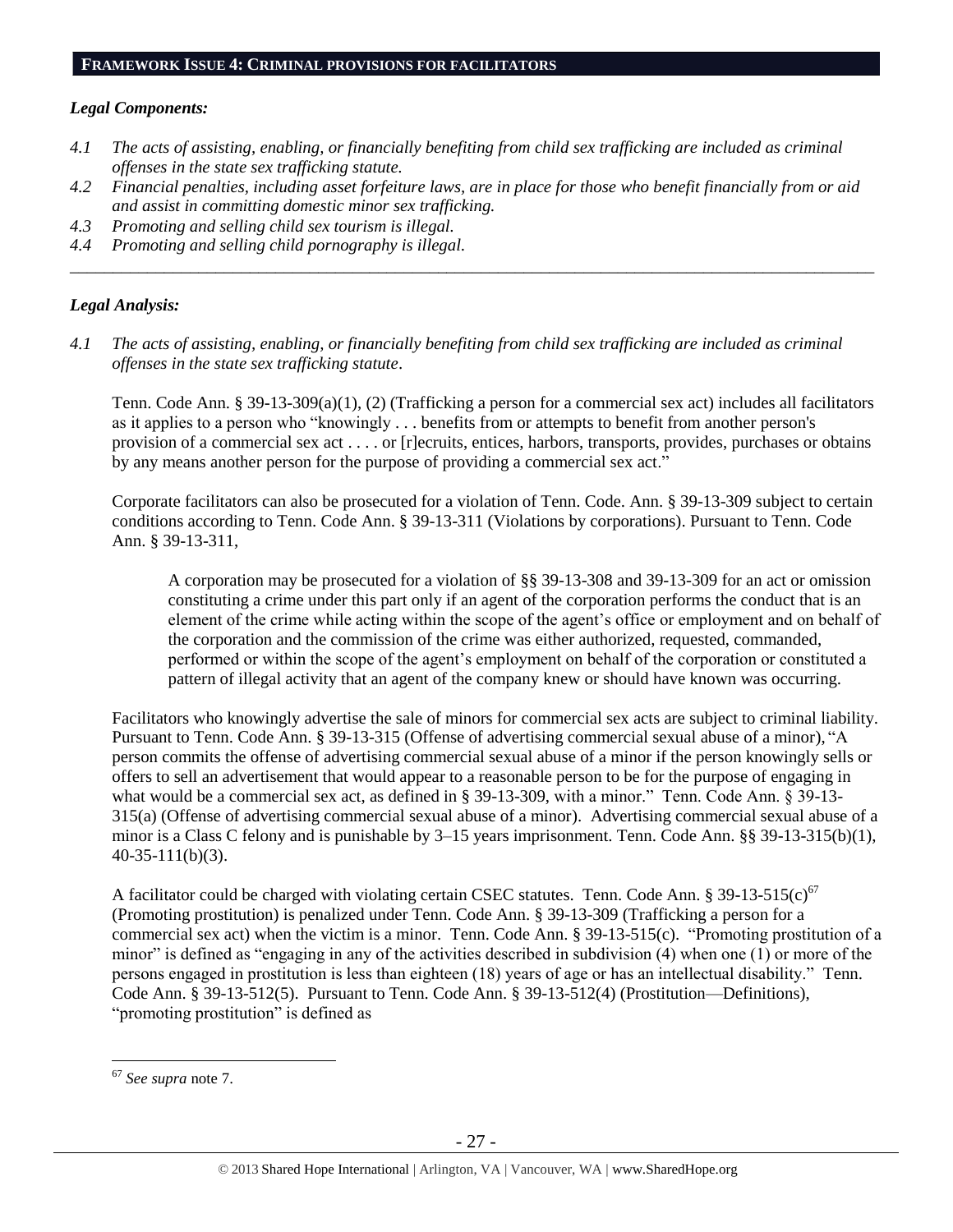(A) Owning, controlling, managing, supervising, or in any way keeping, alone or in association with others, a business for the purpose of engaging in prostitution, or a house of prostitution;

(B) Procuring an inmate for a house of prostitution;

(C) Encouraging, inducing, or otherwise purposely causing another to become a prostitute;

(D) Soliciting a person to patronize a prostitute;

(E) Procuring a prostitute for a patron; or

(F) Soliciting, receiving, or agreeing to receive any benefit for engaging in any of the activities defined in subdivisions  $(4)(A)$ – $(E)$ .

Additionally, a facilitator could be found guilty of money laundering pursuant to Tenn. Code Ann. § 39-14-903. Tenn. Code Ann. § 39-14-903(b)(1) states, "It is an offense to knowingly use proceeds<sup>68</sup> derived directly or indirectly from a specified unlawful activity<sup>69</sup> with the intent to promote, in whole or in part, the carrying on of a specified unlawful activity." A violation of this statute constitutes a Class B felony punishable by imprisonment for 8–30 years and a possible fine not to exceed \$25,000. Tenn. Code Ann. §§ 39-14-903 (b)(2), 40-35-111(b)(2).

*4.2 Financial penalties, including asset forfeiture laws, are in place for those who benefit financially from or aid and assist in committing domestic minor sex trafficking.*

For those facilitators charged with Tenn. Code Ann. § 39-13-309 (Trafficking a person for a commercial sex act), the facilitator would be subject to fines, restitution orders, and asset forfeiture. Tenn. Code Ann. § 39-13- 309(b) is a Class B felony punishable by a possible fine not to exceed \$25,000. Tenn. Code Ann. § 40-35- 111(b)(2). Facilitators charged with Tenn. Code Ann. § 39-13-309 (Trafficking a person for a commercial sex act) "where the victim of the offense is a child under (15) years of age, or where the offense occurs on the grounds or facilities or within 1,000 feet of a public or private school, secondary school, preschool, child care agency, public library, recreational center, or public park" are subject to a Class A felony punishable by a possible fine not to exceed \$50,000. Tenn. Code Ann. §§ 39-13-309(c), 40-35-111(b)(1). Tenn. Code Ann. §  $39-13-515(c)<sup>70</sup>$  (Promoting prostitution) is punishable under Tenn. Code Ann. § 39-13-309 (Trafficking a person for a commercial sex act when the victim is a minor. Tenn. Code Ann. § 39-13-515(c).

Violations of Tenn. Code Ann. § 39-13-309 (Trafficking a person for a commercial sex act) and § 39-13-515 (Promoting prostitution) also subject the offender to mandatory criminal asset forfeiture under Tenn. Code Ann. § 39-11-703(a), (b) (Criminal proceeds subject to forfeiture), which states,

(a) Any property, real or personal, directly or indirectly acquired by or received in violation of any statute or as an inducement to violate any statute, or any property traceable to the proceeds from the violation, is subject to judicial forfeiture, and all right, title, and interest in any such property shall vest in the state upon commission of the act giving rise to forfeiture.

(b) Any real property, including any right, title and interest in the whole of or any part of any lot or tract of land and any property used as an instrumentality in or used in furtherance of a violation of the following laws shall be subject to judicial forfeiture:

. . . .

(2) The commission of three (3) or more acts occurring on three (3) or more separate days within a sixty-day period, and each act results in a conviction for promoting prostitution under chapter 13, part 5 of this title.

<sup>68</sup>*See supra* note [49.](#page-17-0)

<sup>69</sup>*See supra* note [50.](#page-17-1)

<sup>70</sup> *See supra* note [7.](#page-2-0)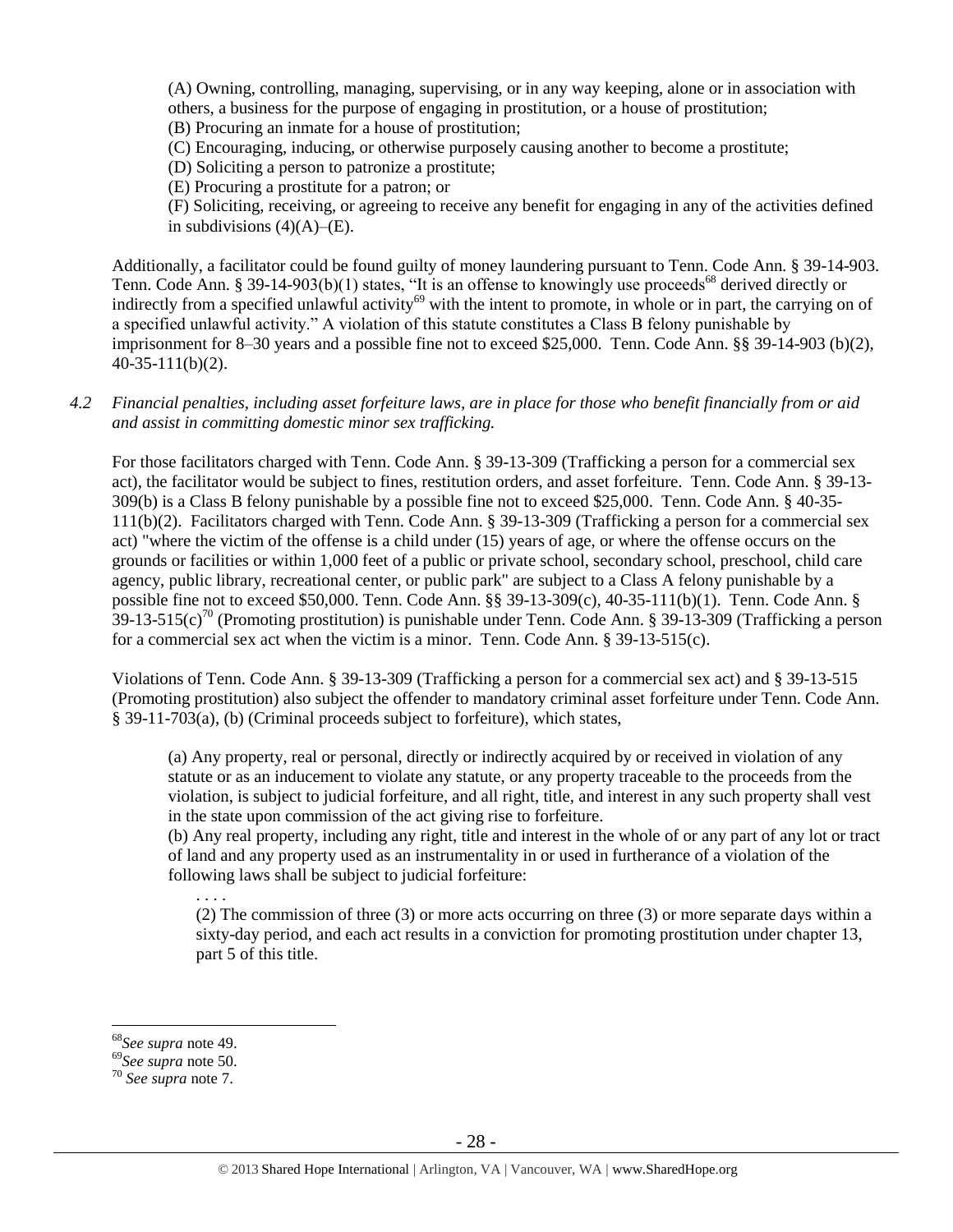Seizure of forfeitable property is governed by Tenn. Code Ann. §39-11-707, which provides that the property "may be seized by the attorney general, the attorney general's agents, or any law enforcement officer, when acting pursuant to a lawful arrest or search, the execution of a search warrant, a petition to abate a nuisance, or a court order." Disposition of forfeited property is governed by Tenn. Code Ann. §39-11-713, which provides first for the sale of the property and the use of sale proceeds for expenses incurred. The court shall award the remainder of the funds to the state general fund. The funds shall be disbursed in other ways if the investigating agency is not a state agency.

Additionally, a facilitator could lose any conveyance used in committing certain crimes. Pursuant to Tenn. Code Ann. § 40-33-101 (Conveyances subject to forfeiture), which provides for discretionary, criminal asset forfeiture, "Any conveyance, including a vehicle, aircraft or vessel used in the commission of an offense under title 39, chapter 13, part 5 [Sexual offenses including Tenn. Code Ann. § 39-13-515 (Promoting prostitution)] . . . where there is a final judgment of conviction is, in the discretion of the court, subject to forfeiture" subject to some exceptions. Property subject to forfeiture under this section may be seized upon process issued by any circuit or criminal court with jurisdiction over the property. Seizure is permitted without process where it is incident to arrest or search, pursuant to a search warrant. Tenn. Code Ann. § 40-33-102. Disposition of the forfeited property is governed by Tenn. Code Ann. §40-33-110, which provides that the property "shall inure to the benefit of the county in which the goods were seized . . . provided, that the forfeited conveyance or the funds derived from the confiscated goods shall go to the law enforcement agency that seized the conveyance and shall be used exclusively for law enforcement purposes . . . In all other cases, the proceeds shall be transmitted to the state treasurer and deposited in the state treasury."

This discretionary, criminal forfeiture provision is reiterated, with special emphasis on minor victims, in Tenn. Code Ann. § 39-13-530(a) (Forfeiture of any conveyance or real or personal property used in a sexual offense committed against minors—Child abuse fund) which provides for the forfeiture of "[a]ny conveyance or real or personal property used in the commission of an offense under this part [Sexual offenses including Tenn. Code Ann. § 39-13-515 (Promoting prostitution)]," which is committed "against a person under eighteen (18) years of age and was committed on or after July 1, 2006." This forfeiture is subject to the provisions of title 40, chapter 33, part 2. However, "the proceeds from all forfeitures made pursuant to this section shall be transmitted to the general fund, where there is established a general fund reserve to be allocated through the general appropriations act, which shall be known as the child abuse fund." Tenn. Code Ann. §39-13-530(b).

Pursuant to Tenn. Code Ann. § 29-3-101(b), (c) (Definitions—maintenance and abatement of nuisance forfeiture of property—payment of moneys from forfeiture into general funds),

(b) Any person who uses, occupies, establishes or conducts a nuisance, $^{71}$  or aids or abets therein, and the owner, agent or lessee of any interest in any such nuisance, together with the persons employed in or in control of any such nuisance by any such owner, agent or lessee, is guilty of maintaining a nuisance and such nuisance shall be abated as provided hereinafter.

(c) All motor vehicles, furnishings, fixtures, equipment, moneys and stock, used in or in connection with the maintaining or conducting of a nuisance, are subject to seizure, immediately upon detection by any law enforcement officer and are subject to forfeiture to the state . . . .

<sup>&</sup>lt;sup>71</sup>The definition of "nuisance" includes "[a]ny place in or upon which lewdness, prostitution, promotion of prostitution, patronizing prostitution, . . . any sale, exhibition or possession of any material determined to be obscene or pornographic with intent to exhibit, sell, deliver or distribute . . . are carried on or permitted . . . ." Tenn. Code Ann. § 29-3-101(a)(2)(A). *See supra* note [35.](#page-14-1)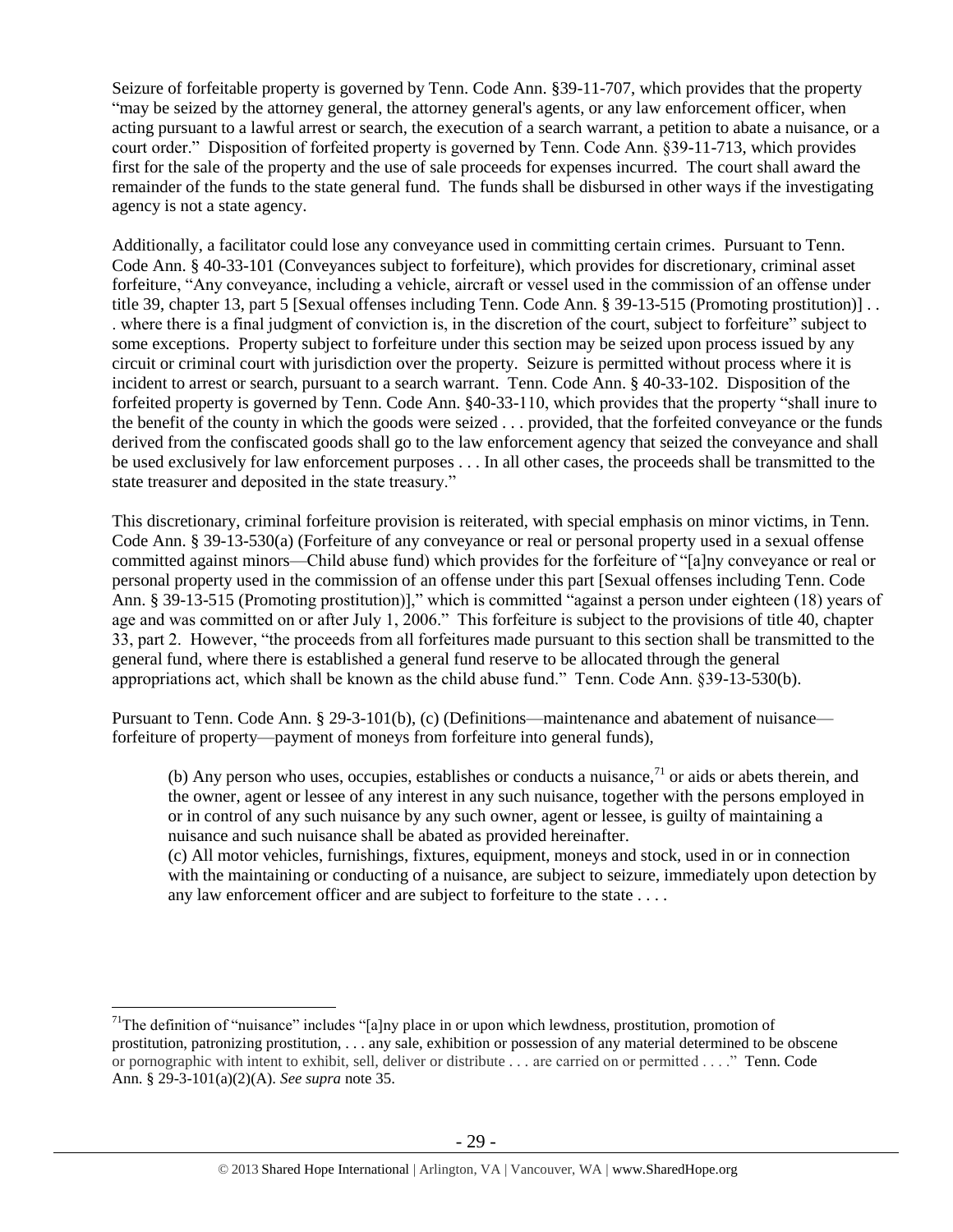Tenn. Code Ann. § 29-3-101(e) further states,

(1) Upon a person's second or subsequent conviction for promoting prostitution or patronizing prostitution, any vehicle in which such offense was committed is subject to seizure and forfeiture in accordance with the procedure established in title 39, chapter 11, part 7; provided, however, that nothing contained within the provisions of this subsection (e) shall be construed to authorize seizure of such vehicle at any time prior to such conviction.

(2) The provisions of subdivision  $(e)(1)$  apply only if the violations making the vehicle subject to seizure and forfeiture occur in Tennessee and at least one (1) of the previous violations occurs on or after July 1, 2002, and the second or subsequent offense after July 1, 2002, occurs within five (5) years of the most recent prior offense occurring after July 1, 2002.

Victims of human trafficking and CSEC offenses are entitled to mandatory restitution. Tenn. Code Ann. §§ 39- 11-118, 40-35-104(c)(2), 40-35-304. Tenn. Code Ann. § 39-11-118<sup>72</sup> (Restitution to victims of crime) states,

(a) it is a part of the punishment for any offense committed in this state that the person committing the offense may be sentenced by the court to pay restitution to the victim or victims of the offense in accordance with the provisions of  $\S$ § 40-35-104(c)(2) [Sentencing alternatives] and 40-35-304 [Restitution as condition for probation—Petition to modify—Civil judgment for non-payment– Procedure].

(b) In addition to the punishment authorized by the specific statute prohibiting the conduct, it is a part of the punishment for the offenses named in this subsection that the defendant be sentenced by the court to pay restitution to the victim or victims of  $\S$ § 39–13–309 [Trafficking a person for a commercial sex act], 39-13-514 [Patronizing prostitution], 39–17–1005(a) [Especially aggravated sexual exploitation], 39–13–528(a) [Solicitation of person under 18 years of age], and 39–13–529(a) [Solicitation of minor to observe sexual conduct] in accordance with the provisions of  $\S$  40–35–104(c)(2) [Alternative sentences] and 40–35–304 [Restitution; amount; definition; waiver; procedure].

*4.3 Promoting and selling child sex tourism is illegal*.

Tennessee criminalizes the sale of travel services for prostitution. Pursuant to Tenn. Code Ann. § 39-13-533<sup>73</sup> (Promoting travel services for prostitution),

(a) A person commits the offense of promoting travel for prostitution if the person knowingly sells or offers to sell travel services<sup>74</sup> that include or facilitate travel for the purpose of engaging in what would be prostitution if occurring in the state.

Promoting travel for prostitution is a Class D punishable by imprisonment for 2–12 years and a possible fine not to exceed \$5,000. Tenn. Code Ann. §§ 39-13-533(c), 40-35-111(b)(4).

<sup>72</sup> *See supra* note [32.](#page-13-1)

<sup>&</sup>lt;sup>73</sup> The text of Tenn. Code Ann. § 39-13-533 included here and elsewhere in this report includes amendments made by the passage of House Bill 130 during the Tennessee 108th General Assembly. 2013 Tenn. Public Acts 465 (effective July 1, 2013).

 $74$  "Travel services" includes, but is not limited to, "transportation by air, sea, road or rail, related ground transportation, hotel accommodations, or package tours, whether offered on a wholesale or retail basis." Tenn. Code Ann. § 39-13-533(b).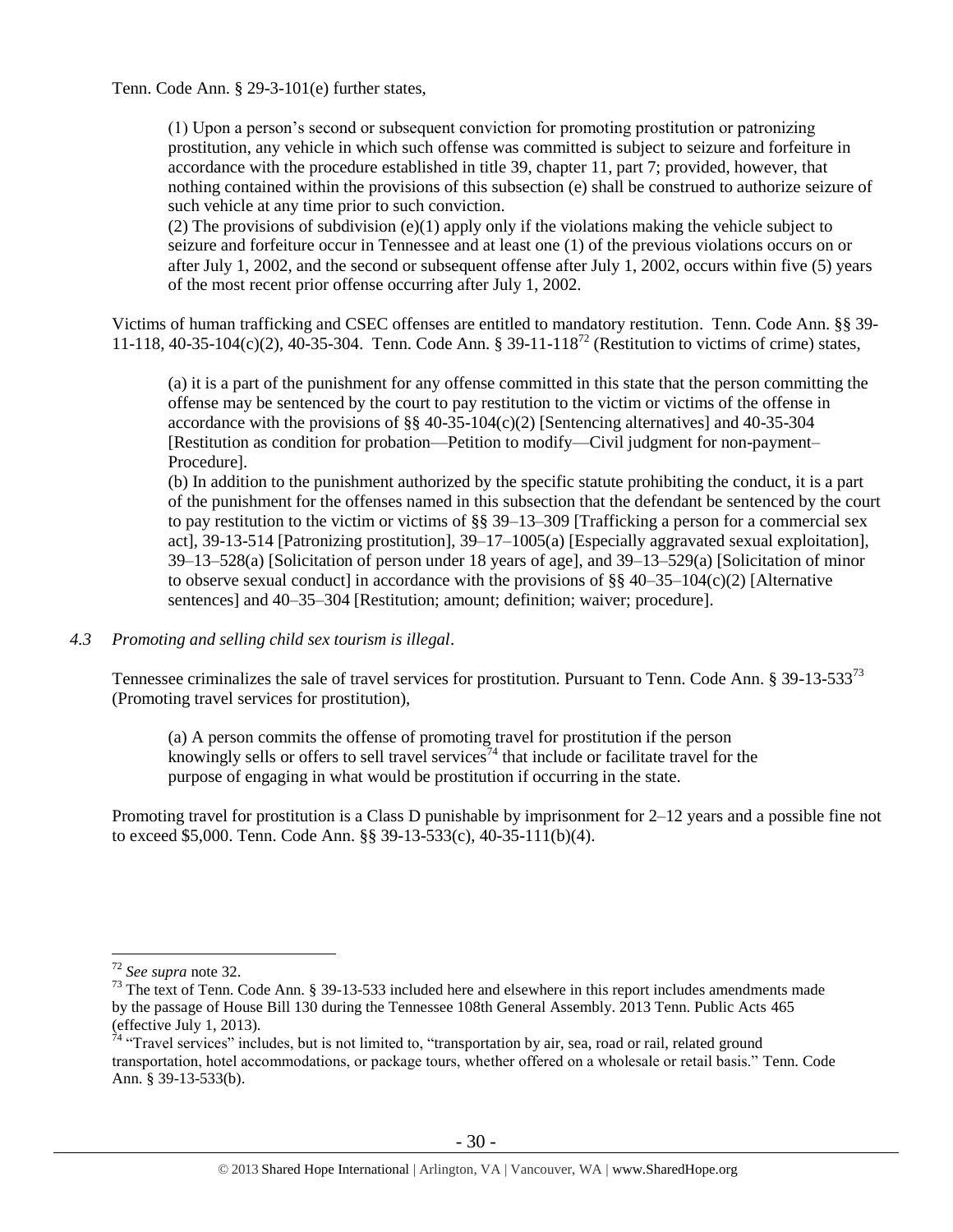## *4.4 Promoting and selling child pornography is illegal*.

Pursuant to Tenn. Code Ann. § 39-17-1004(a)(1), (Offense of aggravated sexual exploitation of a minor),  $(2)(1)$  It is unlawful for a person to knowingly promote, sell, distribute, transport, purchase or exchange material, or possess with the intent to promote, sell, distribute, transport, purchase or exchange material, that includes a minor engaged in: (A) Sexual activity; or (B) Simulated sexual activity that is patently offensive."<sup>75</sup> Under subsection (b)(1), "It is unlawful for a person to knowingly promote, sell, distribute, transport, purchase or exchange material that is obscene, as defined in § 39-17-901,  $\frac{76}{6}$  or possess material that is obscene, with the intent to promote, sell, distribute, transport, purchase or exchange the material, which includes a minor engaged in: (A) Sexual activity; or (B) Simulated sexual activity that is patently offensive."

Violating either subsection is a Class C felony and the individual can be charged on individual counts for each image. Tenn. Code Ann. § 39-17-1004(a)(2), (4), (b)(2), (4). Class C felonies are punishable by imprisonment for 3–15 years and a possible fine not to exceed \$10,000. Tenn. Code Ann. § 40-35-111(b)(3). However, if the number of individual images is greater than 25, the crime is a Class B felony punishable by imprisonment for 8– 30 years and a possible fine not to exceed \$25,000. Tenn. Code Ann. §§ 1004(a)(4), (b)(4), 40-35-111(b)(2).

Additionally, Tenn. Code Ann. § 39-17-1005(a), (d) (Offense of especially aggravated sexual exploitation of a minor) makes it a Class B felony "for a person to knowingly promote, employ, use, assist, transport or permit a minor to participate in the performance of, or in the production of, acts or material that includes the minor engaging in: (1) Sexual activity; or (2) Simulated sexual activity that is patently offensive." The crime is punishable by imprisonment for 8–30 years and a possible fine not to exceed \$25,000. Tenn. Code Ann. § 40-35-111(b)(2). A person may be separately charged "for each individual performance, image, picture, drawing, photograph, motion picture film, videocassette tape, or other pictorial representation." Tenn. Code Ann. § 39-17-1005(b).

<sup>75</sup>*See supra* note [13.](#page-4-0)

<sup>76</sup>*See supra* note [37.](#page-14-0)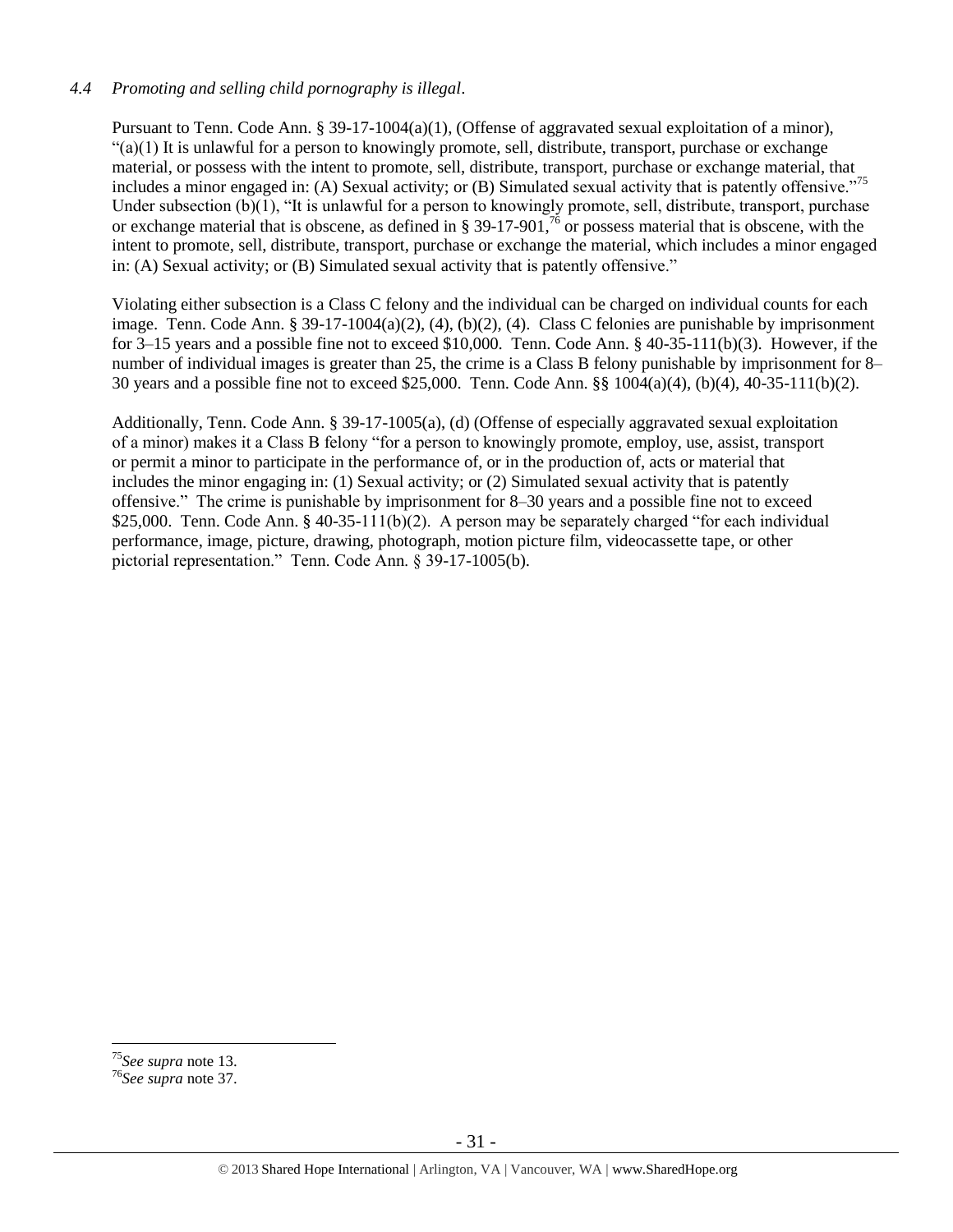#### **FRAMEWORK ISSUE 5: PROTECTIVE PROVISIONS FOR THE CHILD VICTIMS**

#### *Legal Components:*

- *5.1 Statutorily-mandated victim services define "victim" to specifically include victims of domestic minor sex trafficking or commercial sexual exploitation of children (CSEC) to ensure prompt identification and access to victims' rights and services.*
- *5.2 The state sex trafficking statute expressly prohibits a defendant from raising consent of the minor to the commercial sex acts as a defense.*
- *5.3 Prostitution laws apply only to adults, making minors under 18 specifically immune from this offense.*
- *5.4 Child victims of sex trafficking or commercial sexual exploitation are provided with a child protection response, including specialized shelter and services, and are not detained in juvenile detention facilities.*
- *5.5 Commercial sexual exploitation or sex trafficking is identified as a type of abuse and neglect within child protection statutes.*
- *5.6 The definition of "caregiver" (or similar term) in the child welfare statutes is broad enough to include a trafficker who has custody or control of a child in order to bring a trafficked child into the protection of child protective services.*
- *5.7 Crime victims' compensation is specifically available to a child victim of sex trafficking or commercial sexual exploitation of children (CSEC) without regard to ineligibility factors.*
- *5.8 Victim-friendly procedures and protections are provided in the trial process for minors under 18.*
- *5.9 Expungement or sealing of juvenile delinquency records resulting from arrests or adjudications for prostitutionrelated offenses committed as a result of, or in the course of, the commercial sexual exploitation of a minor is available within a reasonable time after turning 18.*
- *5.10 Victim restitution and civil remedies for victims of domestic minor sex trafficking or commercial sexual exploitation of children (CSEC) are authorized by law.*
- *5.11 Statutes of limitations for civil and criminal actions for child sex trafficking or commercial sexual exploitation of children (CSEC) offenses are eliminated or lengthened sufficiently to allow prosecutors and victims a realistic opportunity to pursue criminal action and legal remedies.*

*\_\_\_\_\_\_\_\_\_\_\_\_\_\_\_\_\_\_\_\_\_\_\_\_\_\_\_\_\_\_\_\_\_\_\_\_\_\_\_\_\_\_\_\_\_\_\_\_\_\_\_\_\_\_\_\_\_\_\_\_\_\_\_\_\_\_\_\_\_\_\_\_\_\_\_\_\_\_\_\_\_\_\_\_\_\_\_\_\_\_\_\_\_\_*

#### *Legal Analysis:*

 $\overline{a}$ 

*5.1 Statutorily-mandated victim services define "victim" to specifically include victims of domestic minor sex trafficking or commercial sexual exploitation of children (CSEC) to ensure prompt identification and access to victims' rights and services.*

Pursuant to Tenn. Code Ann. § 29-13-102(12) (Definitions) within the Criminal Injuries Compensation provisions, a "victim" is defined as "a person who suffers personal injury or death as a direct and proximate result of any act of a person which is within the description of any of the offenses specified in § 29-13-104 [Offenses to which compensation applies]."<sup>77</sup>

Additionally, for the purposes of civil action, pursuant to Tenn. Code Ann. § 29-13-402(4)(A) (Definitions), for the purpose of part 4 of title 29 (Victims' Compensation from the Proceeds of Crime), a "victim" is defined as including "[a] person, not an accomplice of the defendant, who suffers a specific physical, mental, or pecuniary injury as a direct result of a crime."

5.1.1 Recommendation: Amend Tenn. Code Ann. § 37-5-103 (Chapter definitions) to expressly define a "victim" to include victims of Tenn. Code Ann. § 39-13-309

 $^{77}$  Pursuant to Tenn. Code Ann. § 29-13-104(1), compensation can be paid, with some exceptions, for injury or death that was caused by "[a]n act committed in this state, which if committed by a mentally competent, criminally responsible adult, would constitute a crime under state or federal law . . . ."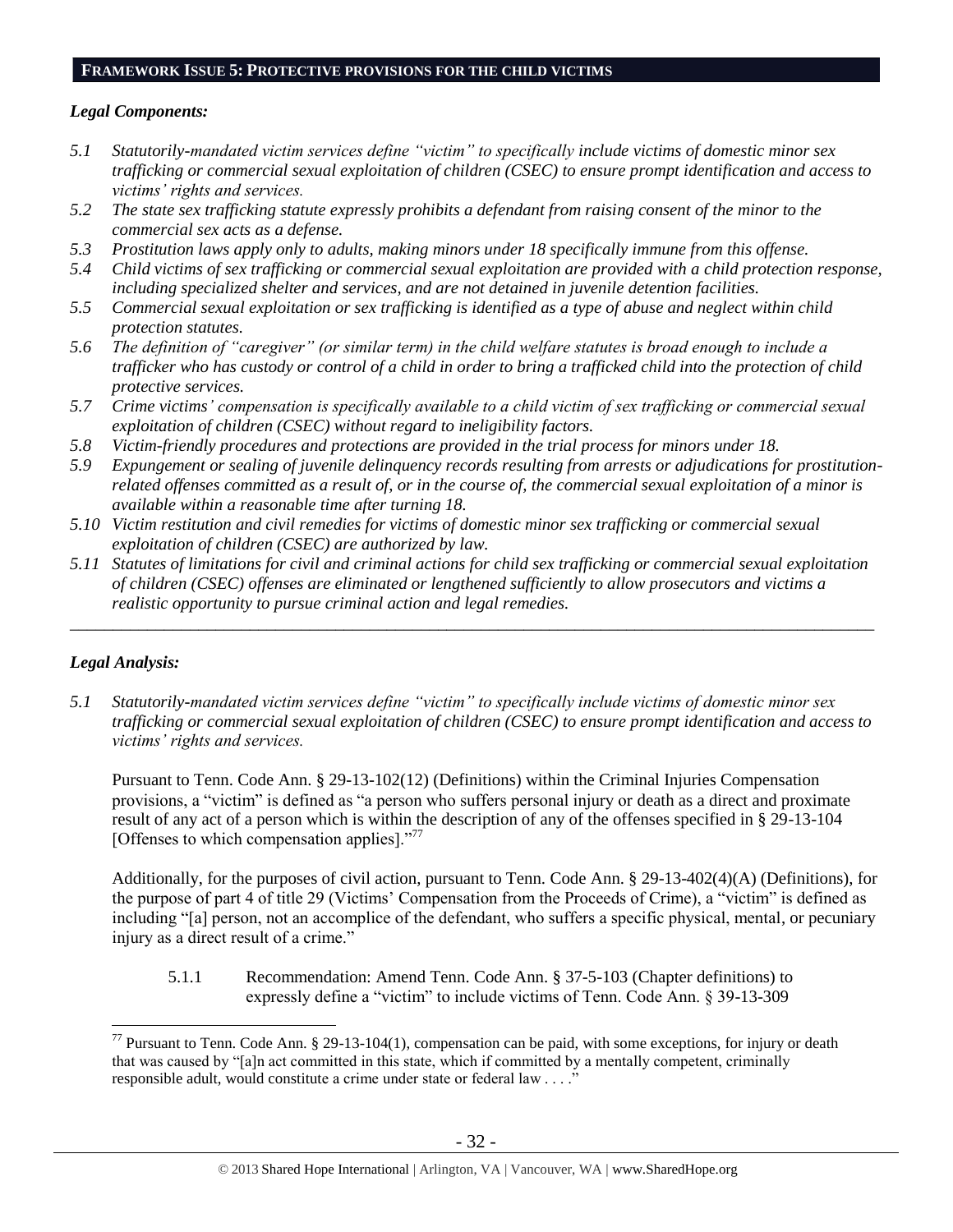(Trafficking for commercial sex acts) and CSEC crimes.

*5.2 The state sex trafficking statute expressly prohibits a defendant from raising consent of the minor to the commercial sex acts as a defense.*

Tenn. Code Ann. § 39-13-309<sup>78</sup> (Trafficking a person for a commercial sex act), § 39-13-515<sup>79</sup> (Promoting prostitution), and § 39-13-514 (Patronizing prostitution), do not refer to a defense based on consent of the minor to the commercial sex act and do not specifically prohibit a defendant from raising such a defense. However, Tenn. Code Ann.§ 39-17-1005<sup>80</sup> (Offense of especially aggravated sexual exploitation of a minor), § 39-17-1004 (Offense of aggravated sexual exploitation of a minor), § 39-17-1003<sup>81</sup> (Offense of sexual exploitation of a minor), and § 39-13-529<sup>82</sup> (Offense of soliciting sexual exploitation of a minor—Exploitation of a minor by electronic means) specifically state that defendants cannot raise consent as a defense.

- 5.2.1 Recommendation: Amend Tenn. Code Ann. § 39-13-309 (Trafficking a person for a commercial sex act) § 39-13-515 (Promoting prostitution), and § 39-13-514 (Patronizing prostitution), to prohibit raising consent as a defense for CSEC offenses.
- *5.3 Prostitution laws apply only to adults, making minors under 18 specifically immune from this offense.*

Minors under 18 are immune from being charged with Tenn. Code Ann. § 39-13-513 (Prostitution). Pursuant to Tenn. Code Ann. § 39-13-513(d),

Notwithstanding any provision of this section to the contrary, if it is determined after a reasonable detention for investigative purposes, that a person suspected of or charged with a violation of this section is under eighteen (18) years of age, that person shall be immune from prosecution for prostitution as a juvenile or adult. A law enforcement officer who takes a person under eighteen (18) years of age into custody for a suspected violation of this section shall, upon determination that the person is a minor, provide the minor with the telephone number for the National Human Trafficking Resource Center hotline and release the minor to the custody of a parent or legal guardian.

Additionally, a defense is available for a victim charged with prostitution for conduct that occurred because the person was a victim of sex trafficking or involuntary labor servitude. An offender convicted of prostitution is subject to a Class B misdemeanor, or a Class A misdemeanor if the offense was committed within proscribed distances from a school or church. Tenn. Code Ann. § 39-13-513(b). However, House Bill 2823 amended Tenn. Code Ann. § 39-16-513 to add the following defense for trafficking victims:

(e) It is a defense to prosecution under this section that a person charged with a violation of this section was so charged for conduct that occurred because the person was a victim of an act committed in violation of § 39-13-307 or § 39-13-309, or because the person was a victim as defined under the Trafficking Victims Protection Act, 22 U.S.C. § 7102.<sup>83</sup>

<sup>78</sup> *See supra* note [2.](#page-0-0)

<sup>79</sup> *See supra* note [7.](#page-2-0)

<sup>80</sup> *See supra* note [9.](#page-3-0)

<sup>81</sup> *See supra* note [38.](#page-14-2)

<sup>82</sup> *See supra* note [11.](#page-4-1)

<sup>&</sup>lt;sup>83</sup> Victim is defined under 22 U.S.C. § 7102 as a person subjected to either "sex trafficking in which a commercial sex act is induced by force, fraud, or coercion, or in which the person induced to perform such act has not attained 18 years of age" or "the recruitment, harboring, transportation, provision, or obtaining of a person for labor or services, through the use of force, fraud, or coercion for the purpose of subjection to involuntary servitude, peonage, debt bondage, or slavery." 22 U.S.C. § 7102 (8)(A), (B).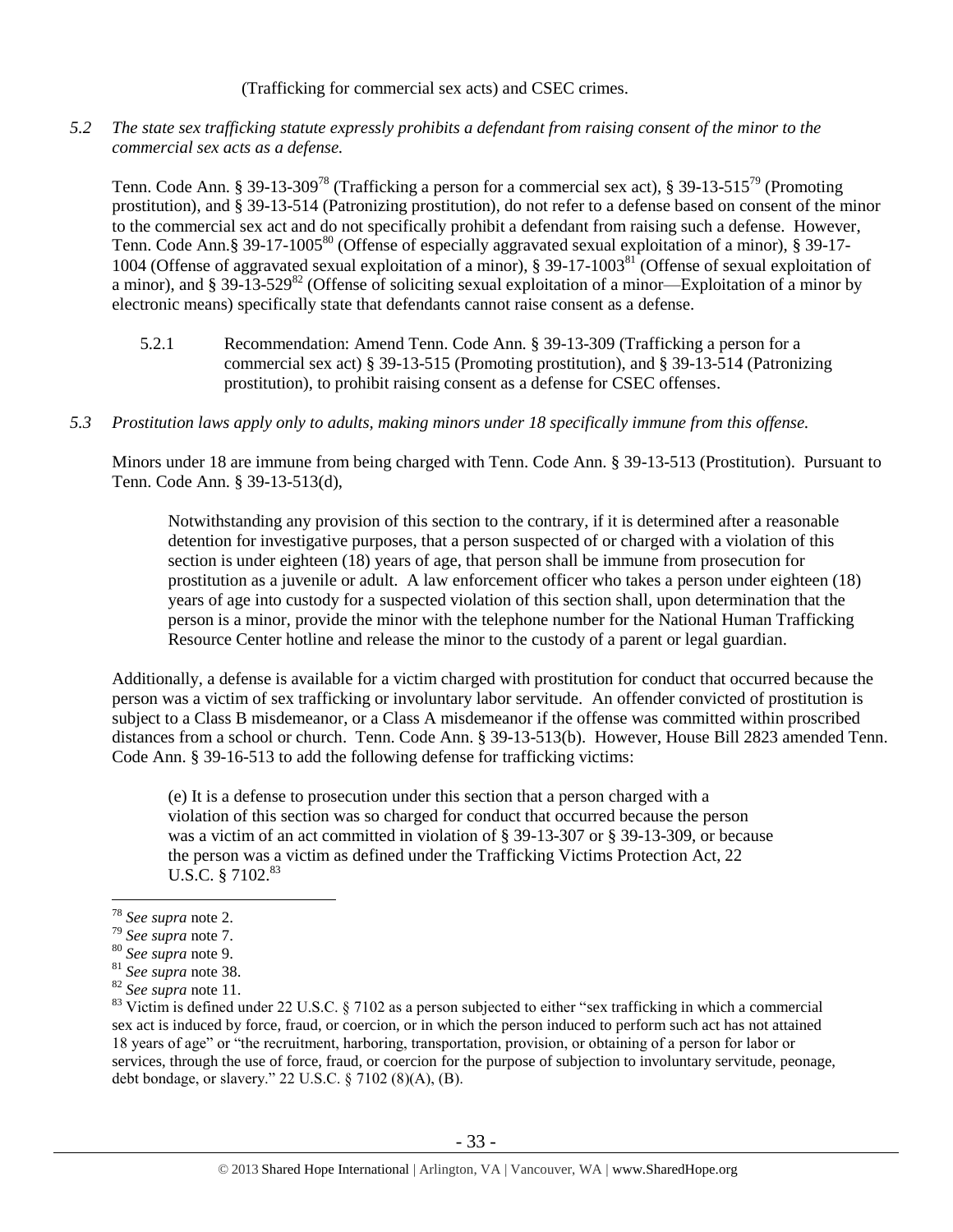*5.4 Child victims of sex trafficking or commercial sexual exploitation are provided with a child protection response, including specialized shelter and services, and are not detained in juvenile detention facilities.*

## **Child Identified as Abused/Neglected**

Pursuant to Tenn. Code Ann. § 37-1-102(b)(12) (Definitions), $^{84}$  a sexually exploited child is likely to be identified as abused or neglected. If a child is identified as abused or neglected under Tenn. Code Ann. § 37-1- 102(b)(12), Child Protective Services may become involved in investigations where the child is in the custody of a person who "physically possesses or controls the child". Tenn. Code Ann. § 37-1-114(a)(2)<sup>85</sup> (Detention or placement in shelter care).

<span id="page-33-0"></span>Additionally, childhood sexual abuse victims,<sup>86</sup> including victims of commercial sexual exploitation under 13 years of age, may be referred to a child protective response team for investigation.

Tenn. Code Ann. §§ 37-1-602(a)(3)(C)(vi), 37-1-605(b)(2). Pursuant to Tenn. Code Ann. § 37-1-605(b)(2) (Reports of known or suspected child sexual abuse—Investigations—Notification to parents of abuse on school grounds or while under school supervision—Confidentiality of records), "If a law enforcement official or judge becomes aware of known or suspected child sexual abuse, through personal knowledge, receipt of a report or otherwise, such information shall be reported to the department immediately and the child protective team shall be notified to investigate the report for the protection of the child in accordance with the provisions of this part [Child Sexual Abuse]." The child protective investigation team must conduct an "on-site child protective investigation." Tenn. Code Ann. § 37-1-607(b)(2)(A).

To the extent that a victim of domestic minor sex trafficking is identified as abused or neglected, law enforcement agencies have certain reporting duties related to a domestic minor sex trafficking victim. Pursuant to Tenn. Code Ann. § 37-1-403 (Reporting of brutality, abuse, neglect or child sexual abuse—Notification to parents of abuse on school grounds or under school supervision—Confidentiality of records),

(a) (1) Any person who has knowledge of or is called upon to render aid to any child who is suffering from or has sustained any wound, injury, disability, or physical or mental condition shall report such harm immediately if the harm is of such a nature as to reasonably indicate that it has been caused by brutality, abuse or neglect or that, on the basis of available information, reasonably appears to have been caused by brutality, abuse or neglect.

. . . .

<sup>&</sup>lt;sup>84</sup> See *infra* section 5.5 for a full analysis of child abuse and neglect definitions.

<sup>&</sup>lt;sup>85</sup> The text of Tenn. Code Ann. § 37-1-114 included here and elsewhere in this report includes amendments made by the passage of House Bill 1050 during the Tennessee 108th General Assembly. 2013 Tenn. Public Acts 255 (effective April 19, 2013).

 $86$  "Child sexual abuse" is defined to include "The sexual exploitation of a child, which includes allowing, encouraging, or forcing a child to: (a) Solicit for or engage in prostitution; or (b) Engage in an act prohibited by § 39-17-1003 [Offense of sexual exploitation of a minor]." Tenn. Code Ann. § 37-1-602(3)(C)(vi). Although Tenn. Code Ann. § 37-1-602(a)(3)(C) (Part definitions—Harm to child's health or welfare) does not specify an age, other portions of the statute define "child sexual abuse" as limited to children under 13. Tenn. Code Ann. § 37-1-  $602(a)(3)(A)$ , (B). Furthermore, Tenn. Code Ann. § 37-1-602(a)(3)(D) states "For the purposes of the reporting, investigation, and treatment provisions of §§ 37-1-603–37-1-615 'child sexual abuse' also means the commission of any act specified in subdivisions  $(a)(3)(A)$ –(C) against a child thirteen (13) years of age through seventeen (17) years of age if such act is committed against the child by a parent, guardian, relative, person residing in the child's home, or other person responsible for the care and custody of the child," creating the same assumption that the child must be under 13 for purposes of Tenn. Code Ann. § 37-1-603(a)(3)(C).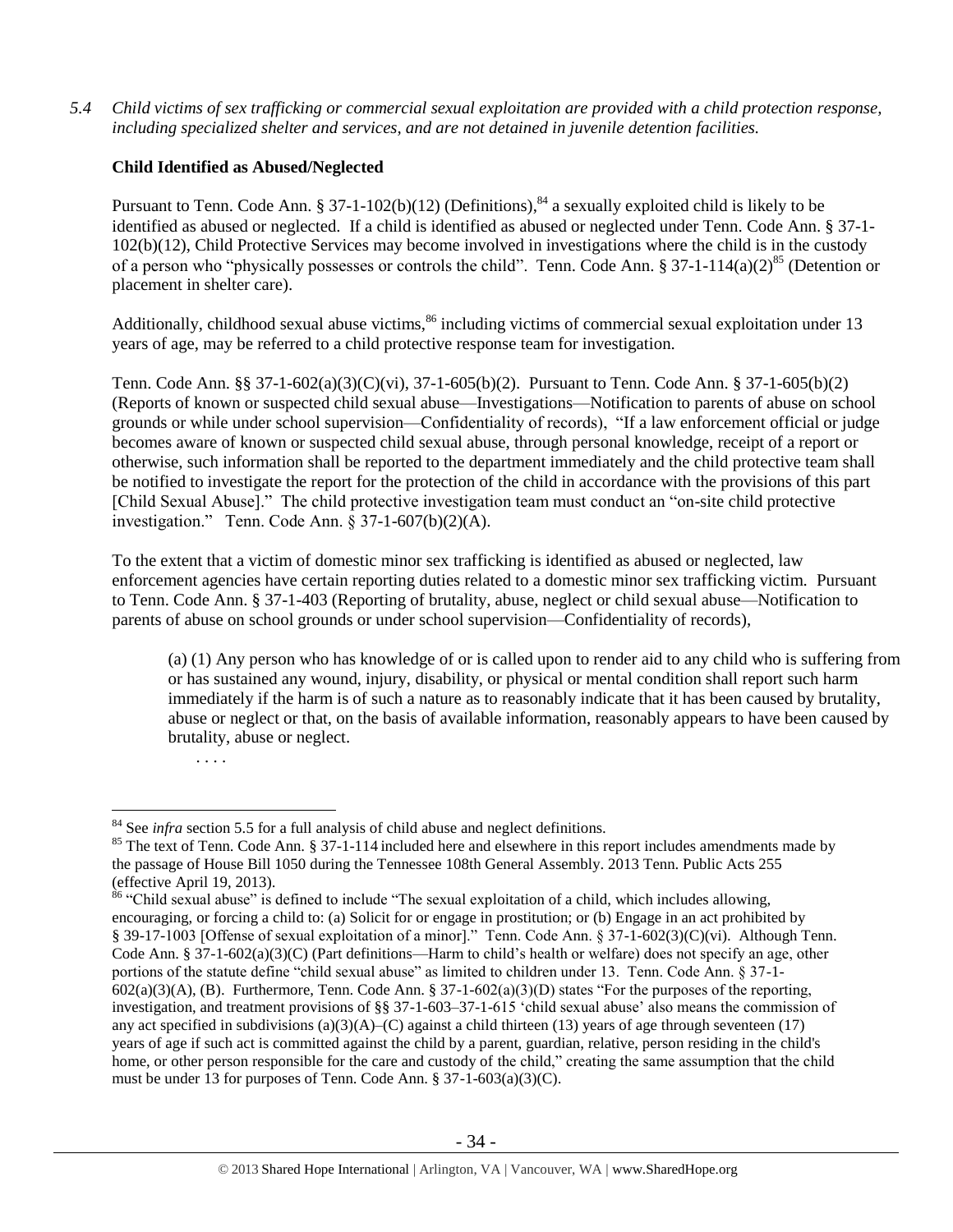(3) If any such person knows or has reasonable cause to suspect that a child has been sexually abused, the person shall report such information in accordance with § 37-1-605 [Reports of known or suspected child sexual abuse—Investigations—Notification to parents of abuse on school grounds or while under school supervision—Confidentiality of records], relative to the sexual abuse of children, regardless of whether such person knows or believes that the child has sustained any apparent injury as a result of such abuse.

. . . .

(c) (1) If a law enforcement official or judge becomes aware of known or suspected child abuse, through personal knowledge, receipt of a report, or otherwise, such information shall be reported to the department immediately upon the receipt of such information, and, where appropriate, the child protective team shall be notified to investigate the report for the protection of the child in accordance with the provisions of this part. Further criminal investigation by such official shall be appropriately conducted in coordination with the team or department to the maximum extent possible.

. . . . (3) (A) If the department receives information containing references to alleged human trafficking or child pornography which does or does not result in an investigation by the department, the department shall notify the appropriate law enforcement agency immediately upon receipt of such information. (B) If the department initiates an investigation of severe child abuse, including, but not limited to, child sexual abuse, the department shall notify the appropriate local law enforcement agency immediately upon assignment of such case to a department child protective services worker. (C) Both the department and law enforcement shall maintain a log of all such reports of such

information received and confirmation that the information was sent to the appropriate party, pursuant to this subdivision  $(c)(3)$ .

## I. Initial Custody

## *a. Authority for initial custody*

Under Tenn. Code Ann. § 37-1-113(a) (Taking into custody—grounds), which is codified in part 1 of the chapter, a minor may be taken into custody under the following circumstances:

(1) Pursuant to an order of the court under this part;

(2) Pursuant to the laws of arrest;

(3) By a law enforcement officer, social worker of the department of human services, or duly authorized officer of the court, if there are reasonable grounds to believe that the conditions specified in § 37-1- 114(a)(2) [Detention or shelter care of child prior to hearing on petition] exist; or

(4) By a law enforcement officer or duly authorized officer of the court if there are reasonable grounds to believe that the child has run away from the child's parents, guardian or other custodian.

Thus, if the law enforcement officer has "reasonable grounds to believe" that the child is "a neglected, dependent or abused child," then the law enforcement officer may take the child into custody. Tenn. Code Ann.  $\S$ § 37-1-(a)(3),  $37-1-114(a)(2)$ . Pursuant to Tenn. Code Ann. §  $37-1-102(b)(12)(1)$  (Definitions), a "dependent and neglected child" includes a child "[w]ho is or has been allowed, encouraged or permitted to engage in prostitution or obscene or pornographic photographing, filming, posing, or similar activity and whose parent, guardian or other custodian neglects or refuses to protect such child from further such activity." Finally, the taking of a child into custody is not an arrest under this section. Tenn. Code Ann. § 37-1-113(b).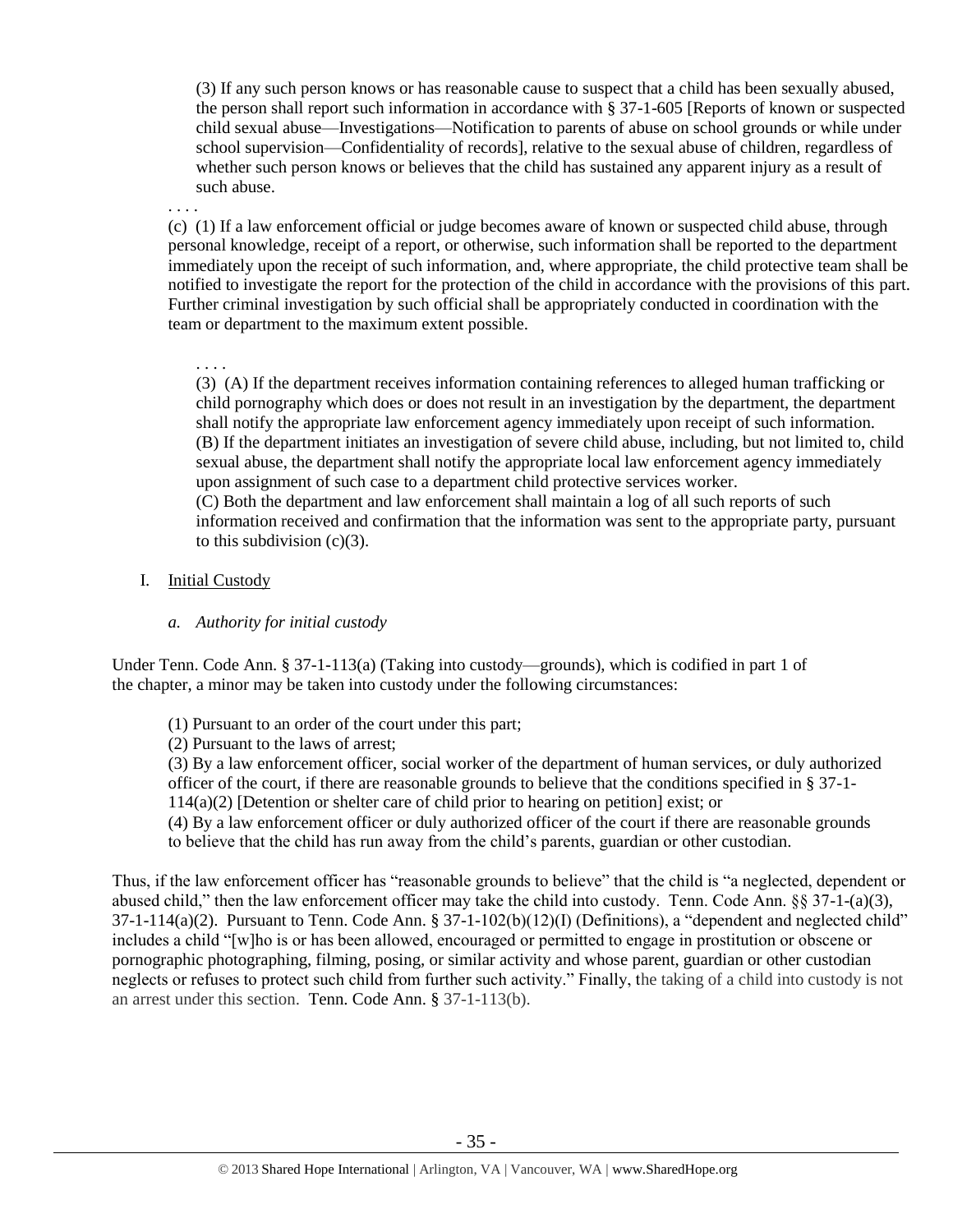## II. Process following initial custody

If an abused or neglected child is taken into custody under Tenn. Code Ann. § 37-1-113(a)(3) before a petition is filed, "a petition under § 37-1-120 shall be filed as soon as possible but in no event later than two (2) days after the child is taken into custody excluding Saturdays, Sundays and legal holidays." Tenn. Code Ann. § 37-1- 115(a)(2).Additionally, "the petition may be made by any person, including a law enforcement officer, who has knowledge of the facts alleged or is informed and believes that they are true." Tenn. Code Ann. § 37-1-119 (Petition – who may make). Pursuant to Tenn. Code Ann. § 37-1-114(a) (Detention or shelter care of child prior to hearing on petition),

(a) A child taken into custody shall not be detained or placed in shelter care prior to the hearing on the petition unless there is probable cause to believe that the child:

. . . . (2) Is a neglected, dependent or abused child, and in either case the child's detention or shelter care is required because the child is subject to an immediate threat to the child's health or safety to the extent that delay for a hearing would be likely to result in severe or irreparable harm, or the child may abscond or be removed from the jurisdiction of the court, and in either case, there is no less drastic alternative to removal of the child from the custody of the child's parent, guardian or legal custodian available that would reasonably and adequately protect the child's health or safety or prevent the child's removal from the jurisdiction of the court pending a hearing.

## III. Placement Process pending Adjudication/Investigation

Pursuant to Tenn. Code Ann. § 37-1-116(a), (Place of detention—Escape or attempted escape—Shelter Care), an allegedly dependent child may be placed in

(1) A licensed foster home or a home approved by the court;

(2) A facility operated by a licensed child care agency;

. . . .

(4) Subject to subsection (e), any other suitable place or facility designated or operated by the court. The child may be detained in a jail or other facility for the detention of adults only if:

(A) Other facilities in subdivision (a)(3) are not available;

(B) The detention is in a room separate and removed from those for adults; and

(C) It appears to the satisfaction of the court that public safety and protection reasonably require detention, and it so orders.

Furthermore, "[a] child alleged to be dependent or neglected may be detained or placed in shelter care only in the facilities stated in subdivisions  $(a)(1)$ ,  $(2)$  and  $(4)$ , and shall not be detained in a jail or other facility intended or used for the detention of adults charged with criminal offenses or of children alleged to be delinquent." Tenn. Code Ann. § 37-1-116(d).

Allegedly dependent or neglected children may not be placed in "[a] detention home or center for delinquent children that is under the direction or supervision of the court or other public authority or of a private agency approved by the court" except for under this specific exception. Tenn. Code Ann.  $\S 37-1-116(a)(3)$ , (a)(4)(A).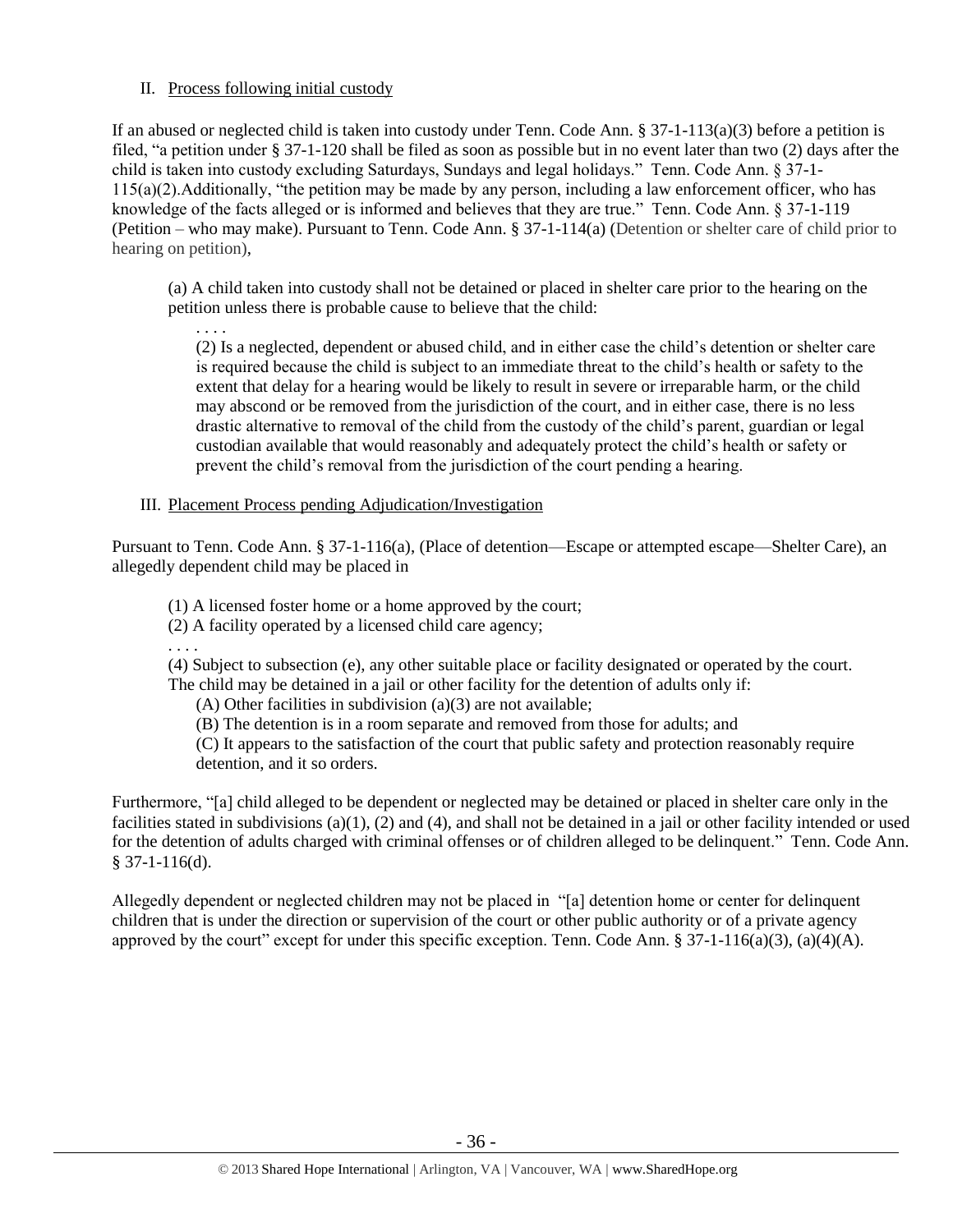## IV. Adjudication of abuse/neglect

## *a) Adjudicatory/dispositional hearing*

Pursuant to Tenn. Code Ann. § 37-1-129(a) (Hearings—Findings—Disposition of child—Interdepartmental case management team—Pilot projects),

(1)After hearing the evidence on the petition, the court shall make and file its findings as to whether the child is a dependent or neglected child . . . If the court finds that the child is not a dependent or neglected child . . ., it shall dismiss the petition and order the child discharged from any detention or other restriction theretofore ordered in the proceeding.

(2) If the petition alleged the child was dependent and neglected as defined in § 37-1-102(b)(12)(G), or if the court so finds regardless of the grounds alleged in the petition, the court shall determine whether the parents or either of them or another person who had custody of the child committed severe child abuse. The court shall file written findings of fact that are the basis of its conclusions on that issue within thirty (30) days of the close of the hearing or, if an appeal or a petition for certiorari is filed, within five (5) days thereafter, excluding Sundays.

The court then may vest custody of the child with the department for placement under Tenn. Code Ann. § 37-1- 129(e) (Hearings—Findings—Disposition of child—Interdepartmental case management team—Pilot projects) which states that,

(1) Any order of the court that places custody of a child with the department shall empower the department to select any specific residential or treatment placements or programs for the child according to the determination made by the department, its employees, agents or contractors.

(2) The court may review the residential or treatment placement of a child placed in the department's custody, and within ninety (90) days of the placement, the court may, on its own motion, order a hearing to receive evidence and testimony with regard to the appropriateness of the child's residential or treatment placement. The court shall provide notice of the hearing to the department, to the child's biological parent or parents, and any other person who has been primarily responsible for the care of the child during the twelve (12) months prior to the child's placement in the department's custody . . . .

V. Outcomes

If after a hearing, a child is found dependent or neglected, then pursuant to Tenn. Code Ann. § 37-1-130(a) (Dependent or neglected child—Disposition), the child may be allowed to remain in the custody of the parents, guardian, or other custodian, subject to the court's conditions, or temporary custody may be transferred to a person "qualified to receive and care for the child," the department of children's services, "[a]n agency or other private organization licensed or otherwise authorized by law to receive and provide care for the child," or "[a]n individual in another state with or without supervision by an appropriate officer under § 37-1-142 [Nonresident child— Transfer from another state]." Moreover, pursuant to Tenn. Code Ann. § 37-1-130(d),

No child who has been found to be a victim of severe child abuse shall be returned to the custody or residence of any person who engaged in or knowingly failed to protect the child from the brutality or abuse unless the court finds on the basis of clear and convincing evidence that the child will be provided a safe home free from further such brutality and abuse. . . .

Tennessee has not enacted statutorily mandated ongoing services following placement, a formal multidisciplinary approach to victim services, or specialized long-term placement option available for victims of domestic minor sex trafficking that may be identified as abused, neglected, or dependent. In response to the absence of procedures and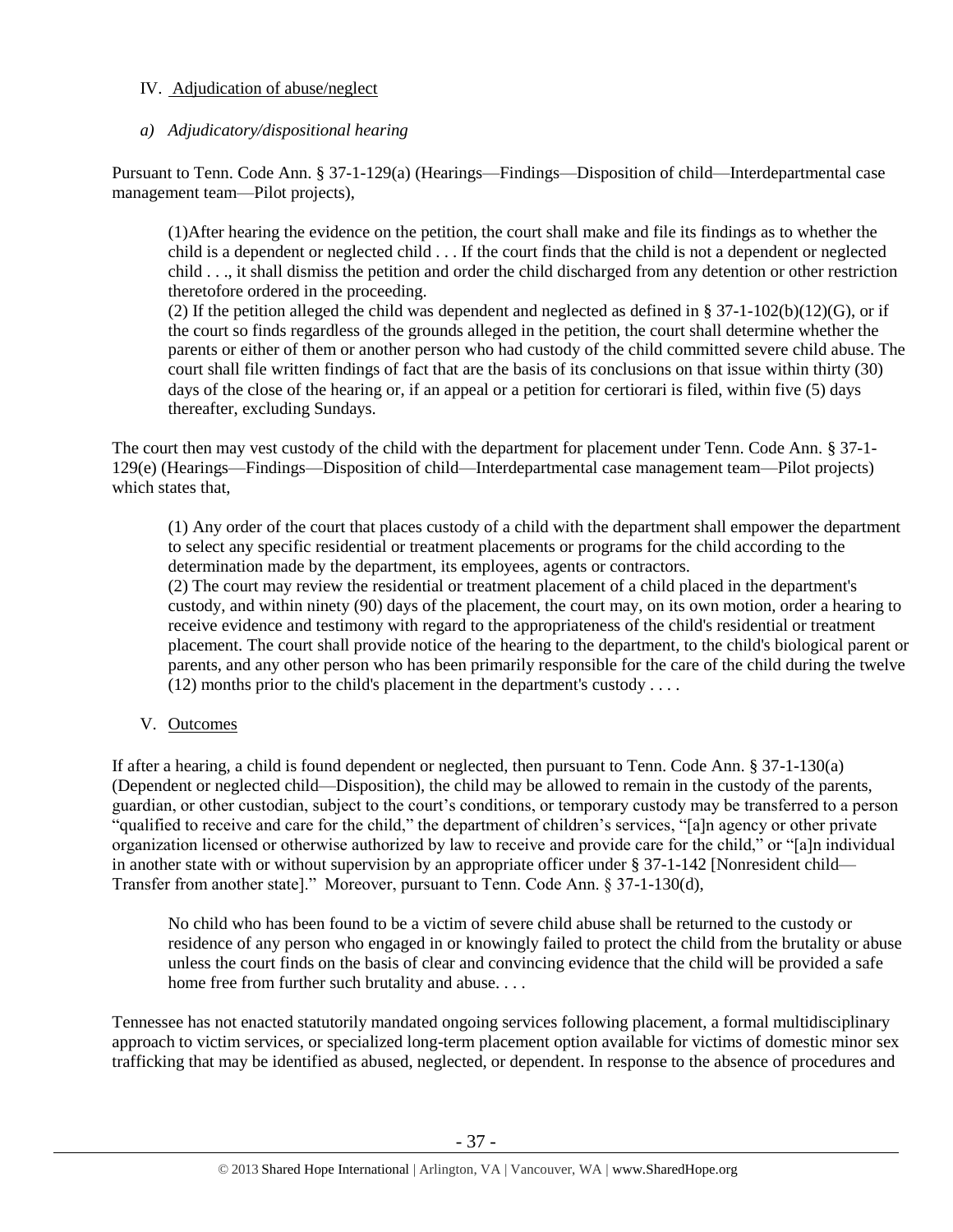services specific to domestic minor sex trafficking victims, Tennessee is developing a multi-agency plan to identify victims and provide community-based services and benefits to which they may be entitled. $87$ 

#### **Child Identified as in Need of Services**

- I. Initial Custody
- *a) Authority for initial custody*

Pursuant to Tenn. Code Ann. § 37-1-102(b)(23)(A) (Definitions), a domestic minor sex trafficking victim could be classified as an "unruly child," which is a child who is,

(i) Habitually and without justification is truant from school while subject to compulsory school attendance under § [49-6-3007](http://www.michie.com/tennessee/lpext.dll?f=FifLink&t=document-frame.htm&l=jump&iid=tncode&d=49-6-3007&sid=38e38567.7da3e70b.0.0#JD_49-6-3007) [Attendance and truancy reports–Enforcement of compulsory attendance];

(ii) Habitually is disobedient of the reasonable and lawful commands of the child's parent(s), guardian or other legal custodian to the degree that such child's health and safety are endangered;

(iii) Commits an offense that is applicable only to a child; or

(iv) Is away from the home, residence or any other residential placement of the child's parent(s), guardian or other legal custodian without their consent. Such child shall be known and defined as a "runaway."

Under Tenn. Code Ann. § 37-1-113(a) (Taking into custody—Grounds), which is codified in part 1 of the chapter, an unruly child may be taken into custody under the following circumstances:

(a) the commissioner of the department of human services shall establish a plan for the delivery of services to victims of human trafficking after consultation with the following departments:

- (1) Department of children's services;
- (2) Department of health;
- (3) Department of intellectual and developmental disabilities;
- (4) Department of mental health; and
- (5) Tennessee bureau of investigation.

(b) The plan developed under subsection (a) shall include, but not be limited to, provisions to:

- (1) Identify victims of human trafficking in this state;
- (2) Identify community-based services for victims of human trafficking
- (3) Assist victims of human trafficking through the provision of information regarding access to
- benefits and services to which those victims may be entitled

(4) Coordinate delivery of services and information concerning health care, mental health care, legal services, housing, job training, education and victim's compensation funds;

(5) Prepare and disseminate educational materials and provide training programs to increase awareness of human trafficking and the services available to victims; and

(6) Assist victims of human trafficking with family reunification.

(c) In addition to the requirements of subsection (b), the plan shall include a timeline for which the department anticipates the state would be capable of implementing the plan, along with anticipated rates of assistance to victims of human trafficking, cost of implementation, an itemized rationale for both, and any other factor that the department opines will significantly contribute to or detract from the success of implementing the plan.

 $\overline{a}$ <sup>87</sup> Tennessee is developing a plan to identify and provide services to victims of human trafficking. Tenn. Code Ann. § 71-1-135 (Victims of human trafficking; plan for delivery of services) requires that: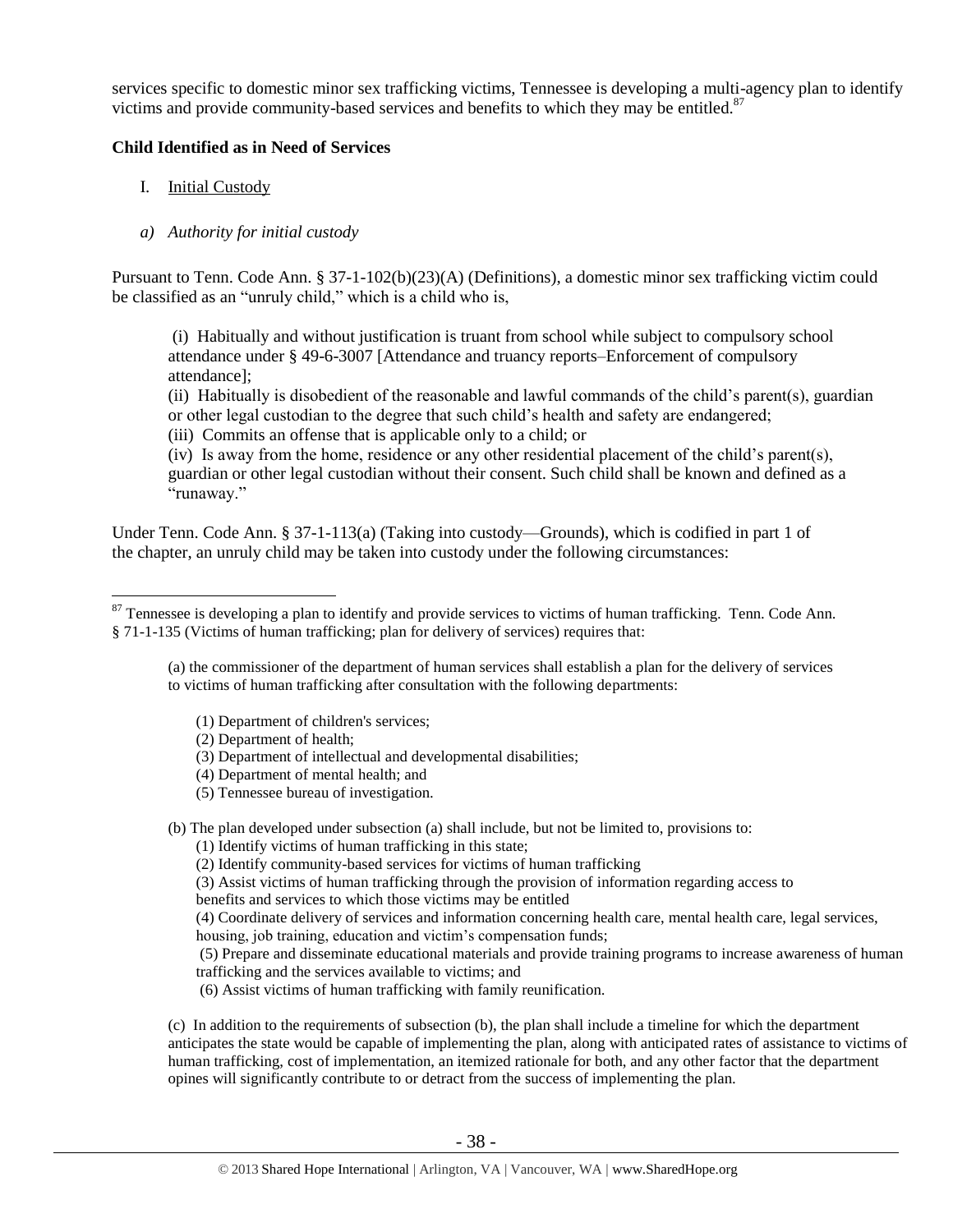(1) Pursuant to an order of the court under this part;

(2) Pursuant to the laws of arrest;

(3) By a law enforcement officer, social worker of the department of human services, or duly authorized officer of the court, if there are reasonable grounds to believe that the conditions specified in § 37-1- 114(a)(2) [Detention or shelter care of child prior to hearing on petition] exist; or

(4) By a law enforcement officer or duly authorized officer of the court if there are reasonable grounds to believe that the child has run away from the child's parents, guardian or other custodian.

Thus, if the child has "committed the delinquent or unruly act with which the child is charged," then the law enforcement officer may take the child into custody. Tenn. Code Ann. §§ 37-1-113(a)(3), 37-1-114(a)(1).

#### II. Placement process pending Adjudication/Investigation

An allegedly unruly child may not be detained more than 24 hours, "excluding nonjudicial days unless there has been a detention hearing and a judicial determination that there is probable cause to believe the child has violated a valid court order, and in no event shall such a child be detained for more than seventy-two (72) hours exclusive of nonjudicial days prior to an adjudicatory hearing." Tenn. Code Ann. § 37-1-114(b). However, pursuant to subsection (b), "Nothing herein prohibits the court from ordering the placement of children in shelter care where appropriate, and such placement shall not be considered detention within the meaning of this section."

Pursuant to Tenn. Code Ann. § 37-1-116(a), (Place of detention—Escape or attempted escape—Shelter Care), an allegedly unruly child may be placed in

(1) A licensed foster home or a home approved by the court;

(2) A facility operated by a licensed child care agency;

(3) A detention home or center for delinquent children that is under the direction or supervision of the court or other public authority or of a private agency approved by the court; or

(4) Subject to subsection (e), any other suitable place or facility designated or operated by the court.

The child may be detained in a jail or other facility for the detention of adults only if:

(A) Other facilities in subdivision (a)(3) are not available;

(B) The detention is in a room separate and removed from those for adults; and

(C) It appears to the satisfaction of the court that public safety and protection reasonably require detention, and it so orders.

III. Adjudication

Under Tenn. Code Ann. § 37-1-119 (Petition—Who may make), a petition may be filed "by any person, including a law enforcement officer, who has knowledge of the facts alleged or is informed and believes that they are true."

The court will then hear the petition concerning an allegedly unruly child. Pursuant to Tenn. Code Ann. § 37-1-129 (Hearings—Findings—Disposition of child—Interdepartmental case management team—Pilot projects) in relevant part,

 $(a)(1)$  After hearing the evidence on the petition, the court shall make and file its findings as to ... whether the acts ascribed to the child were committed by that child. If the court finds that the child is not a dependent or neglected child or that the allegations of delinquency or unruly conduct have not been established, it shall dismiss the petition and order the child discharged from any detention or other restriction theretofore ordered in the proceeding.

. . . .

(c) If the court finds from clear and convincing evidence that the child is . . . unruly, the court shall proceed immediately or at a postponed hearing to make a proper disposition of the case.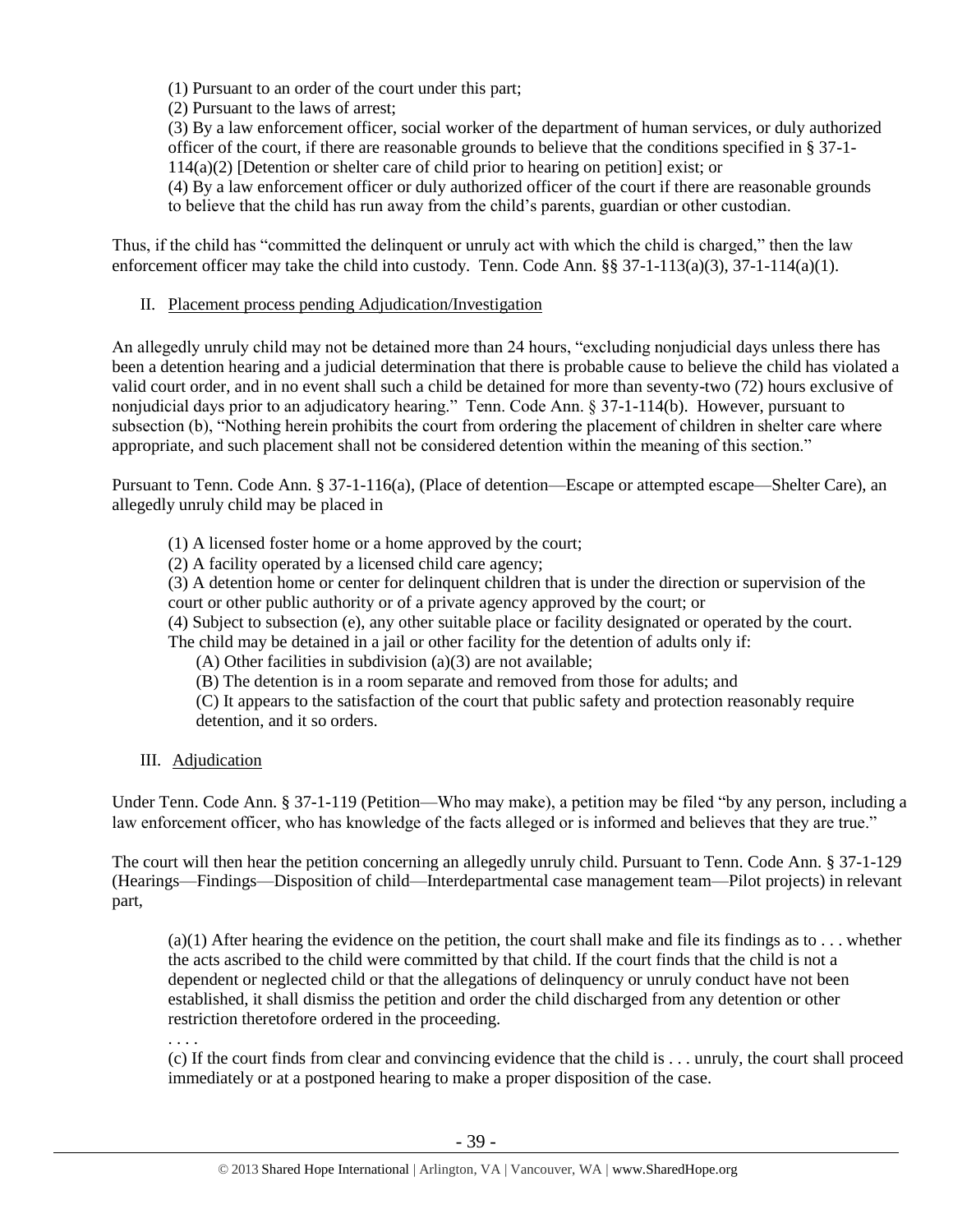## IV. Process outcome

When a child is determined to be an unruly child then the court may, among other dispositions, place the child in any of the same dispositions as a dependent or neglected child, place the child on probation, order community service, or assess a fine. Tenn. Code Ann. § 37-1-132(a), 37-1-131(a)<sup>88</sup>. If an unruly child is removed from the home, then the child must be placed in the "least drastic or restrictive alternative." Tenn. Code Ann. § 37-1-132(b)(1). Tennessee is also developing a plan to identify services and benefits to which a domestic minor sex trafficking victim identified as an unruly child may be entitled.

## **Child Initially Identified as Delinquent**

I. Initial custody

## *a) Authority for initial custody*

Since minors in Tennessee are not subject to prosecution for Tenn. Code Ann. § 39-13-513 (Prostitution), a prostituted minor will not be considered a delinquent child.<sup>89</sup> Once a police officer determines the age of the minor after taking the minor into custody for a prostitution offense, the officer shall not charge the minor as a delinquent but instead shall "provide the minor with the telephone number for the national human trafficking resource center hotline and release the minor to the custody of a parent or legal guardian." Tenn. Code Ann. § 39-13-513(d). A "delinquent child" is "a child who has committed a delinquent act and is in need of treatment or rehabilitation." Tenn. Code Ann. § 37-1-102(b)(10). A "delinquent act" is defined in part as "an act designated a crime under the law, including local ordinances of this state, or of another state if the act occurred in that state, or under federal law, and the crime is not a status offense under subdivision  $(b)(25)(A)(iii)$ [definition of severe child abuse] . . . ." Tenn. Code Ann. § 37-1-102(b)(9).

## *b) Placement*

 $\overline{a}$ 

Despite these provisions, in certain circumstances outlined in Tenn. Code Ann. § 37-1-116(h) (Place of detention—Escape or attempted escape—Shelter care), a domestic minor sex trafficking victim who is not identified as dependent or neglected may be detained in an adult jail for up to 48 hours if

The juvenile is accused of a serious crime against persons, including criminal homicide, forcible rape, mayhem, kidnapping, aggravated assault, robbery and extortion accompanied by threats of violence; (2) The county has a low population density not to exceed thirty-five  $(35)$  persons per square mile: (3) The facility and program have received prior certification by the Tennessee corrections institute as providing detention and treatment with total sight and sound separation from adult detainees and prisoners, including no access by trustees;

(4) There is no juvenile court or other public authority, or private agency as provided in subsection (f), able and willing to contract for the placement of the juvenile; and

(5) A determination is made that there is no existing acceptable alternative placement available for the juvenile.

<sup>&</sup>lt;sup>88</sup> The text of Tenn. Code Ann. § 37-1-131 included here and elsewhere in this report includes amendments made by the passage of House Bill 453 during the Tennessee 108th General Assembly. 2013 Tenn. Public Acts 343 (effective July 1, 2013).

<sup>89</sup> See *supra* section 5.3 for a full analysis of this immunity.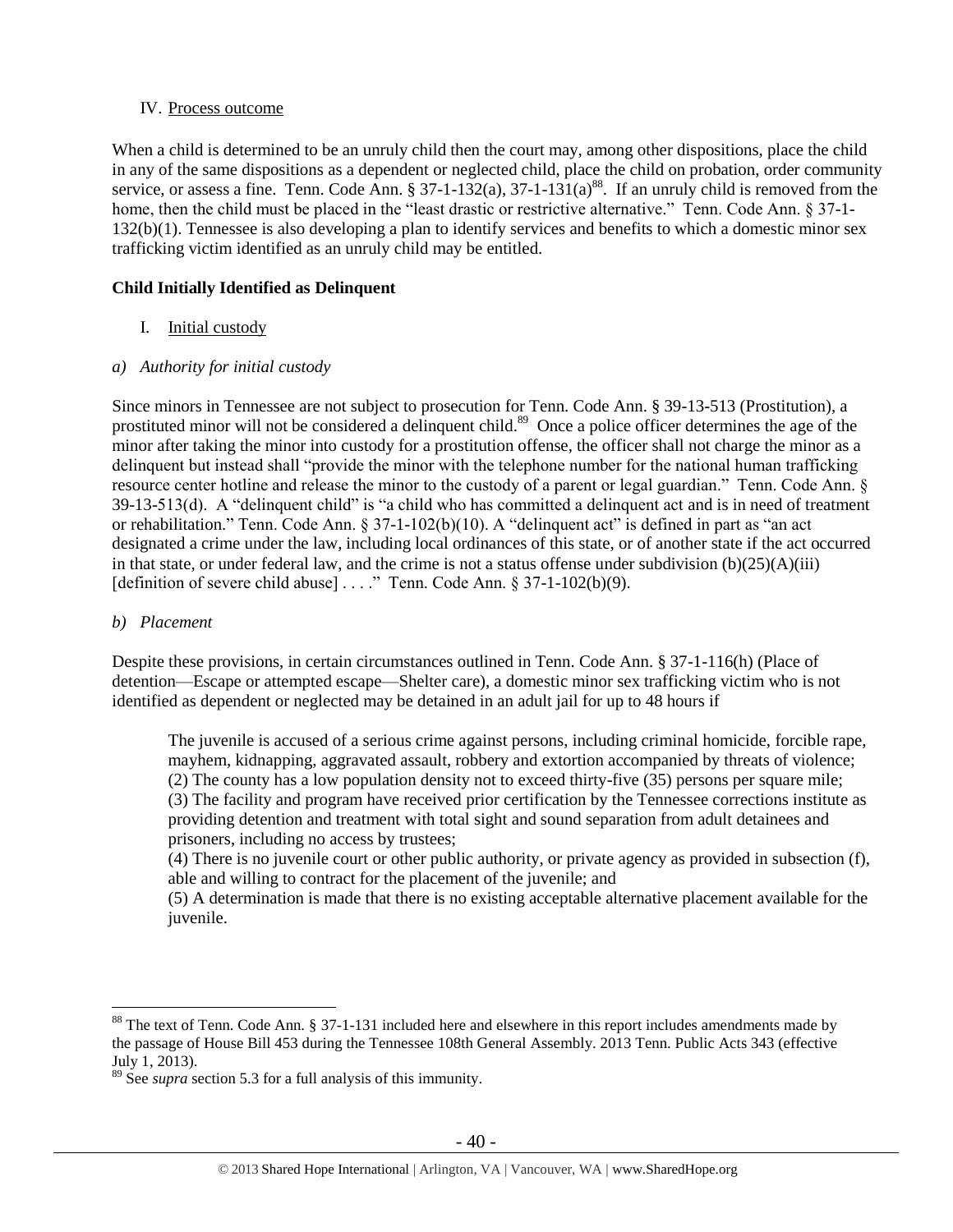Pursuant to Tenn. Code Ann. § 37-1-116(a) (Place of detention – Escape or attempted escape—Shelter care), a variety of placement options are available to children alleged to be delinquent, including only

(1) A licensed foster home or a home approved by the court;

(2) A facility operated by a licensed child care agency;

(3) A detention home or center for delinquent children that is under the direction or supervision of the court or other public authority or of a private agency approved by the court; or

(4) Subject to subsection (e), any other suitable place or facility designated or operated by the court. The child may be detained in a jail or other facility for the detention of adults only if

(A) Other facilities in subdivision (a)(3) are not available;

(B) The detention is in a room separate and removed from those for adults; and

 (C) It appears to the satisfaction of the court that public safety and protection reasonably require detention, and it so orders.

Additionally, under Tenn. Code Ann. § 37-1-116(h) a juvenile may be temporarily detained for as short a time as feasible, not to exceed forty-eight (48) hours, in an adult jail or lockup, if:

(1) The juvenile is accused of a serious crime against persons, including criminal homicide, forcible rape, mayhem, kidnapping, aggravated assault, robbery and extortion accompanied by threats of violence;

(2) The county has a low population density not to exceed thirty-five (35) persons per square mile;

(3) The facility and program have received prior certification by the Tennessee corrections institute as providing detention and treatment with total sight and sound separation from adult detainees and prisoners, including no access by trustees;

(4) There is no juvenile court or other public authority, or private agency as provided in subsection (f), able and willing to contract for the placement of the juvenile; and

(5) A determination is made that there is no existing acceptable alternative placement available for the juvenile.

## III. Adjudication

## *a) Adjudication/dispositional hearing*

Pursuant to Tenn. Code Ann. § 37-1-129 (Hearings—Findings—Disposition of child—Interdepartmental case management team—Pilot projects) in relevant part,

(a)(1) After hearing the evidence on the petition, the court shall make and file its findings as to whether the child is a dependent [and] whether the acts ascribed to the child were committed by that child. If the court finds that . . . the allegations of delinquency or unruly conduct have not been established, it shall dismiss the petition and order the child discharged from any detention or other restriction theretofore ordered in the proceeding.

. . . .

(b) If the court finds on proof beyond a reasonable doubt that the child committed the acts by reason of which the child is alleged to be delinquent, it shall proceed immediately or at a postponed hearing to hear evidence as to whether the child is in need of treatment or rehabilitation and to make and file its findings thereon. If the court finds that the child is not in need of treatment or rehabilitation, it may dismiss the proceeding and discharge the child from any detention or other restriction theretofore ordered. In the absence of evidence to the contrary,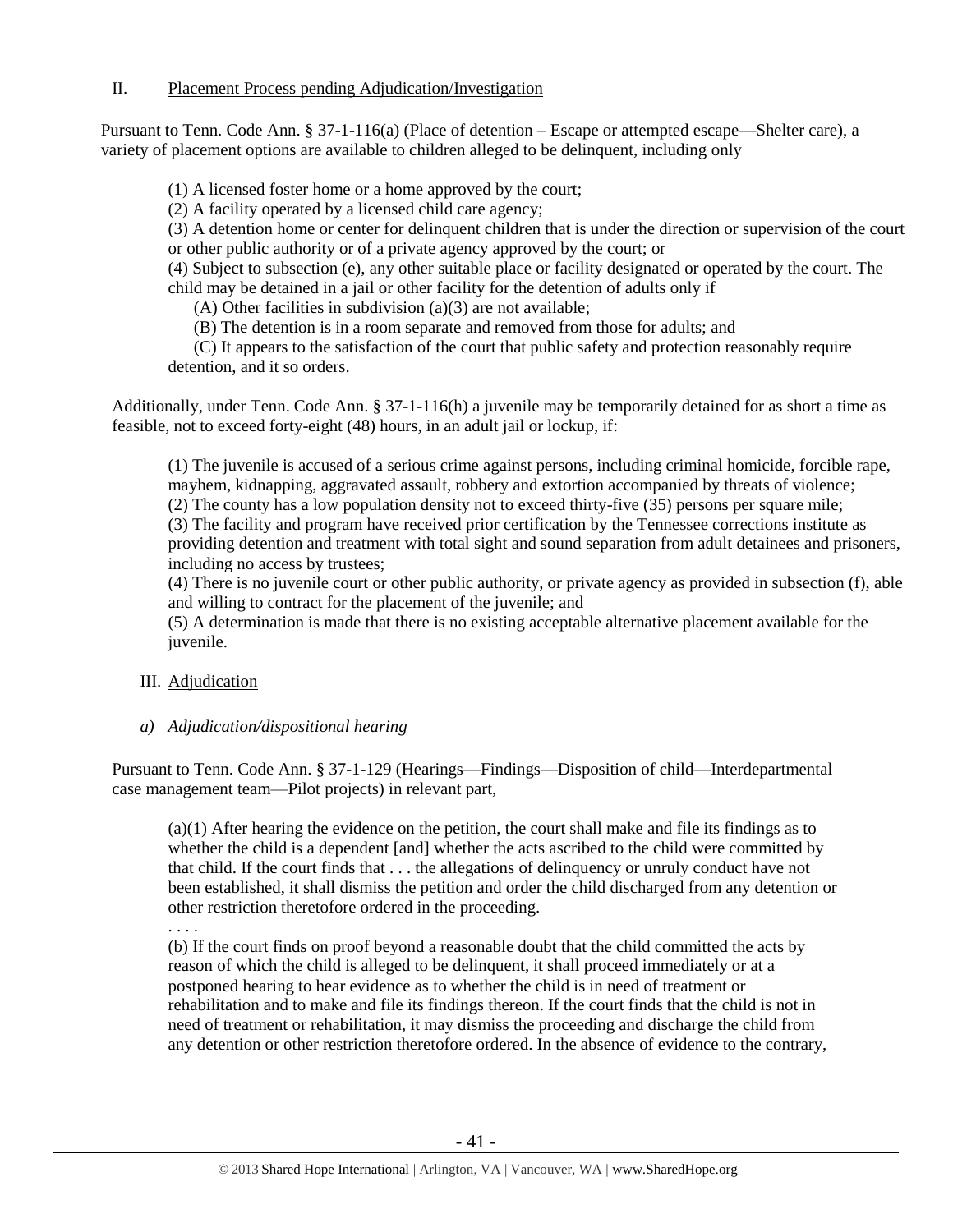evidence of the commission of acts that constitute a felony or that reflect recidivistic delinquency is sufficient to sustain a finding that the child is in need of treatment or rehabilitation.

#### IV. Outcomes

Pursuant to Tenn. Code Ann. § 37-1-131 (Delinquent child—Disposition—Restitution), a child adjudicated as a delinquent may be ordered by the court to the "disposition best suited to the child's treatment, rehabilitation, and welfare," which includes

(1) Any order authorized by § 37-1-130 for the disposition of a dependent or neglected child;<sup>90</sup> (2) (A) Placing the child on probation under the supervision of the probation officer of the court or the department of children's services, any person, or persons or agencies designated by the court, or the court of another state as provided in § 37-1-143, under conditions and limitations the court prescribes.

5.4.1 Recommendation: Establish a mandatory response law that directs any minor involved in prostitution or who is a victim of trafficking a person for a commercial sex act into a protective system that provides specialized services and housing.

#### *5.5 Commercial sexual exploitation or sex trafficking is identified as a type of abuse and neglect within child protection statutes.*

Commercial sexual exploitation is identified as a type of abuse and neglect in Tennessee. Pursuant to Tenn. Code Ann. § 37-1-102(b)(12) (Definitions), a "dependent and neglected child" includes a child who is subject to any of the following situations:

(B) Whose parent, guardian or person with whom the child lives, by reason of cruelty, mental incapacity, immorality or depravity is unfit to properly care for such child;

. . . .

(E) Who, because of lack of proper supervision, is found in any place the existence of which is in violation of law;

(F) Who is in such condition of want or suffering or is under such improper guardianship or control as to injure or endanger the morals or health of such child or others;

(G) Who is suffering from abuse $91$  or neglect;

(H) Who has been in the care and control of one (1) or more agency or person not related to such child by blood or marriage for a continuous period of six (6) months or longer in the absence of a power of attorney or court order, and such person or agency has not initiated judicial proceedings seeking either legal custody or adoption of the child;

(I) Who is or has been allowed, encouraged or permitted to engage in prostitution or obscene or pornographic photographing, filming, posing, or similar activity and whose parent, guardian or other custodian neglects or refuses to protect such child from further such activity; . . .

. . . .

 $\overline{a}$ 

Additionally, "severe child abuse" is defined as including "[t]he commission of any act towards the child prohibited by §§ 39-13-502–39-13-504 [Aggravated rape; Rape; Aggravated sexual battery], 39-13-522 [Rape

<sup>&</sup>lt;sup>90</sup> *See supra* section 5.4(I)(d) for a full analysis of placement options for a dependent or neglected child.

<sup>&</sup>lt;sup>91</sup> Pursuant to Tenn. Code Ann. § 37-1-102(b)(1) (Definitions), "Abuse' exists when a person under the age of eighteen (18) is suffering from, has sustained, or may be in immediate danger of suffering from or sustaining a wound, injury, disability or physical or mental condition caused by brutality, neglect or other actions or inactions of a parent, relative, guardian or caretaker."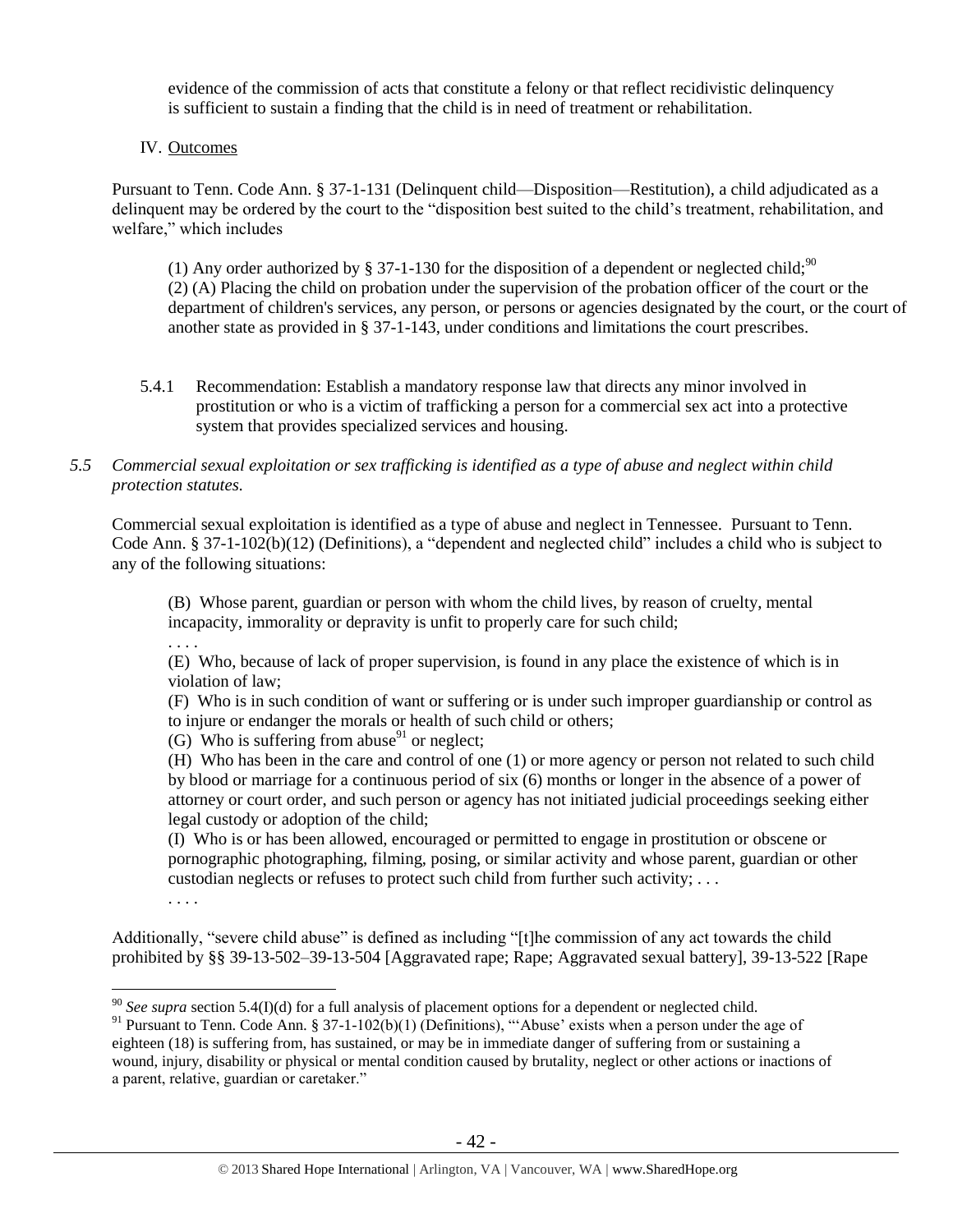of a child], 39-15-302 [Incest], 39-15-402 [Haley's Law—Aggravated child abuse and aggravated child neglect or endangerment—Definitions], and 39-17-1005 [Offense of especially aggravated sexual exploitation of a minor] or the knowing failure to protect the child from the commission of any such act towards the child  $\dots$ ." Tenn. Code Ann. § 37-1-102(b)(23)(C).

*5.6 The definition of "caregiver" (or similar term) in the child welfare statutes is broad enough to include a trafficker who has custody or control of a child in order to bring a trafficked child into the protection of child protective services.*

Tenn. Code Ann. § 37-1-102(b)(7) (Definitions) defines "custodian" for purposes of the "Juvenile Courts and Proceedings" chapter, which includes the dependent and neglected children provisions ("unless the context otherwise requires"), as "a person, other than a parent or legal guardian, who stands in loco parentis to the child or a person to whom temporary legal custody of the child has been given by order of a court."

However, a more expansive definition under Tenn. Code Ann. § 37-1-114(a)(2)<sup>92</sup> (Detention or placement in shelter care) provides that a child may be placed in a shelter prior to the hearing on the petition when there is probable cause to believe that the child:

Is a neglected, dependent or abused child, and in either case the child's detention or shelter care is required because the child is subject to an immediate threat to the child's health or safety to the extent that delay for a hearing would be likely to result in severe or irreparable harm, or the child may abscond or be removed from the jurisdiction of the court, and in either case, there is no less drastic alternative to removal of the child from the custody of the child's parent, guardian, legal custodian or the person who physically possesses or controls the child available that would reasonably and adequately protect the child's health or safety or prevent the child's removal from the jurisdiction of the court pending a hearing.

Further, Tenn. Code Ann. § 37-1-128(b)(2)<sup>93</sup> (Investigation and investigators; assessment and referral orders) states that

When the court finds, based upon a sworn petition or sworn testimony containing specific factual allegations, that there is probable cause to believe that the conditions specified in § 37-1- 114(a)(2) (Detention, placement in shelter care) exist and the child is in need of the immediate protection of the court, the court may order that the child be removed from the custody of the child's parent, guardian, legal custodian or the person who physically possesses or controls the  $child...$ .

*5.7 Crime victims' compensation is specifically available to a child victim of sex trafficking or commercial sexual exploitation of children (CSEC) without regard to ineligibility factors.*

Pursuant to Tenn. Code Ann. § 29-13-102(12) (Definitions), a "victim" is defined as "a person who suffers personal injury or death as a direct and proximate result of any act of a person which is within the description of any of the offenses specified in § 29-13-104 [Offenses to which compensation applies]." Domestic minor sex trafficking victims are considered to be victims of offenses for which compensation applies, because offenses allowing for claims include, with some exceptions, "[a]n act committed in this state, which, if committed by a

<sup>92</sup> *See supra* note [85.](#page-33-0)

<sup>93</sup> The text of Tenn. Code Ann. § 37-1-128 included here and elsewhere in this report includes amendments made by the passage of House Bill 1050 during the Tennessee 108th General Assembly. 2013 Tenn. Public Acts 255 (effective April 19, 2013).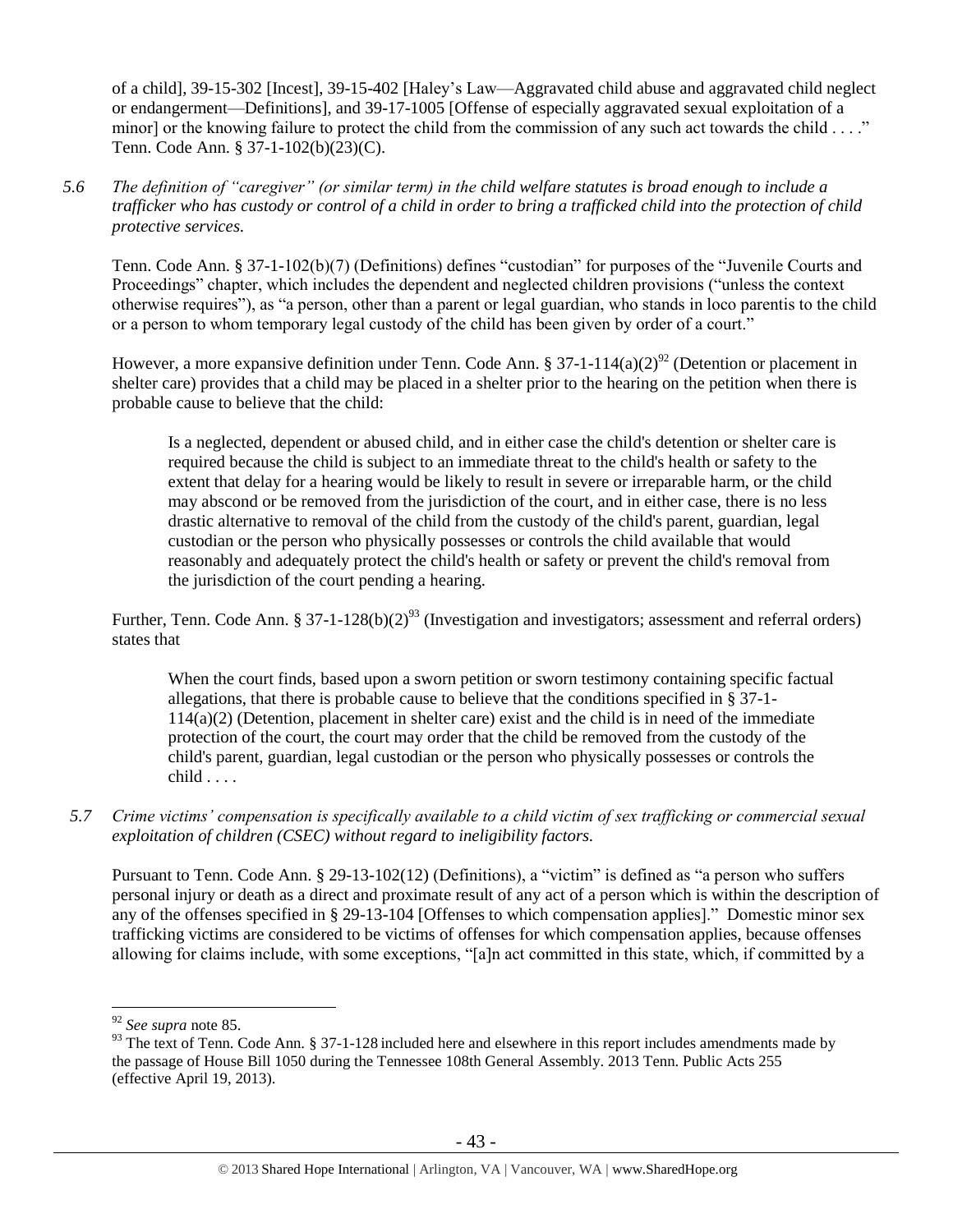mentally competent, criminally responsible adult, would constitute a crime under state or federal law . . . ." Tenn. Code Ann. § 29-13-104(1).

Compensation is not allowed for "any personal injury or loss alleged to have been incurred as a result of pain and suffering, except for victims of the crime of rape and victims of crime involving sexual deviancy, including minors who are victims of the crimes contained in the provisions of [§§ 39-13-502](https://www.lexis.com/research/buttonTFLink?_m=174cb59fee180dee8938bb262f35ccec&_xfercite=%3ccite%20cc%3d%22USA%22%3e%3c%21%5bCDATA%5bTenn.%20Code%20Ann.%20%a7%2029-13-106%5d%5d%3e%3c%2fcite%3e&_butType=4&_butStat=0&_butNum=9&_butInline=1&_butinfo=TNCODE%2039-13-502&_fmtstr=FULL&docnum=1&_startdoc=1&wchp=dGLbVtb-zSkAB&_md5=822f63069e8581703def8e50c6be8a64)[–39-13-505](https://www.lexis.com/research/buttonTFLink?_m=174cb59fee180dee8938bb262f35ccec&_xfercite=%3ccite%20cc%3d%22USA%22%3e%3c%21%5bCDATA%5bTenn.%20Code%20Ann.%20%a7%2029-13-106%5d%5d%3e%3c%2fcite%3e&_butType=4&_butStat=0&_butNum=10&_butInline=1&_butinfo=TNCODE%2039-13-505&_fmtstr=FULL&docnum=1&_startdoc=1&wchp=dGLbVtb-zSkAB&_md5=e6b50a15afcc6c5caf1761c0438604f5) [Aggravated rape; Rape; Aggravated sexual battery; Sexual battery], [39-12-101](https://www.lexis.com/research/buttonTFLink?_m=174cb59fee180dee8938bb262f35ccec&_xfercite=%3ccite%20cc%3d%22USA%22%3e%3c%21%5bCDATA%5bTenn.%20Code%20Ann.%20%a7%2029-13-106%5d%5d%3e%3c%2fcite%3e&_butType=4&_butStat=0&_butNum=11&_butInline=1&_butinfo=TNCODE%2039-12-101&_fmtstr=FULL&docnum=1&_startdoc=1&wchp=dGLbVtb-zSkAB&_md5=c388863aa00a8704be3c3e6f2bba9d97) [Criminal attempt], [39-13-522](https://www.lexis.com/research/buttonTFLink?_m=174cb59fee180dee8938bb262f35ccec&_xfercite=%3ccite%20cc%3d%22USA%22%3e%3c%21%5bCDATA%5bTenn.%20Code%20Ann.%20%a7%2029-13-106%5d%5d%3e%3c%2fcite%3e&_butType=4&_butStat=0&_butNum=12&_butInline=1&_butinfo=TNCODE%2039-13-522&_fmtstr=FULL&docnum=1&_startdoc=1&wchp=dGLbVtb-zSkAB&_md5=ddc0f926bb8561bee115d8941fd4db91) [Rape of a child], [39-15-302](https://www.lexis.com/research/buttonTFLink?_m=174cb59fee180dee8938bb262f35ccec&_xfercite=%3ccite%20cc%3d%22USA%22%3e%3c%21%5bCDATA%5bTenn.%20Code%20Ann.%20%a7%2029-13-106%5d%5d%3e%3c%2fcite%3e&_butType=4&_butStat=0&_butNum=13&_butInline=1&_butinfo=TNCODE%2039-15-302&_fmtstr=FULL&docnum=1&_startdoc=1&wchp=dGLbVtb-zSkAB&_md5=6a0a3156019470fbfcf965f209085587) [Incest][, 39-17-902](https://www.lexis.com/research/buttonTFLink?_m=174cb59fee180dee8938bb262f35ccec&_xfercite=%3ccite%20cc%3d%22USA%22%3e%3c%21%5bCDATA%5bTenn.%20Code%20Ann.%20%a7%2029-13-106%5d%5d%3e%3c%2fcite%3e&_butType=4&_butStat=0&_butNum=14&_butInline=1&_butinfo=TNCODE%2039-17-902&_fmtstr=FULL&docnum=1&_startdoc=1&wchp=dGLbVtb-zSkAB&_md5=8ab46b53a7aa30ce7485bda5c67048d5) [Producing, importing, [preparing, distributing, processing or appearing in](javascript:void(pToc.tc2dc()  [obscene material or exhibition\]](javascript:void(pToc.tc2dc()[, 39-17-1003](https://www.lexis.com/research/buttonTFLink?_m=174cb59fee180dee8938bb262f35ccec&_xfercite=%3ccite%20cc%3d%22USA%22%3e%3c%21%5bCDATA%5bTenn.%20Code%20Ann.%20%a7%2029-13-106%5d%5d%3e%3c%2fcite%3e&_butType=4&_butStat=0&_butNum=15&_butInline=1&_butinfo=TNCODE%2039-17-1003&_fmtstr=FULL&docnum=1&_startdoc=1&wchp=dGLbVtb-zSkAB&_md5=cc33b3b535dd36db2504ecdc624cf830)[–39-17-1005](https://www.lexis.com/research/buttonTFLink?_m=174cb59fee180dee8938bb262f35ccec&_xfercite=%3ccite%20cc%3d%22USA%22%3e%3c%21%5bCDATA%5bTenn.%20Code%20Ann.%20%a7%2029-13-106%5d%5d%3e%3c%2fcite%3e&_butType=4&_butStat=0&_butNum=16&_butInline=1&_butinfo=TNCODE%2039-17-1005&_fmtstr=FULL&docnum=1&_startdoc=1&wchp=dGLbVtb-zSkAB&_md5=e50f25fa5f94ebdb7720727fc9c04bd1) [Offense of sexual exploitation of a minor; Offense of aggravated sexual exploitation of a minor; Offense of especially aggravated sexual exploitation of a minor], and/or any attempt, conspiracy or solicitation to commit such offenses." Tenn. Code Ann. § 29-13-106(c). This statute could be a barrier to compensation for victims of crimes stated in Tenn. Code Ann. § 39-13-309<sup>94</sup> (Trafficking a person for a commercial sex act), Tenn. Code Ann. § 39-13-515<sup>95</sup> (Promoting prostitution), or Tenn. Code Ann. § 39-13-514 (Patronizing prostitution) from recovering for pain and suffering.

Nonetheless, eligible compensation includes "[i]n the case of a sexually-oriented crime committed against a victim who is under eighteen (18) years of age, where the compensation is for unreimbursed or unreimbursable mental health counseling or treatment made necessary by the sexually-oriented crime, any sibling or nonoffending custodial parent of the victim, or both." Tenn. Code Ann. § 29-13-105(a)(6) (Persons eligible for compensation).

Pursuant to Tenn. Code Ann. § 29-13-108(a) (Claims for compensation—Procedure),

(a) A claim for compensation shall be filed not later than one (1) year after the occurrence of the crime upon which the claim is based or one (1) year after the death of the victim or one (1) year after any mental or physical manifestation or injury is diagnosed as a result of an act committed against a minor that would constitute a criminal offense under the provisions of §§ 39-12-101 [Criminal attempt], 39- 13-502–39-13-505 [Aggravated rape; Rape; Aggravated sexual battery; Sexual battery], 39-13-522 [Rape of a child], 39-15-302 [Incest], . . . 39-17-1003–39-17-1005 [Offense of sexual exploitation of a minor; Offense of aggravated sexual exploitation of a minor; Offense of especially aggravated sexual exploitation of a minor], and/or any attempt, conspiracy or solicitation to commit such offenses; provided, that upon good cause shown, the time period for filing such claim may be extended either before or after the expiration of the filing period. No claim shall be filed until the crime upon which the claim is based shall have been reported by the victim, or a member of the victim's family, to the proper authorities; and in no case may an award be made where the law enforcement records show that such report was made more than forty-eight (48) hours after the occurrence of such crime unless, for good cause shown, it is found that the delay was justified. Failure of the victim to report a crime because:

- (1) The victim is physically unable;
- (2) The victim is a victim of sexual assault; or
- (3) The victim is a victim of domestic abuse;

may all constitute good cause.

Lastly, for a victim to receive compensation, it must be proven that the victim "fully cooperated with the police and the district attorney general in the investigation and prosecution of the offender." Tenn. Code Ann. § 29-  $13-103(a)(4)$ .

5.7.1 Recommendation: Amend Tenn. Code Ann. § 29-13-108 (Claims for compensation—Procedure) and § 29-13-105(b) (Persons eligible for compensation) to stipulate an exception to the listed

<sup>94</sup> *See supra* note [2.](#page-0-0)

<sup>95</sup> *See supra* note [7.](#page-2-0)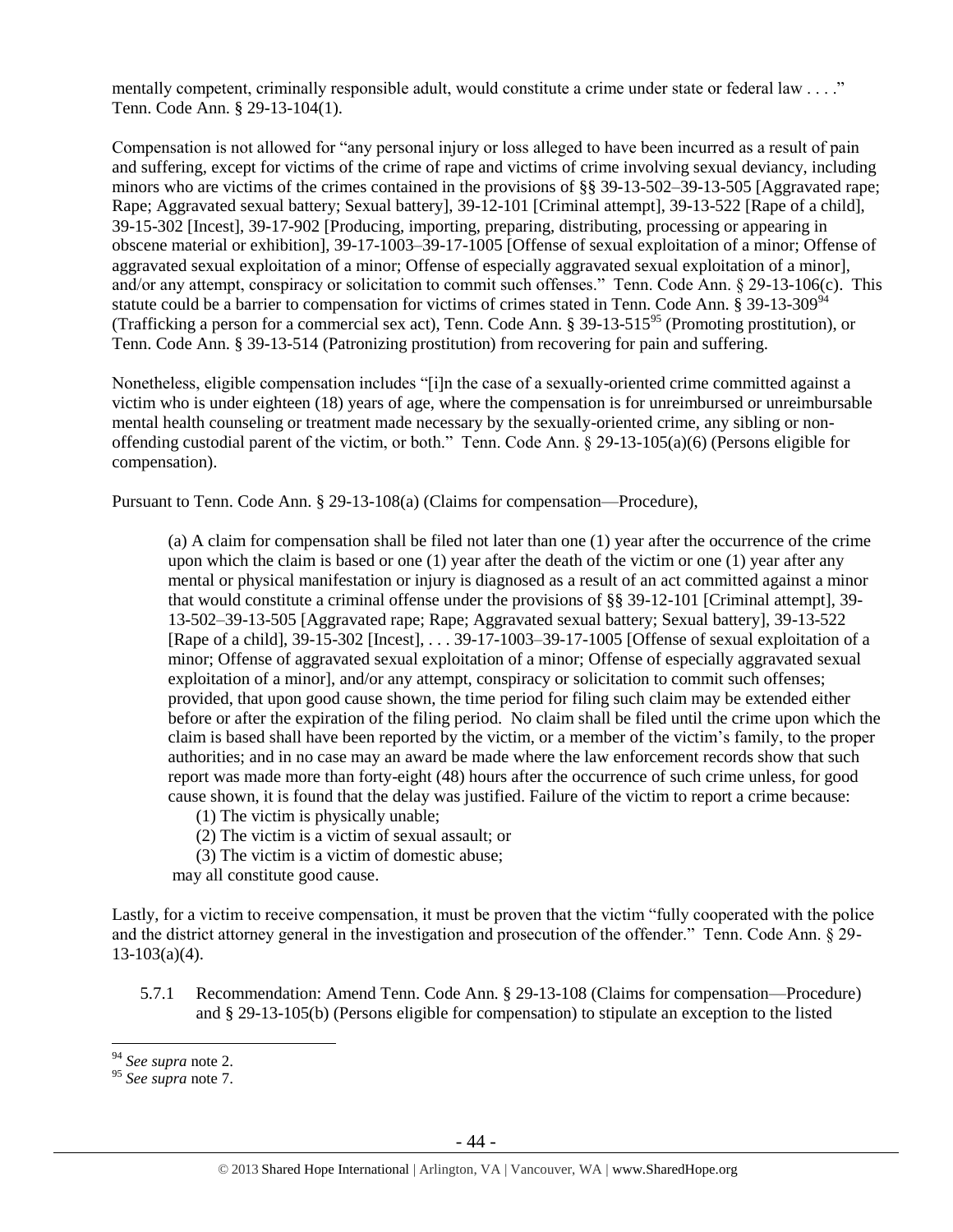ineligibility criteria for minor victims of Tenn. Code Ann. § 39-13-309 (Trafficking a person for a commercial sex act), § 39-13-514 (Patronizing prostitution), § 39-13-515 (Promoting prostitution), § 39-13-529 (Offense of especially aggravated sexual exploitation of a minor), § 39-17-1004 (Offense of aggravated sexual exploitation of a minor), and § 39-17-1005 (Offense of especially aggravated sexual exploitation of a minor) in recognition of the challenges these victims face through trauma-bonding, denial, and delayed disclosure. Amend Tenn. Code Ann. § 29-13- 103(a)(4) to create a good cause exception for victims of the crimes listed above.

#### *5.8 Victim-friendly procedures and protections are provided in the trial process for minors under 18.*

The court may order a child's testimony to be taken by closed circuit television if the judge makes the necessary findings, the child is 13 or younger at the time of the offense, and the child is a victim of any of the enumerated offenses. Tenn. Code Ann. § 24-7-120(a), (e). Pursuant to Tenn. Code Ann. § 24-7-120(e) (Child's testimony—Closed circuit television) $96$ ,

The offenses to which the provisions of this section apply are:

- (1) Aggravated sexual battery, as defined in § 39-13-504;
- $(2)$  Rape of a child, as defined in  $\S$  39-13-522;
- (3) Incest, as defined in § 39-15-302;

 $\overline{a}$ 

- (4) Aggravated child abuse, as defined in § 39-15-402;
- (5) Kidnapping, as defined in § 39-13-303;
- (6) Aggravated kidnapping, as defined in § 39-13-304;
- (7) Especially aggravated kidnapping, as defined in § 39-13-305; and

(8) Criminal attempt, as defined in § 39-12-101, to commit any of the offenses enumerated within this section;

(9) Trafficking for commercial sex act as defined in § 39–13–309;

(10) Patronizing prostitution as defined in § 39–13–514.

However, pursuant to Tenn. Code Ann. § 24-7-123(a) (Admission of video recording of interview of child describing sexual conduct), "[A] video recording of an interview of a child by a forensic interviewer containing a statement made by the child under thirteen (13) years of age describing any act of sexual contact performed with or on the child by another is admissible and may be considered for its bearing on any matter to which it is relevant in evidence at the trial of the person for any offense arising from the sexual contact if the requirements of this section are met." One of the requirements is that the child will have to "testif[y], under oath, that the offered video recording is a true and correct recording of the events contained in the video recording and the child is available for cross examination." Tenn. Code Ann. § 24-7-123(b)(1).

Tenn. R. Evid. Rule 412 (Sex offense cases; relevance of victim's sexual behavior) prevents the admission into evidence of reputation or opinion evidence of the victim's sexual behavior, unless certain procedures are followed. Tenn. R. Evid. 412(a), (b). Rule 412 also excludes evidence of specific instances of a victim's sexual behavior unless it relates to certain issues, such as consent or to show a person other than the defendant committed the crime. Tenn. R. Evid. 412 (a), (c). Rule 412, however, does not apply to domestic minor sex trafficking cases. Tenn. R. Evid. Rule 412 only applies at

a criminal trial, preliminary hearing, deposition, or other proceeding in which a person is accused of an offense under Tenn. Code Ann. §§ 39-13-502 [aggravated rape], 39-13-503 [rape], 39-13-504

 $96$  The text of Tenn. Code Ann. § 24-7-120 included here and elsewhere in this report includes amendments made by the passage of House Bill 742 during the Tennessee 108th General Assembly. 2013 Tenn. Public Acts 416 (effective July 1, 2013).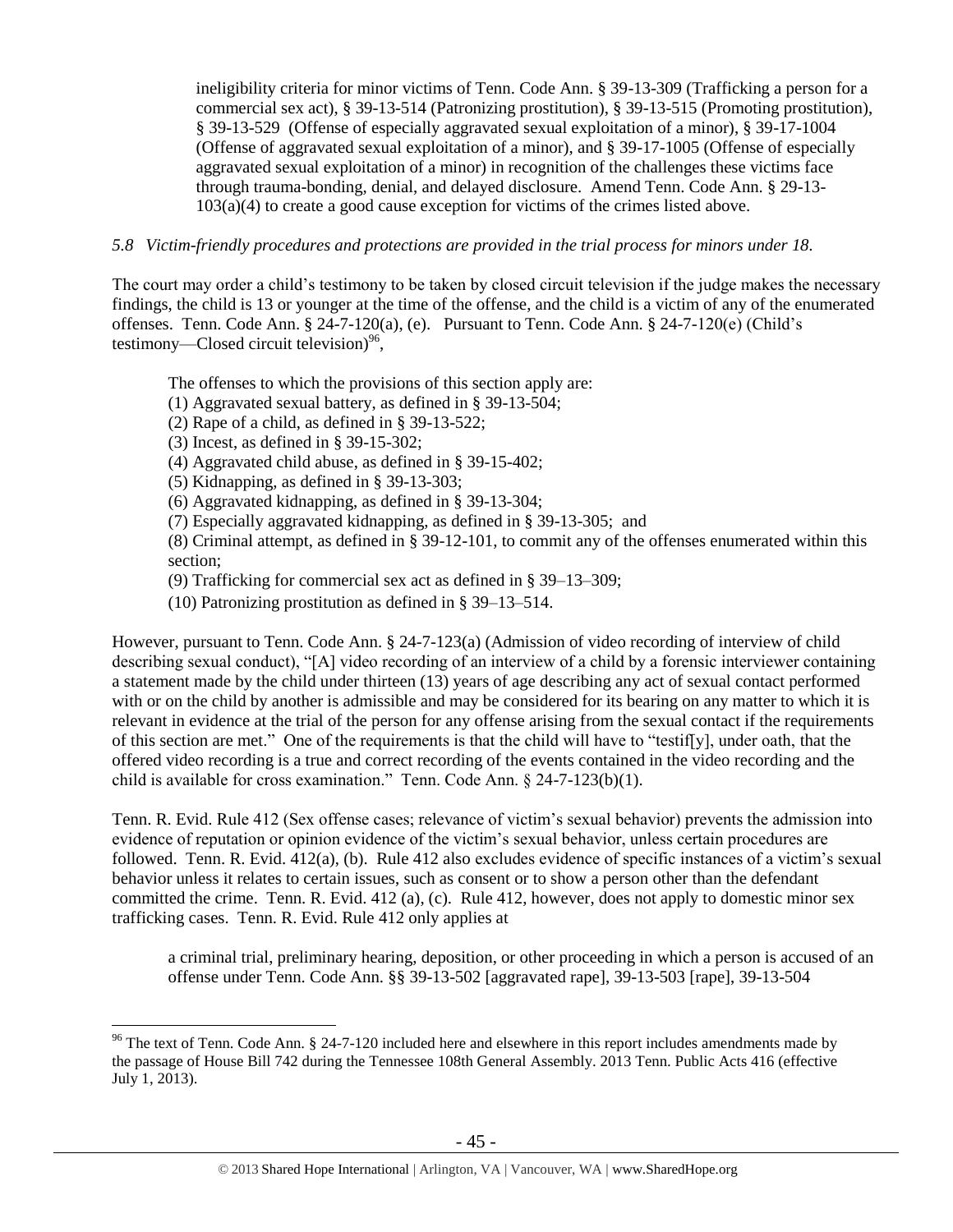[aggravated sexual battery], 39-13-505 [sexual battery], 39-13-507 [spousal sexual offenses]<sup>97</sup>, 39-13-522 [rape of a child], 39-15-302 [incest], 39-13-506 [statutory rape], 39-13-527 [sexual battery by an authority figure], 39-13-528 [solicitation of minors for sexual acts], or the attempt to commit any such offense . . . .

"Child sexual abuse" victims are entitled to a guardian ad litem who will "represent the child in any child sexual abuse civil or juvenile judicial proceeding and in general sessions or criminal court at the discretion of the court." Tenn. Code Ann. § 37-1-610(a). Domestic minor sex trafficking victims are entitled to this guardian ad litem since the definition of "child sexual abuse" includes "[t]he sexual exploitation of a child, which includes allowing, encouraging, or forcing a child to: (a) Solicit for or engage in prostitution; or (b) Engage in an act prohibited by § 39-17-1003 [Offense of sexual exploitation of a minor]." Tenn. Code Ann. § 37-1- 602(a)(3)(C)(vi).

One victim-friendly criminal justice procedure that extends to all victims is the availability of a crime victim advocate. Tenn. Code Ann. § 40-38-115. Pursuant to Tenn. Code Ann. § 40-38-115(a) (Crime victim advocate), "Any victim of crime may have a crime victim advocate from a crime assistance program or a victim-witness coordinator as provided for in § 8-7-206 present at any defense interviews with the victim. . . . The role of the crime victim advocate or victim-witness coordinator is to provide emotional support to the victim."

*5.9 Expungement or sealing of juvenile delinquency records resulting from arrests or adjudications for prostitution-related offenses committed as a result of, or in the course of, the commercial sexual exploitation of a minor is available within a reasonable time after turning 18.*

Expungement is available to juveniles in Tennessee upon petition to the juvenile court. Tenn. Code Ann. § 37- 1-153(f)(1). Pursuant to Tenn. Code Ann. § 37-1-153(f) (Court files and records—inspection limited exceptions for certain violent offenders—confidentiality),

(1) Notwithstanding the provisions of any law to the contrary, any person who is tried and adjudicated delinquent by a juvenile court may subsequently petition the juvenile court for expunction of all court files and records. The court may order all or any portion of the requested expunction if, by clear and convincing evidence, the court finds that the petitioner:

(A) (i) Is currently eighteen (18) years of age or older;

 $\overline{a}$ 

(ii) Is at least one (1) year removed from the person's most recent delinquency adjudication; and

(iii) Has never been convicted of a criminal offense as an adult, has never been convicted of a criminal offense following transfer from juvenile court pursuant to § 37-1-134 [Transfer from juvenile court], and has never been convicted of a sexual offense as defined in § 40-39-202 [Part definitions], whether in juvenile court, following transfer from juvenile court pursuant to § 37-1-134, or as an adult;

(iv) Does not have an adjudication of delinquency for a violent juvenile sexual offense as defined in Section 40-39-202(28).

(B) Has maintained a consistent and exemplary pattern of responsible, productive and civic-minded conduct for one (1) or more years immediately preceding the filing of the expunction petition; or (C) The juvenile has made such an adjustment of circumstances that the court, in its discretion, believes that expunction serves the best interest of the child and the community.

 $^{97}$  Tenn. Code. Ann. § 39-13-507 (Spousal sexual offenses) was repealed during the 2005 Tennessee Legislature, 2005 Tenn. Laws ch. 456 (effective June 18, 2005).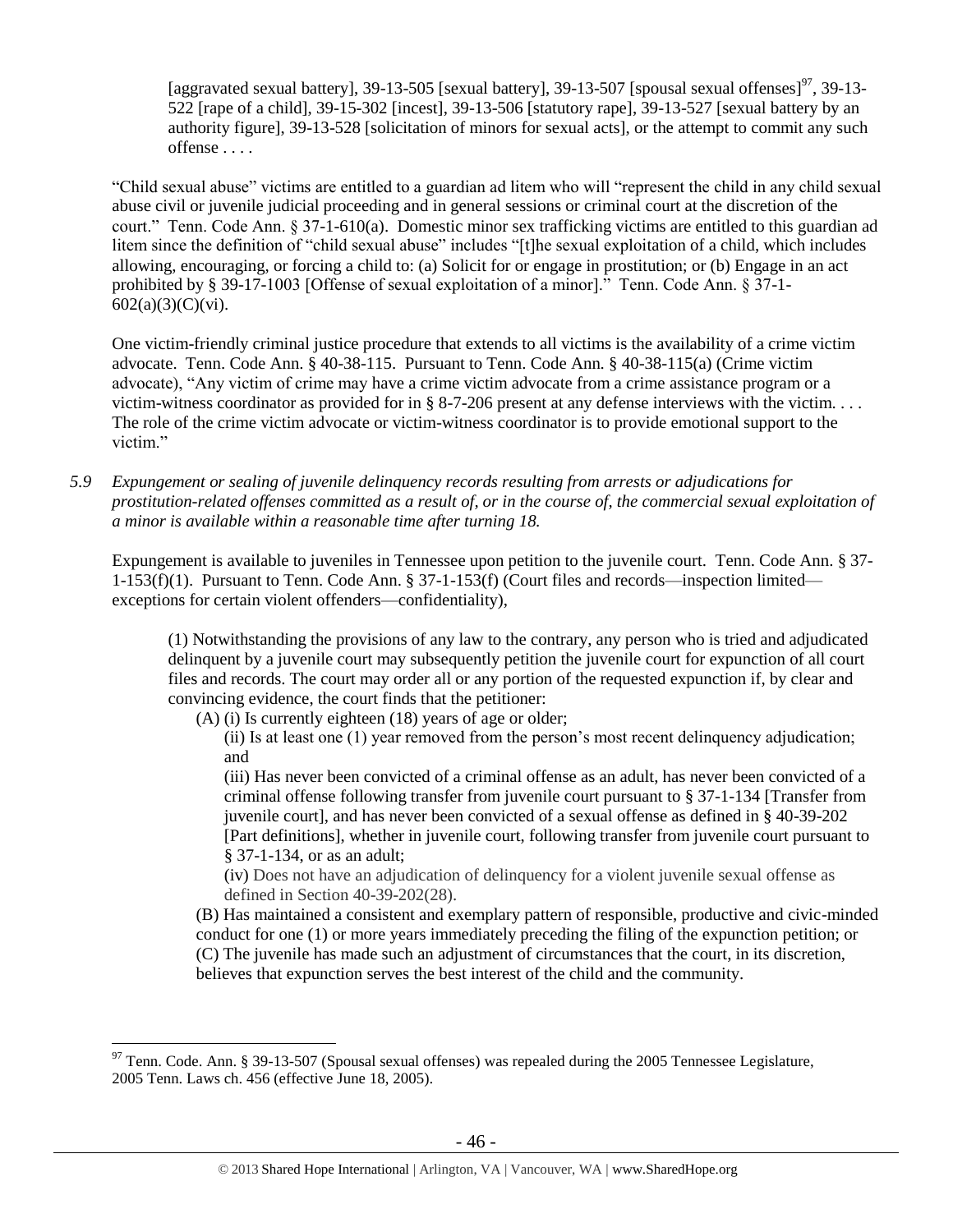*5.10 Victim restitution and civil remedies for victims of domestic minor sex trafficking or commercial sexual exploitation of children (CSEC) are authorized by law.* 

Restitution is mandatory for victims of human trafficking and CSEC offenses in Tennessee. Tenn. Code Ann. §§ 39-11-118, 40-35-104(c)(2), 40-35-304. Tenn. Code Ann. § 39-11-118<sup>98</sup> (Restitution to victims of crime) states,

(a) it is a part of the punishment for any offense committed in this state that the person committing the offense may be sentenced by the court to pay restitution to the victim or victims of the offense in accordance with the provisions of §§ 40-35-104(c)(2) [Sentencing alternatives] and 40-35-304 [Restitution as condition for probation—Petition to modify—Civil judgment for non-payment– Procedure].

(b) In addition to the punishment authorized by the specific statute prohibiting the conduct, it is a part of the punishment for the offenses named in this subsection that the defendant be sentenced by the court to pay restitution to the victim or victims of §§ 39–13–309 [Trafficking a person for a commercial sex act], 39-13-514 [Patronizing prostitution], 39–17–1005(a) [Especially aggravated sexual exploitation], 39–13–528(a) [Solicitation of person under 18 years of age], and 39–13–529(a) [Solicitation of minor to observe sexual conduct] in accordance with the provisions of  $\S$ § 40–35–104(c)(2) [Alternative sentences] and 40–35–304 [Restitution; amount; definition; waiver; procedure].

Additionally, when a victim "not an accomplice of the defendant . . . suffers a specific physical, mental, or pecuniary injury as a direct result of a crime," the victim may bring a civil action for compensation. Tenn. Code Ann. § 29-13-402(4)(A). Pursuant to Tenn. Code Ann. § 29-13-403(a)(1) (Defendant's income— Collection—Deposit), "The attorney general and reporter shall collect all income, from whatever source derived, which is owing to the defendant, or representative or assignee of the defendant, after the date of the crime." Then, this money is to be placed in an interest bearing account payable to crime victims. Tenn. Code Ann. § 29-13-403(b). However, a crime victim may only receive money from this account if the victim "brings a civil action in a court of competent jurisdiction for money damages against the defendant within three (3) years from the date of the crime, subject to § 29-13-404." Tenn. Code Ann. § 29-13-403(b).

Buyers, facilitators, and traffickers may be liable to pay damages under a civil cause of action for trafficking victims. Tenn. Code Ann.§ 39-13-314 (Human trafficking; victims' civil actions; damages) states:

(a) (1) 'Human trafficking offense' means the commission of any act that constitutes the criminal offense of:

- (A) Involuntary labor servitude, under § 39-13-307;
- (B) Trafficking persons for forced labor or services, under § 39-13-308;
- (C) Trafficking a person for sexual servitude, under § 39-13-309; or
- (D) Promoting the prostitution of a minor, under § 39-13-512.

(b)(1) A trafficked person may bring a civil action for actual damages, compensatory damages, punitive damages, injunctive relief, any combination of those or any other appropriate relief. (2) A prevailing plaintiff is entitled to an award of attorney's fees and costs.

Pursuant to Tenn. Code Ann.§ 39-13-314 subsection (c) provides,

<sup>98</sup> *See supra* note [32.](#page-13-1)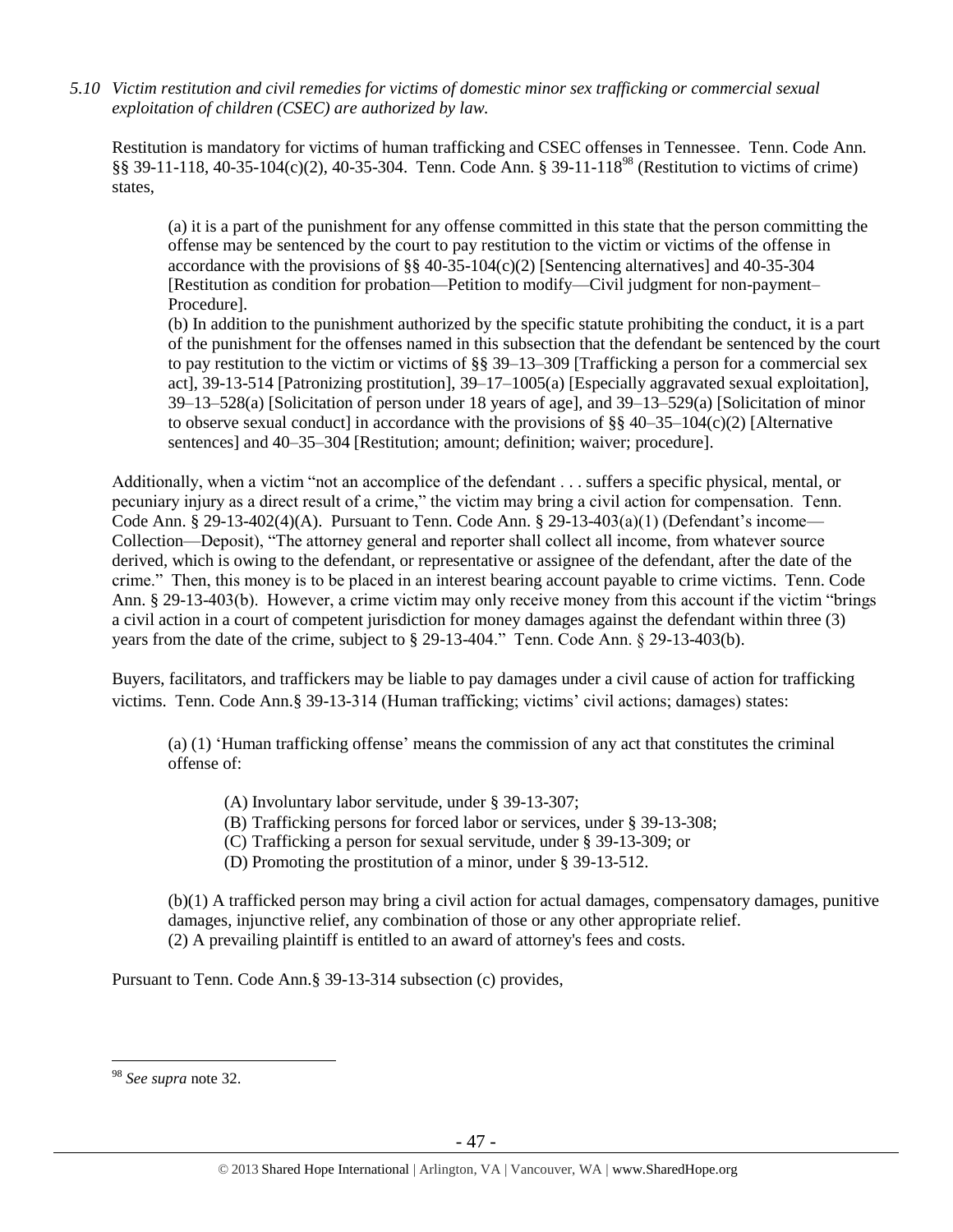(c) Restitution under this section shall include items covered by the criminal injuries compensation fund under § 40-24-107 and any of the following, if not already covered by the court's restitution order:

(1) Costs of medical and psychological treatment, including physical and occupational therapy and rehabilitation, at the court's discretion;

(2) Costs of necessary transportation, temporary housing, and child care, at the court's discretion;

(3) Attorney's fees and other court-related costs such as victim advocate fees;

(4) The greater of:

(A) The value of the victim's labor as guaranteed under the minimum wage and overtime provisions of the Fair Labor Standards Act (FLSA) or state equivalent; or

(B) The gross income or value to the defendant of the victim's labor or services or of any commercial sex acts engaged in by the victim while in the human trafficking situation;

(5) Return of property, cost of damage to property, or full value of property if destroyed or damaged beyond repair;

(6) Compensation for emotional distress, pain, and suffering;

(7)

(A) Expenses incurred by a victim and any household members or other family members in relocating away from the defendant or the defendant's associates, including, but not limited to, deposits for utilities and telephone service, deposits for rental housing, temporary lodging and food expenses, clothing, and personal items;

(B) Expenses incurred pursuant to subdivision (c) (7)(A) shall be verified by law enforcement to be necessary for the personal safety of the victim or household or family members, or by a mental health treatment provider to be necessary for the emotional well-being of the victim;

- (8) Repatriation of the victim to their home country, if applicable; and
- (9) Any and all other losses suffered by the victim as a result of human trafficking offenses.

Pursuant to Tenn. Code Ann. § 40-24-107(e), "A person named in this section may not receive any funds from restitution if such person engaged in violations of a human trafficking offense."

*5.11 Statutes of limitations for civil and criminal actions for child sex trafficking or commercial sexual exploitation of children (CSEC) offenses are eliminated or lengthened sufficiently to allow prosecutors and victims a realistic opportunity to pursue criminal action and legal remedies.*

While the criminal statute of limitations for the commission of certain sexual offenses against a child is tolled,. Pursuant to Tenn. Code Ann.  $\S$  40-2-101(Felonies)<sup>99</sup>,

(h) A person may be prosecuted, tried and punished for any offense committed against a child on or after June 20, 2006, that constitutes a criminal offense under the provisions of §§ 39-13-502–39-13-505 [Aggravated rape; Rape; Aggravated sexual battery; Sexual battery], § 39-13-522 [Rape of a child], § 39-13-527 [Sexual battery by authority figure] or § 39-15-302 [Incest], no later than twenty-five (25) years from the date the child becomes eighteen (18) years of age.

(i) A person may be prosecuted, tried and punished for any offense committed against a child on or after July 1, 2007, that constitutes a criminal offense under the provisions of § 39-13-531 [Aggravated rape of a child] or § 39-13-532 [Statutory rape by an authority figure], no later than twenty-five (25) years from the date the child becomes eighteen (18) years of age.

. . . .

 $99$  The text of Tenn. Code Ann. § 40-2-101 included here and elsewhere in this report includes amendments made by the passage of House Bill 709 during the Tennessee 108th General Assembly. 2013 Tenn. Public Acts 416 (effective July 1, 2013).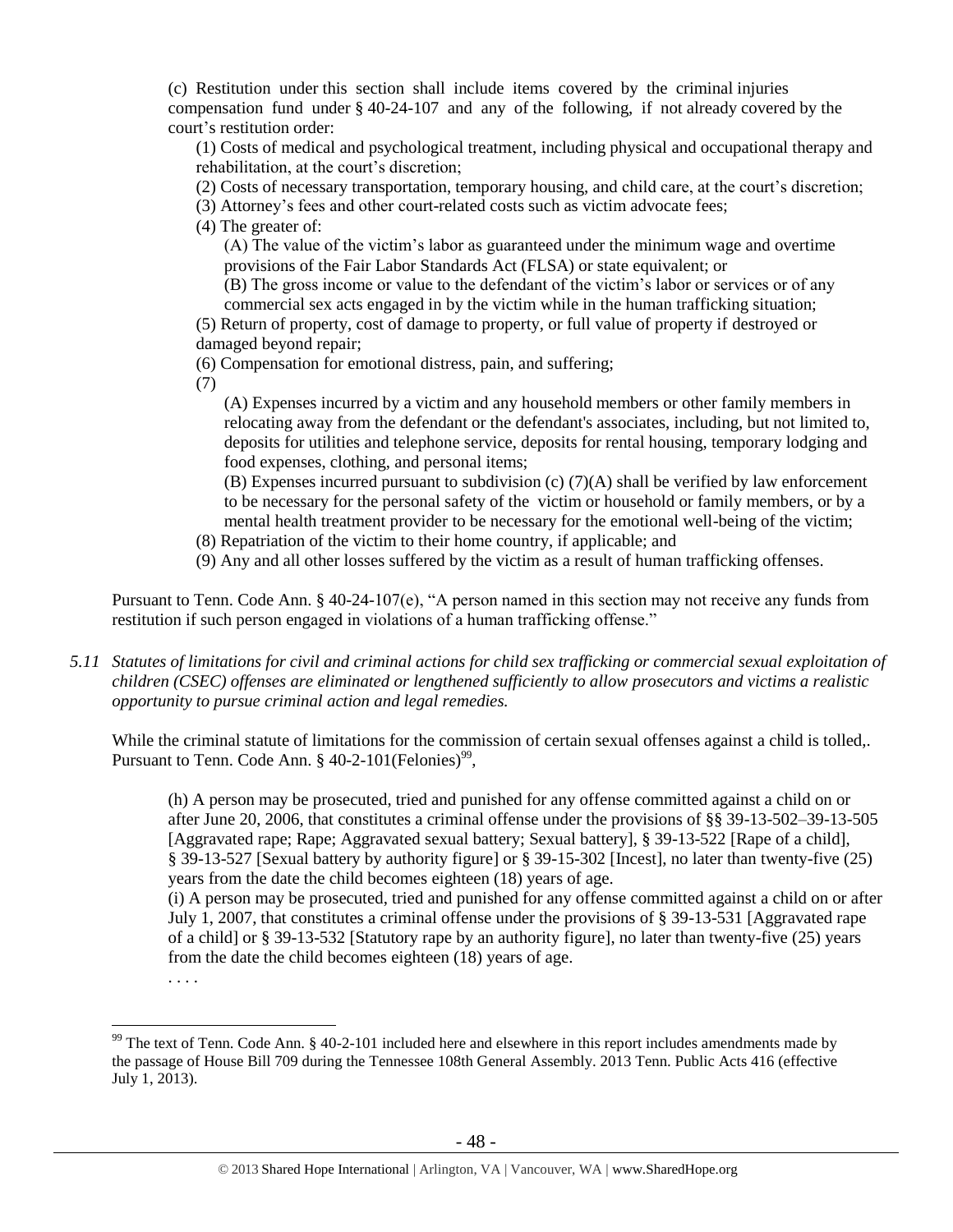(k)(1) A person may be prosecuted, tried and punished for any offense committed against a child on or after July 1, 2013, that constitutes a criminal offense under [§ 39-13-309](https://a.next.westlaw.com/Link/Document/FullText?findType=L&pubNum=1000039&cite=TNSTS39-13-309&originatingDoc=NB303EA80FD9C11E2B5E0FF4CCFAB5723&refType=LQ&originationContext=document&transitionType=DocumentItem&contextData=(sc.UserEnteredCitation)) [Trafficking a person for a commercial sex act] or [§ 39-13-529](https://a.next.westlaw.com/Link/Document/FullText?findType=L&pubNum=1000039&cite=TNSTS39-13-529&originatingDoc=NB303EA80FD9C11E2B5E0FF4CCFAB5723&refType=LQ&originationContext=document&transitionType=DocumentItem&contextData=(sc.UserEnteredCitation)) [Offense of soliciting sexual exploitation of a minor—Exploitation of a minor by electronic means], no later than fifteen (15) years from the date the child becomes eighteen (18) years of age.

(2) A person may be prosecuted, tried and punished for any offense committed against a child on or after July 1, 2013, that constitutes a criminal offense under [§ 39-13-514](https://a.next.westlaw.com/Link/Document/FullText?findType=L&pubNum=1000039&cite=TNSTS39-13-514&originatingDoc=NB303EA80FD9C11E2B5E0FF4CCFAB5723&refType=LQ&originationContext=document&transitionType=DocumentItem&contextData=(sc.History*oc.UserEnteredCitation)) [Patronizing prostitution] or [§](https://a.next.westlaw.com/Link/Document/FullText?findType=L&pubNum=1000039&cite=TNSTS39-13-515&originatingDoc=NB303EA80FD9C11E2B5E0FF4CCFAB5723&refType=LQ&originationContext=document&transitionType=DocumentItem&contextData=(sc.History*oc.UserEnteredCitation))  [39-13-515](https://a.next.westlaw.com/Link/Document/FullText?findType=L&pubNum=1000039&cite=TNSTS39-13-515&originatingDoc=NB303EA80FD9C11E2B5E0FF4CCFAB5723&refType=LQ&originationContext=document&transitionType=DocumentItem&contextData=(sc.History*oc.UserEnteredCitation)) [Promoting prostitution] no later than ten (10) years from the date the child becomes eighteen (18) years of age.

For civil actions under Tenn. Code Ann. § 29-13-403 (Defendant's income—Collection—Deposit) a three-year statute of limitation exists, but it is tolled until "[a]n escrow account has been established for the benefit of the defendant's victims." Tenn. Code Ann. § 29-13-404(2). Additionally, the right to bring a civil action by an individual under 18 is tolled until the minor reaches 18. Tenn. Code Ann. § 28-1-106. Then, pursuant to Tenn. Code Ann. § 28-1-106 (Persons under disability on accrual of right), the individual may bring the action "after legal rights are restored [of minority], within the time of limitation for the particular cause of action, unless it exceeds three (3) years, and in that case within three (3) years from the restoration of legal rights."

5.11.1 Recommendation: Amend Tenn. Code Ann. § 40-2-101(h) to include Tenn. Code Ann. § 39-13-309 (Trafficking a person for a commercial sex act), § 39-13-514 (Patronizing prostitution), § 39-13- 515 (Promoting prostitution), § 39-13-529 (Offense of especially aggravated sexual exploitation of a minor),§ 39-17-1004 (Offense of aggravated sexual exploitation of a minor), and § 39-17-1005 (Offense of especially aggravated sexual exploitation of a minor) as crimes which have a 25 year statute of limitations from the date the victim turns 18.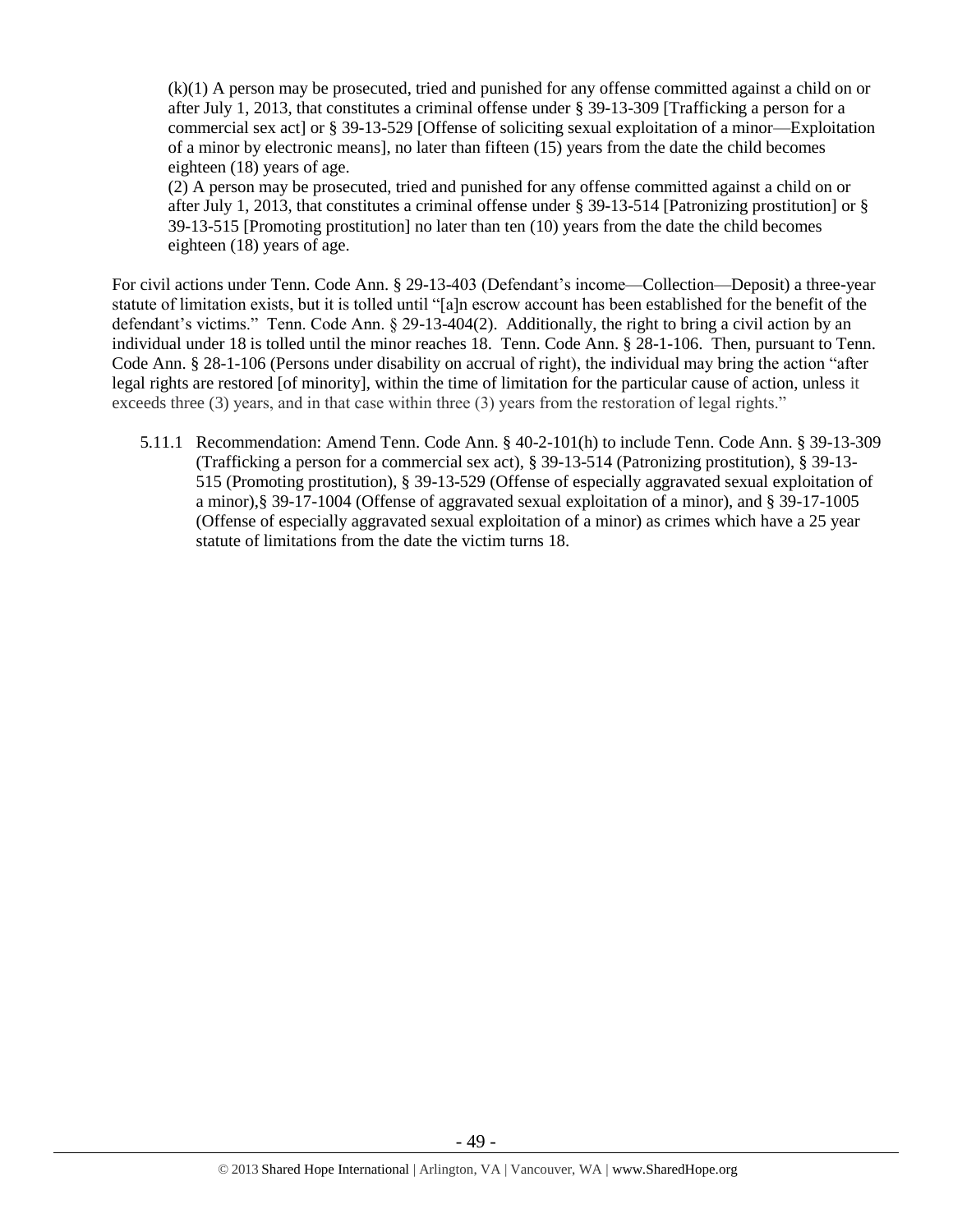## **FRAMEWORK ISSUE 6: CRIMINAL JUSTICE TOOLS FOR INVESTIGATION AND PROSECUTIONS**

#### *Legal Components:*

- *6.1 Training on human trafficking and domestic minor sex trafficking for law enforcement is statutorily mandated or authorized.*
- *6.2 Single party consent to audiotaping is permitted in law enforcement investigations.*
- *6.3 Wiretapping is an available tool to investigate domestic minor sex trafficking.*
- *6.4 Using a law enforcement decoy posing as a minor to investigate buying or selling of commercial sex acts is not a defense to soliciting, purchasing, or selling sex with a minor.*
- *6.5 Using the Internet to investigate buyers and traffickers is a permissible investigative technique.*
- *6.6 Law enforcement and child welfare agencies are mandated to promptly report missing and recovered children. \_\_\_\_\_\_\_\_\_\_\_\_\_\_\_\_\_\_\_\_\_\_\_\_\_\_\_\_\_\_\_\_\_\_\_\_\_\_\_\_\_\_\_\_\_\_\_\_\_\_\_\_\_\_\_\_\_\_\_\_\_\_\_\_\_\_\_\_\_\_\_\_\_\_\_\_\_\_\_\_\_\_\_\_\_\_\_\_\_\_\_\_\_\_*

## *Legal Analysis:*

 $\overline{a}$ 

*6.1 Training on human trafficking and domestic minor sex trafficking for law enforcement is statutorily mandated or authorized.*

Tennessee requires training on child sexual abuse pursuant to Tenn. Code Ann. § 37-1-603(b)(4)(A)(ii) (Comprehensive state plan), which states that "[t]he course of training leading to the basic certificate issued by the Tennessee peace officer standards and training commission shall include adequate instruction in the procedures described in subdivision  $(b)(4)(A)^{100}$  and shall be included as a part of the in-service training requirement to be eligible for the salary supplement authorized in § 38-8-111 [In-service Training—Cash supplements]." Tenn. Code Ann.  $\S 37$ -1-602(3)(C)(vi) (Part definitions—Harm to child's health or welfare), defines "child sexual abuse" as including "[t]he sexual exploitation of a child, which includes allowing, encouraging, or forcing a child to: (a) Solicit for or engage in prostitution; or (b) Engage in an act prohibited by § 39-17-1003 [Offense of sexual exploitation of a minor]." Therefore, it is possible that the childhood sexual abuse training required by Tenn. Code Ann. § 37-1-603(b)(4)(A)(ii) could include training on domestic minor sex trafficking.

Additionally, some proceeds obtained from asset forfeiture related to human trafficking will be allotted for training on human trafficking. Tenn. Code Ann. § 39-13-312(c). Specifically, after using the proceeds to pay for the cost of the proceedings, 20% of the proceeds from forfeiture will be awarded "to the law enforcement agency conducting the investigation that resulted in the forfeiture for use in training and equipment for the enforcement of human trafficking laws." Tenn. Code Ann. § 39-13-312(c)(1).

*6.2 Single party consent to audiotaping is permitted in law enforcement investigations.*

Tennessee allows for single-party consent to audio-taping. Pursuant to Tenn. Code Ann. § 39-13-601(b)(5) (Wiretapping and electronic surveillance—Prohibited acts—Exceptions), which regulates the interception of "wire, oral, or electronic communication,"

<sup>&</sup>lt;sup>100</sup> Tenn. Code Ann. § 37-1-603(b)(4)(A) states in part, "(A) The Jerry F. Agee Tennessee Law Enforcement Academy, the Tennessee peace officer standards and training commission, and the department of children's services shall work together in developing ways to inform and instruct appropriate local law enforcement personnel in the detection of child sexual abuse and in the proper action that should be taken in a suspected case of child sexual abuse: (i) Guidelines shall be prepared establishing a standard procedure that may be followed by police agencies in the investigation of cases involving sexual abuse of children, including police response to, and treatment of, victims of such crimes; . . . ."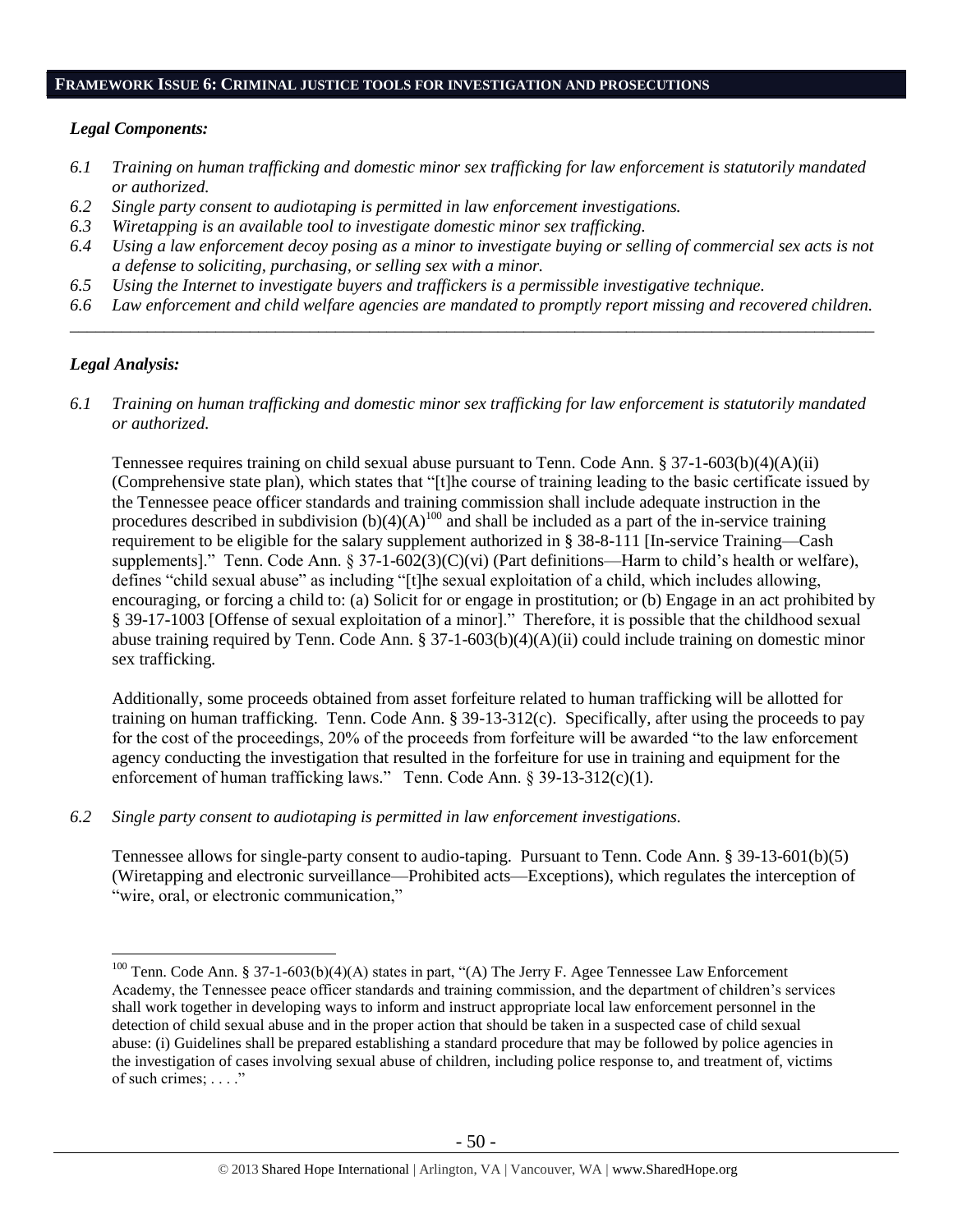It is lawful under §§ 39-13-601–39-13-603 [Wiretapping and electronic surveillance—Prohibited acts— Exceptions, Penalty for violations, Civil actions—Injunctive relief—Damages—Defenses—Limitation of actions] and title 40, chapter 6, part 3 [Wiretapping and electronic surveillance] for a person not acting under color of law to intercept a wire, oral, or electronic communication, where the person is a party to the communication or where one of the parties to the communication has given prior consent to the interception, unless the communication is intercepted for the purpose of committing any criminal or tortious act in violation of the constitution or laws of the state of Tennessee.

Similarly, pursuant to Tenn. Code Ann. § 39-13-604(b)(1) (Interception of cellular or cordless telephone transmissions), single party consent for audio recording is allowed. The statute states that "[a] person commits an offense who, without the consent of at least one (1) party to a communication transmitted between two (2) cellular radio telephones, a cellular radio telephone and a landline telephone, or a cordless telephone and a cellular radio telephone."

## *6.3 Wiretapping is an available tool to investigate domestic minor sex trafficking.*

Tennessee does not allow wiretapping for crimes related to domestic minor sex trafficking. Pursuant to Tenn. Code Ann. § 40-6-305 (Homicide evidence) and Tenn. Code Ann. § 40-6-304(a) (Order for electronic surveillance—Application—Required findings—Expiration order—Recordings—Evidence—Motions to suppress), an order for the "interception of wire, oral, or electronic communications" is allowed only if it can provide evidence of: "(1) The commission of criminal homicide, as defined in § 39-13-201; (2) Criminal conspiracy, as defined in § 39-12-103, to commit criminal homicide; or (3) The commission of a violation of § 39-17-417(j) [Criminal offenses and penalties involving controlled substances]; (4) The commission of, or conspiracy [to] commit, a criminal gang offense by a criminal gang member, as defined in Section 40-35-121."

6.3.1 Recommendation: Enact a section in title 40, chapter 6, part 3 that allows for wiretapping for suspected cases of domestic minor sex trafficking.

## *6.4 Using a law enforcement decoy posing as a minor to investigate buying or selling of commercial sex acts is not a defense to soliciting, purchasing, or selling sex with a minor.*

Law enforcement is expressly allowed to utilize a decoy to investigate in some instances. Pursuant to Tenn. Code Ann. § 39-13-52 $\frac{8(a)^{101}}{101}$  (Offense of solicitation of a minor),

It is an offense for a person eighteen (18) years of age or older, by means of oral, written or electronic communication, electronic mail or Internet services, directly or through another, to intentionally command, request, hire, persuade, invite or attempt to induce a person whom the person making the solicitation knows, or should know, is less than eighteen (18) years of age, or solicits a law enforcement officer posing as a minor, and whom the person making the solicitation reasonably believes to be less than eighteen (18) years of age, to engage in conduct that, if completed, would constitute a violation by the soliciting adult of one (1) or more of the following offenses:

- (1) Rape of a child, pursuant to § 39-13-522;
- (2) Aggravated rape, pursuant to § 39-13-502;
- (3) Rape, pursuant to § 39-13-503;
- (4) Aggravated sexual battery, pursuant to § 39-13-504;
- (5) Sexual battery by an authority figure, pursuant to § 39-13-527;
- (6) Sexual battery, pursuant to § 39-13-505;

<sup>101</sup> *See supra* not[e 7.](#page-2-0)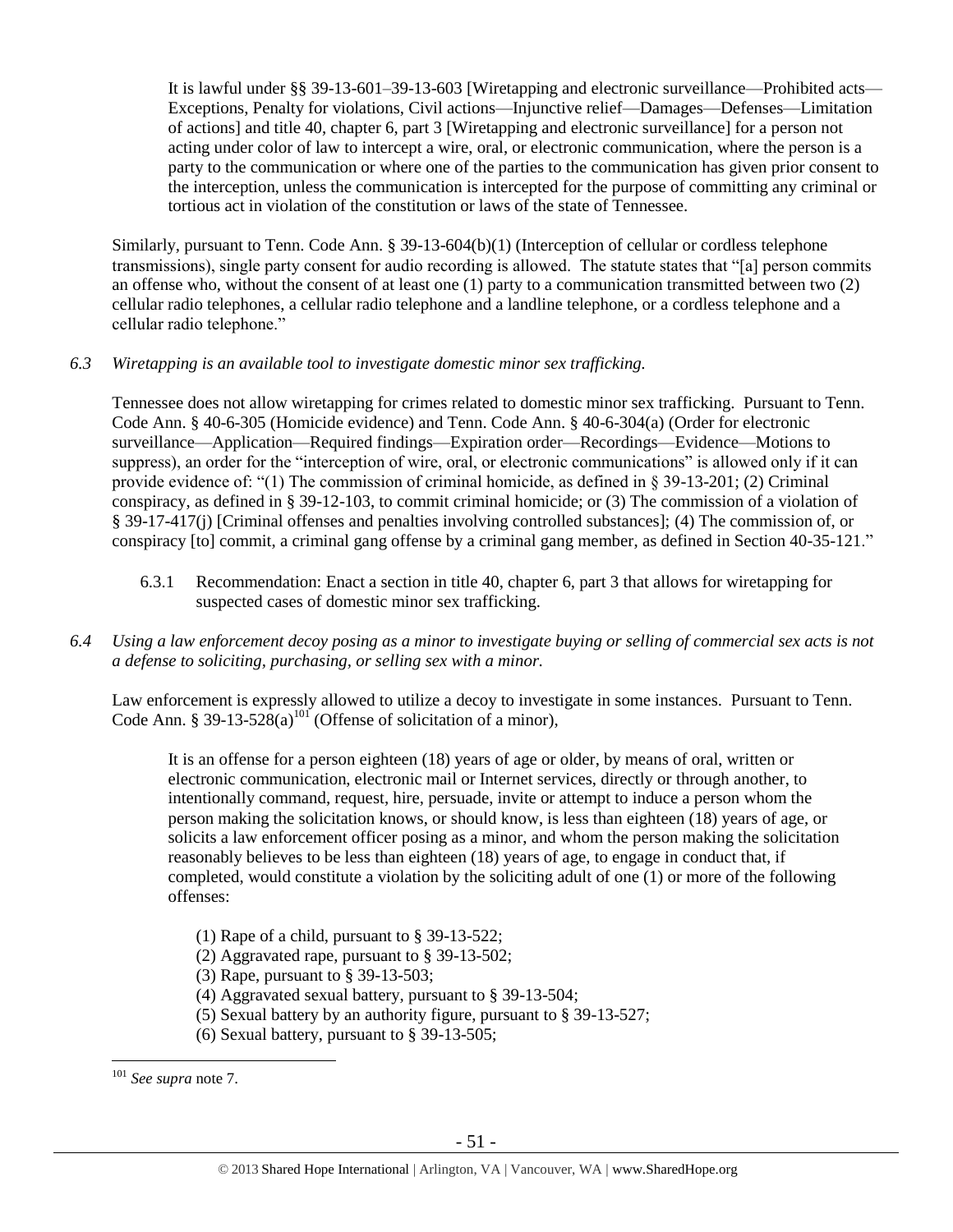- (7) Statutory rape, pursuant to § 39-13-506;
- (8) Especially aggravated sexual exploitation of a minor, pursuant to § 39-17-1005; or
- (9) Sexual activity involving a minor, pursuant to § 39-13-529.
- (10) Trafficking for commercial sex acts, pursuant to § 39-13-309;
- (11) Patronizing prostitution, pursuant to § 39-13-514;
- (12) Promoting prostitution, pursuant to § 39-13-515;
- (13) Aggravated sexual exploitation of a minor, pursuant to § 39-17-1004.

Subsection (b) explains that "[i]t is no defense that the solicitation was unsuccessful, that the conduct solicited was not engaged in, or that the law enforcement officer could not engage in the solicited offense." Subsection (d) expands the reach of this statute by providing, "A person is subject to prosecution in this state under this section for any conduct that originates in this state, or for any conduct that originates by a person located outside this state, where the person solicited the conduct of a minor located in this state, or solicited a law enforcement officer posing as a minor located within this state."

*6.5 Using the Internet to investigate buyers and traffickers is a permissible investigative technique.*

As discussed above in 6.4, pursuant to Tenn. Code Ann. §  $39-13-528(a)^{102}$  (Offense of solicitation of a minor), law enforcement may investigate certain cases of CSEC through the Internet. Tenn. Code Ann. § 39-13-528(a) states,

It is an offense for a person eighteen (18) years of age or older by means of . . . electronic communication,  $\dots$  [to] solicit] a law enforcement officer posing as a minor, and whom the person making the solicitation reasonably believes to be less than eighteen (18) years of age, to engage in conduct that if completed would constitute a violation by the soliciting adult of one of the following offenses:

- (1) Rape of a child, pursuant to § 39-13-522;
- (2) Aggravated rape, pursuant to § 39-13-502;
- (3) Rape, pursuant to § 39-13-503;
- (4) Aggravated sexual battery, pursuant to § 39-13-504;
- (5) Sexual battery by an authority figure, pursuant to § 39-13-527;
- (6) Sexual battery, pursuant to § 39-13-505;
- (7) Statutory rape, pursuant to § 39-13-506;
- (8) Especially aggravated sexual exploitation of a minor, pursuant to § 39-17-1005; or
- (9) Sexual activity involving a minor, pursuant to § 39-13-529.
- (10) Trafficking for commercial sex acts, pursuant to § 39-13-309;
- (11) Patronizing prostitution, pursuant to § 39-13-514;
- (12) Promoting prostitution, pursuant to § 39-13-515;
- (13) Aggravated sexual exploitation of a minor, pursuant to § 39-17-1004.

Subsection (b) provides, "It is no defense that the solicitation was unsuccessful, that the conduct solicited was not engaged in, or that the law enforcement officer could not engage in the solicited offense."

<sup>102</sup> *See supra* not[e 7.](#page-2-0)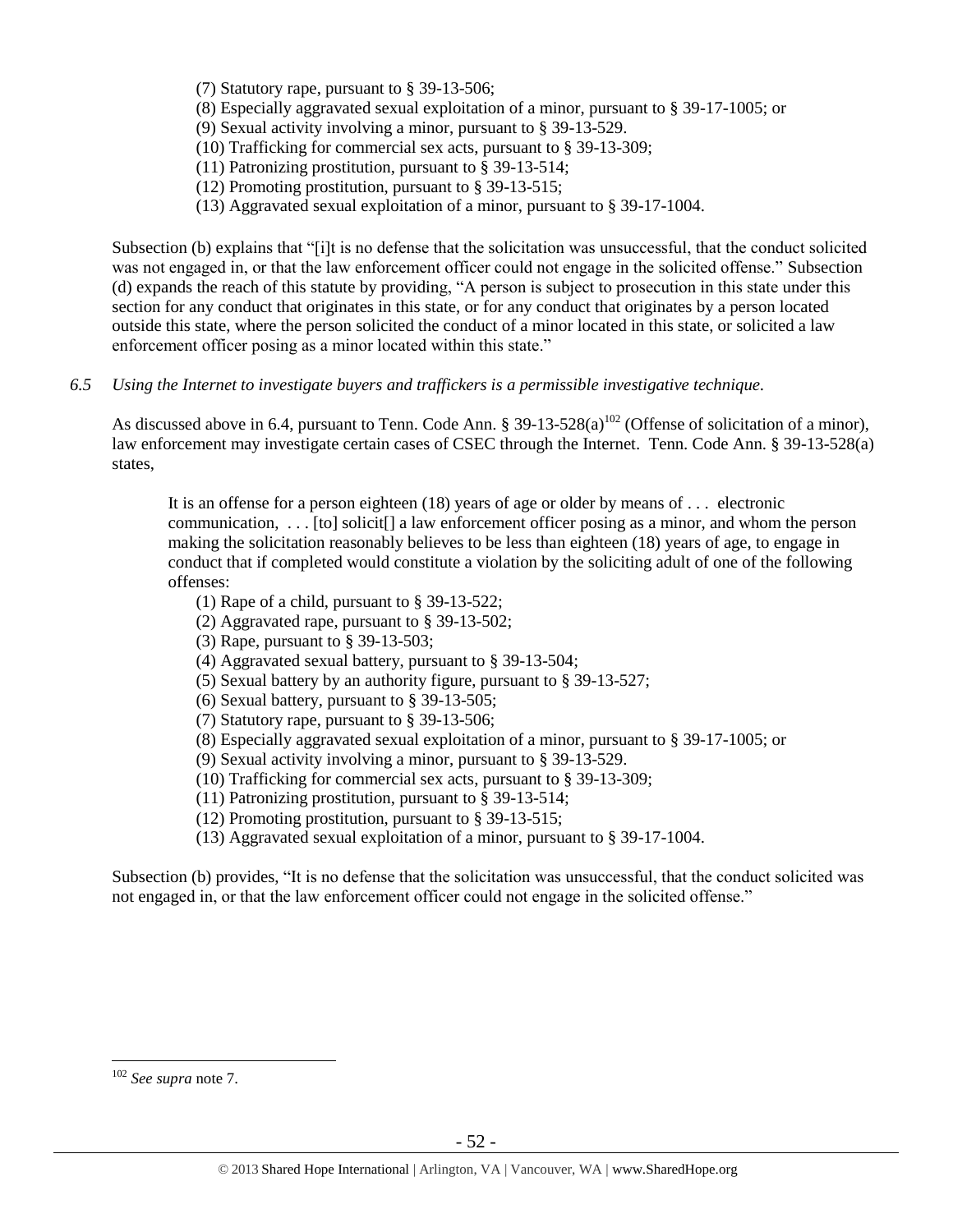Law enforcement agencies are required to report missing children.<sup>103</sup> Pursuant to Tenn. Code Ann. § 37-10-203 (Formal missing child report—Reports to law enforcement agencies),

Every law enforcement officer receiving information from a parent or any source that it deems creditable shall prepare a formal missing child report. A law enforcement agency reporting a missing child is further required to enter or cause to be entered the report of the missing child into the National Crime Information Center (NCIC) within two (2) hours of the receipt of the initial missing child report.

Additionally, upon taking a report of a missing child, a law enforcement agency must submit the report to a juvenile court for review. Tenn. Code Ann. § 37-10-204. If the judge determines that the child classifies as a "missing child," then "a 'missing child' order shall be issued and delivered to any lawful officer or the Tennessee bureau of investigation authorizing the bureau or any officer holding the order, a true copy thereof or possessing knowledge of the existence thereof, to investigate the circumstances relating to the missing child in compliance with existing constitutional, statutory and case law and upon identification or location of the missing child to take custody of the child, using legal process when necessary, for immediate delivery to a judge of any juvenile or other court of record for appropriate orders and disposition pursuant to law." Tenn. Code Ann. § 37-10-204(c)(1). If the court finds that the child is not a "missing child" then "the missing child report should be cancelled by the bureau, which shall give notice of the cancellation to all appropriate law enforcement agencies." Tenn. Code Ann. § 37-10-204(c)(2). "Missing child" is defined as "a child who is believed to have been removed by force, persuasion, trick, enticement, false pretense, has voluntarily left the custody of such child's parent without permission or is absent for unexplained or unknown reasons." Tenn. Code Ann. § 37-10-  $201(b)(2)$ .

Pursuant to Tenn. Code Ann. § 37-10-205 (Forms—file of missing children—monthly reports of missing children—dissemination of information),

The Tennessee Bureau of Investigation ("TBI") shall specify a uniform form for the missing child report and data, so that the same may be transmitted by computer or mail. TBI shall also establish, maintain and manage a file of 'missing children' and collect any available relevant data concerning the missing child and disseminate the same by computer, mail or any other reliable communication device to any law enforcement agency. The bureau shall publish a monthly report of all missing children and recovery of children and distribute the same to all full-time law enforcement agencies in the state, the general assembly, and executive branches of government, to the news media, and to every director of schools in the state, who shall then distribute the report to the principal of every school within such director's school system . . . .

Information on recovered missing children could appear in the missing children registry. Pursuant to Tenn. Code Ann. § 38-6-117(a) (Missing children registry) "The Tennessee bureau of investigation is authorized to create within the bureau a missing children registry. The registry shall contain pertinent information about, a picture of, and the current status of certain children in this state who have been reported missing."

Additionally, pursuant to Tenn. Code Ann. § 37-1-403(c)(3)(A) (Reporting of brutality, abuse, neglect or child sexual abuse—Notification to parents of abuse on school grounds or under supervision—confidentiality of

<sup>&</sup>lt;sup>103</sup> For the purposes of these statutes, "child" is defined as "any person under twenty-one (21) years of age." Tenn. Code Ann. § 37-10-201(b)(1).